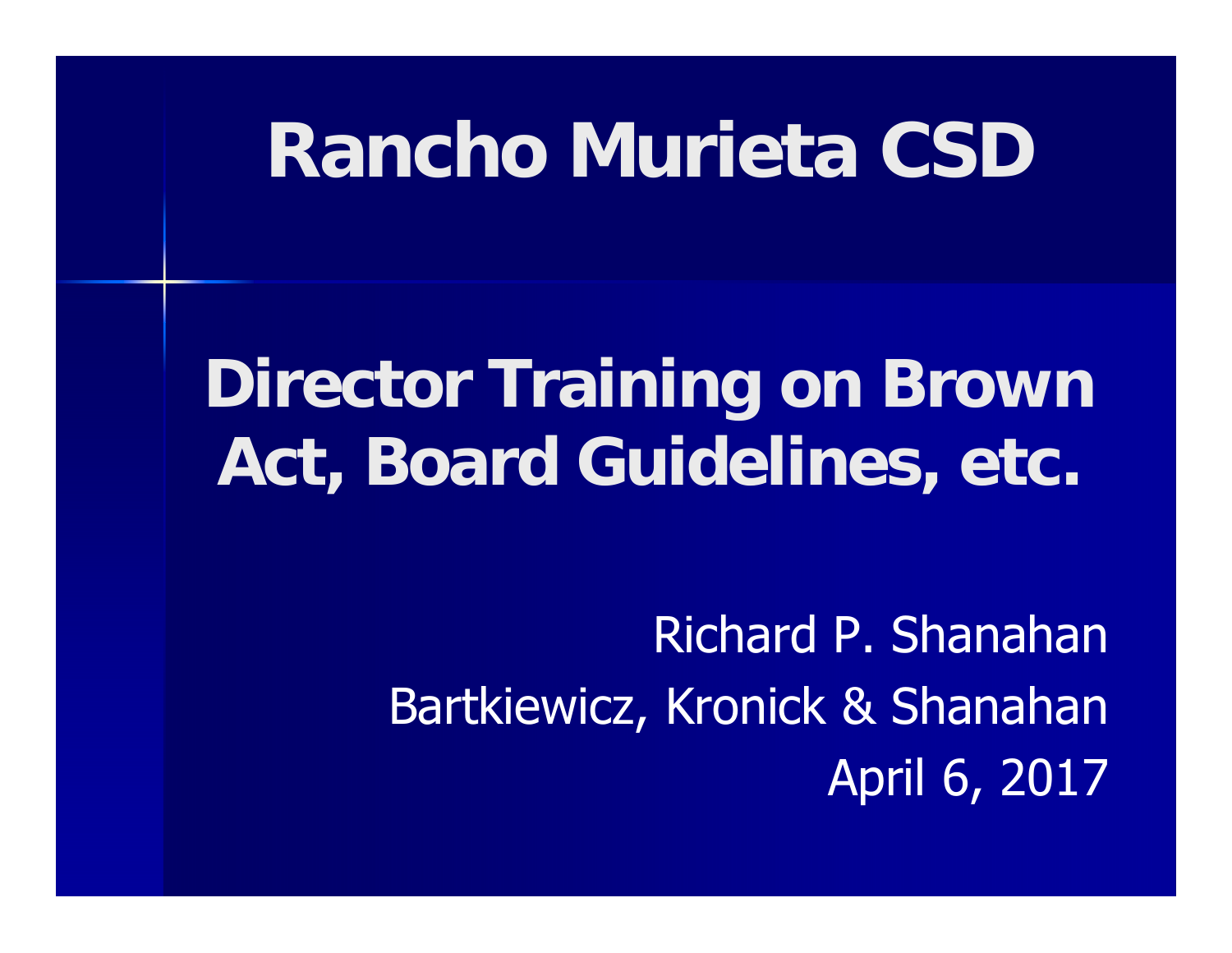#### **Today's Plan**

**Brown Act (open meeting law) Role of Board under CSD Law District Board Guidelines**  $\mathcal{L}_{\mathcal{A}}$ Conflict of interest rules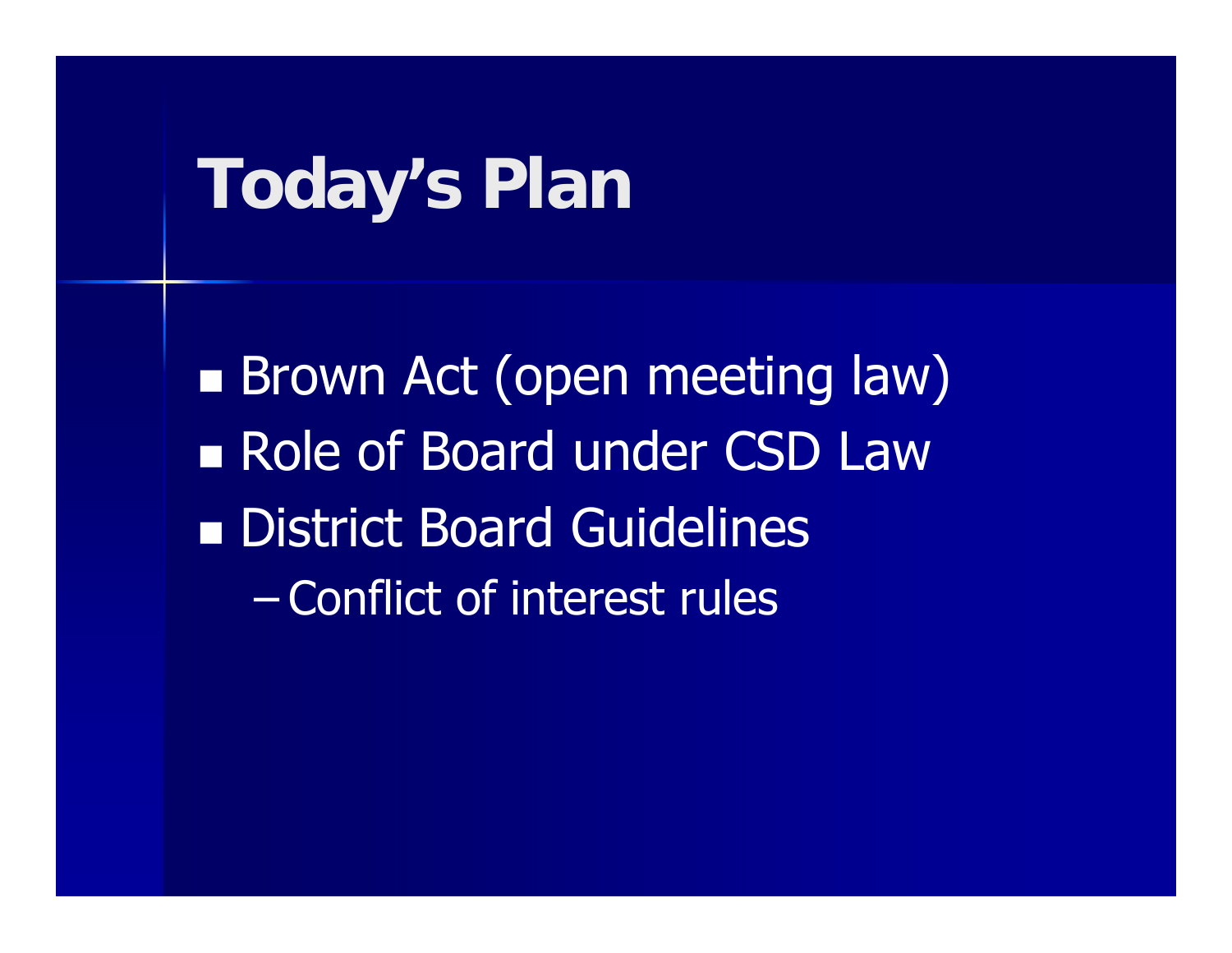#### **Ralph M. Brown Act**

Ch. Heel

#### **1953 Act:**

#### arrow.

#### STATUTES OF CALIFORNIA CHAPTER S. METTIMES

#### 14.76, 20.64

#### JOSE RIGGINARI BEIGALOG

#### ingly notice must be defivered personally or by must at least 24 burst Column before the time of used account of  $\pi$

 $1955$ 

 $=111$ 

Fourth before the time of active edges<br>really or by much at least  $24$  The nodes aball specify the<br> time and specify the specified in the notice and the hashing as specified in the<br>specifical specifical specifies in the t

and the biasiness in be transacted. No other hearses<br>with meeting milerary in factor and the condition of the hypidelity hody,<br>fields a finite biasine of the local mass shall be emission of the prevent the beyond<br>true hod ands a public hearing. The legislative healy also say exclude These a points tenaring. The legislative heaty also perfect the<br>distribution of a waiters any act of the contract of a state of a<br>strong the construction any ac all other witness in the matter being<br>investigated by the leg investigated by the hogislative body.

assigned by the hypidative hady.<br>
ACOS The previous of this shapter shall apply to the contract hypidative hady of every local agency not<br>eiting previous at any other state law. Beting precisions of any other state law.

priginal boom art  $z_i$ 

**Locatedal**ler 54950. In enacting this chapter, the Legislature finds and 54050. In emissing this chapter, the Legislature finds and declures that the public cosmic<br>according learch is declured to the public space of the other public agencies in this State exist to aid in the conditional<br>that t conducted spenly.

The people of this Sinte do not yield their accretionty to the agencies which serve them. The people, in delegating authority, the unit criter age and give their public. The people, in delegating authority, the not give their public nearests the right to decode what is good for them to know. The people to know and what is not good for them to retain control over the instruments they have created.<br>54951. As used in this chapter, "beal agency" success a

county, eity, eity and county, form, wheel district, namelyd corporation, district, political solutions, or any board, one

minion or agency thereof, or other local public agency.<br>54952. As used in this chapter, "buishalive bely" again  $75484449$ 

the governing board, commission, direction or body of a heal ugency, or zero board or commission thereof 54953. All meetings of the legislative body of a local agency shall be open and public, and all persons shall be permitted to attend any meeting of the legislative body of a boat agency.

except as otherwise provided in this chapter.<br>54954. The legislative bady of a local agency shall provide. by ordinance, resolution, by-laws, or by schatever other rale is required for the conduct of business by that holy, the time for holding regular meetings. Unless otherwise previded for in the act under which the beal agency was formed, meetings of the legislative body need not be held within the boundaries of the territory over which the local agency exercises jurisdiction. If at any time any regular meeting falls on a holiday, such regular meeting shall be held on the next business day. If, by reason of fire, flood, earthquake or other emergency, it shall be unsafe to next in the place designated, the meetings may be held for the duration of the coergency at such place as is designated by the presiding officer of the legislative holy. 54955. The legislative body of a local agency may adjourn

**Michiga** 

Finer of

any regular or adjustmed meeting to a time and place specified In the order of adjournment. When so adjourned, the adjourned meeting is a regular meeting for all purposes. When an enter of adjournment of a regular or adjourned meeting fails in this ad postmessive of the adjourned meeting is to be held, it shall the held at the hour specified by ardinance, resolution, by laws, or be held at the bour specified by for regular meetings,

whatever other rule is required to receive the any time by the<br>presiding officer of the legislative basis of a local agency, of by<br>presiding officer of the legislative basis five basis by delivering presiding officer of the registative legislative body, by delivering a majority of the members of the potter to each member of the personally or by and to each local newspaper of general sires. fegislative lesty and to each team requesting sotice in writing

**Parrillon**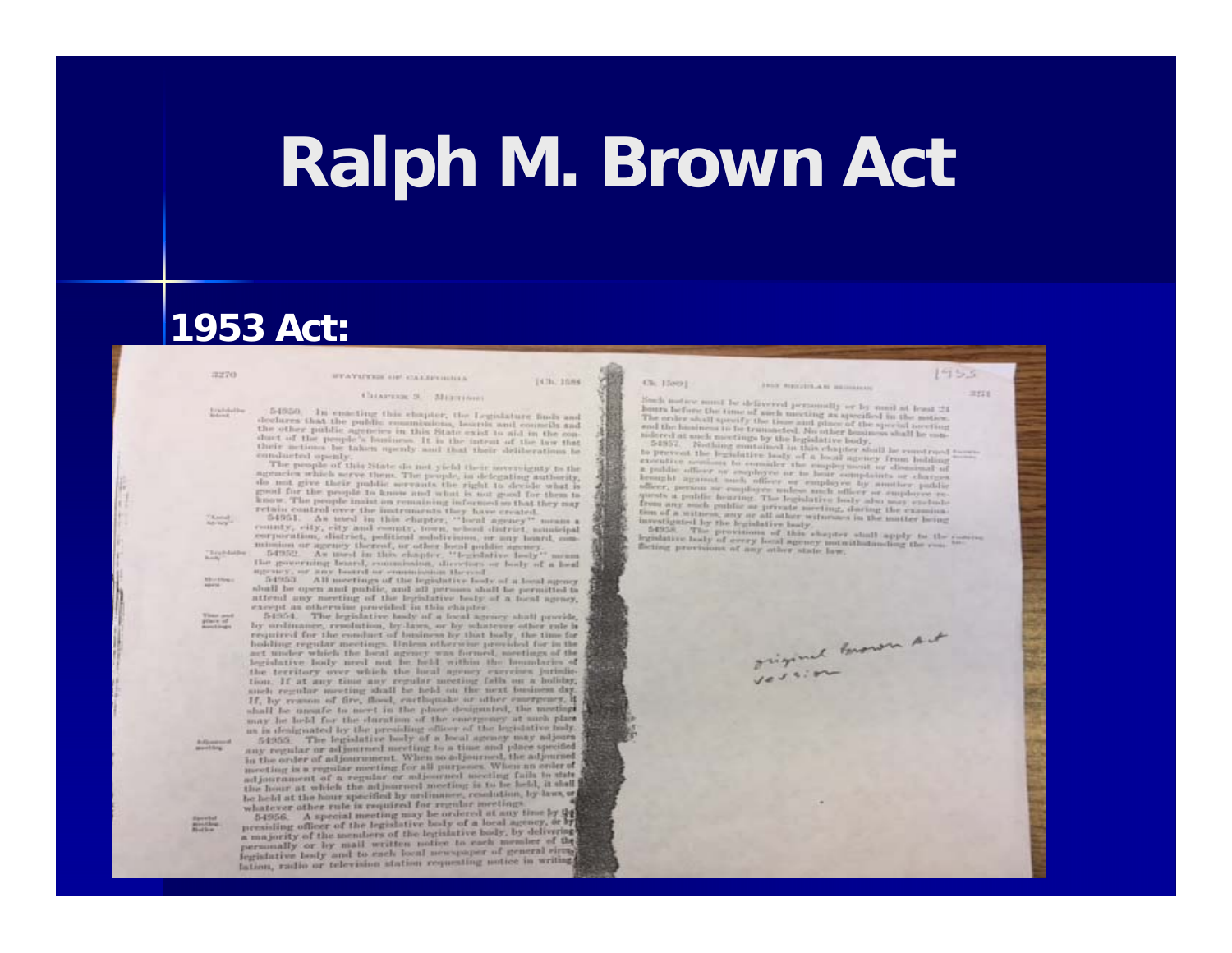## **Why is the Brown Act important?**

**It's the law It's good public policy Actions could be voided News media criticism Example 1 Lose credibility with public Attorney's fees exposure n** Potential civil and criminal liability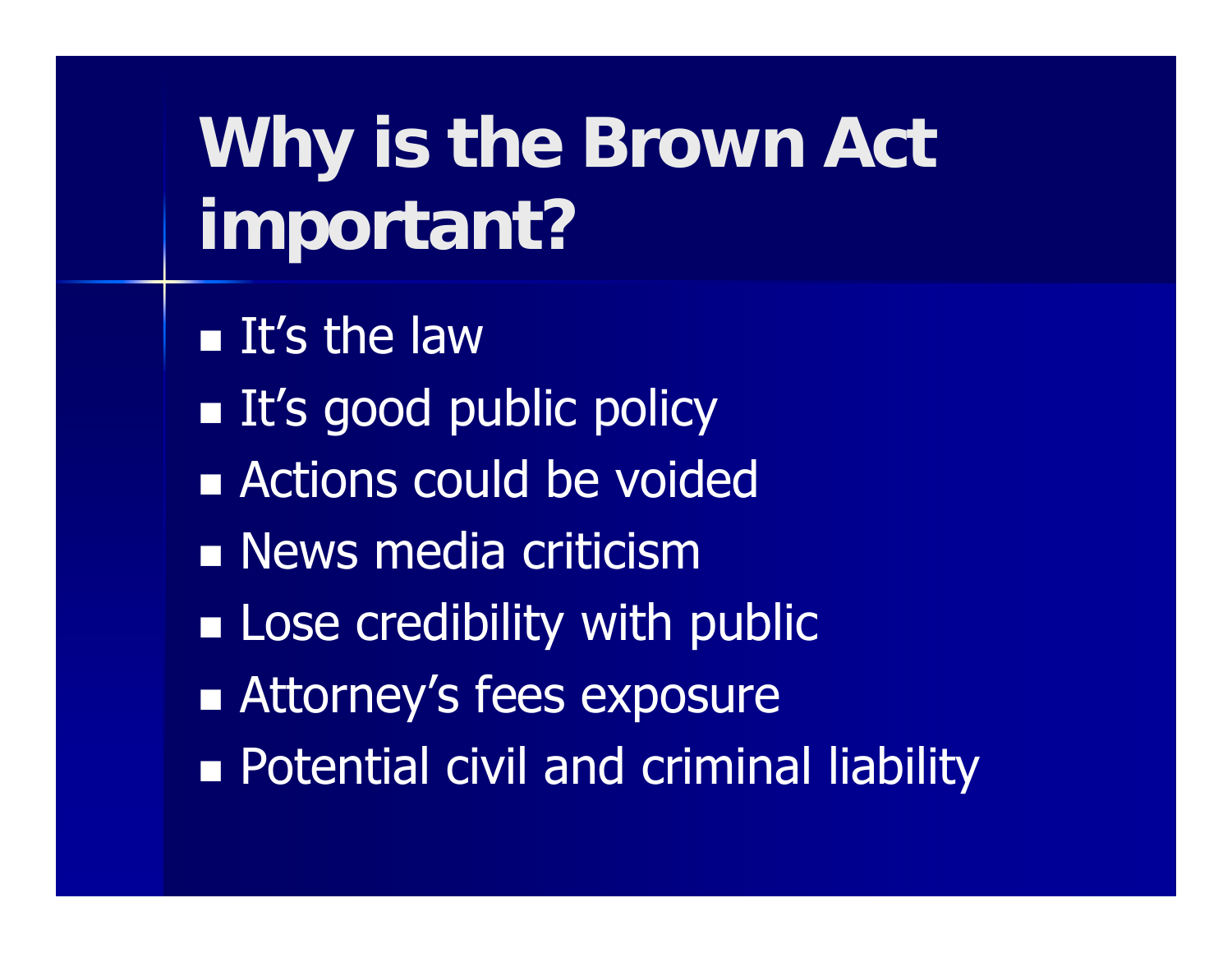#### **General Principles**

■ "All meetings ... shall be open and public …, except as otherwise provided." (Govt. Code § 54953) Constitutional foundation: "Meetings of public bodies … shall be open to public scrutiny." (Cal. Const. art. 1, § 3(b); Prop. 59, 2004))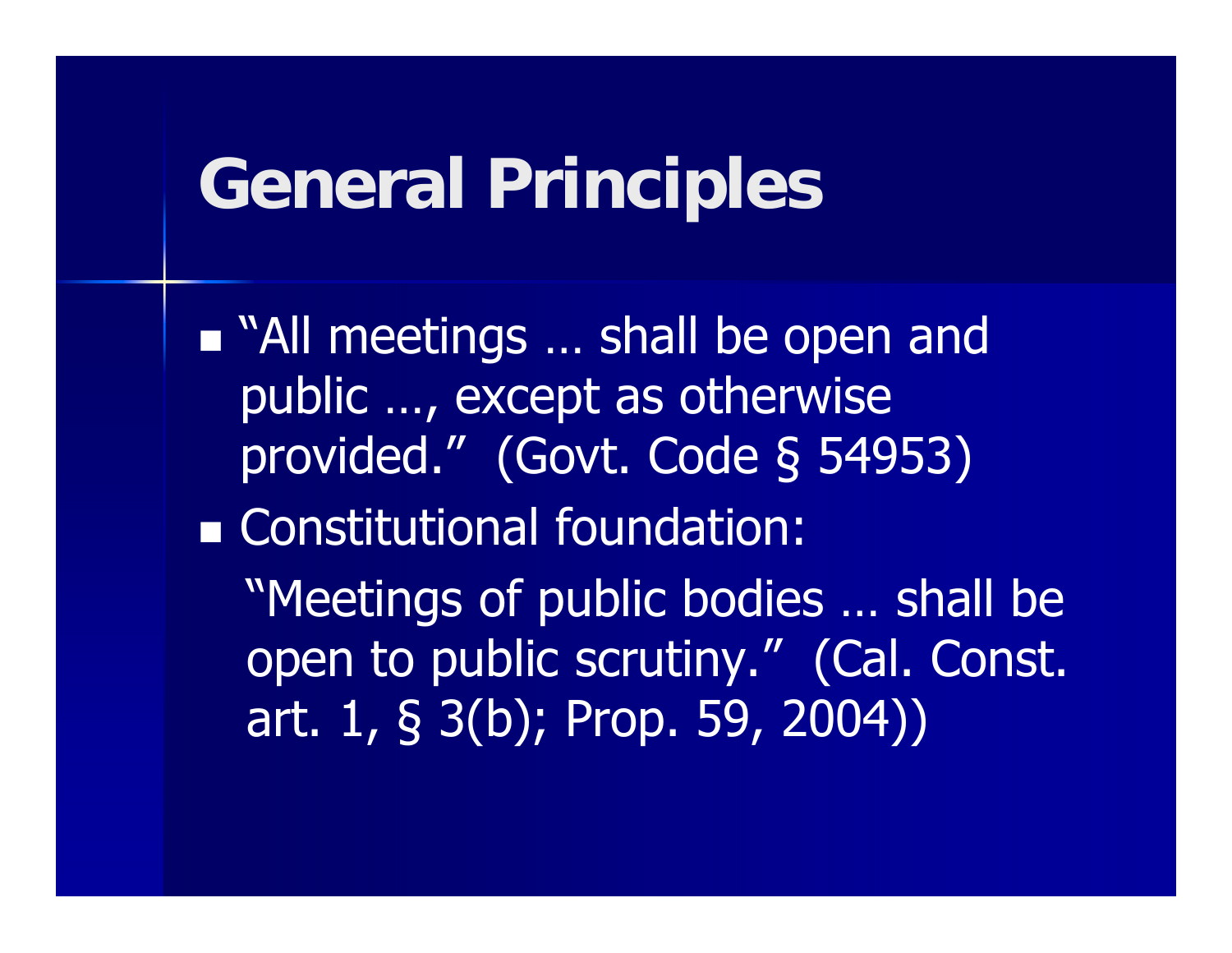## Act applies to meetings of the legislative body of a local agency

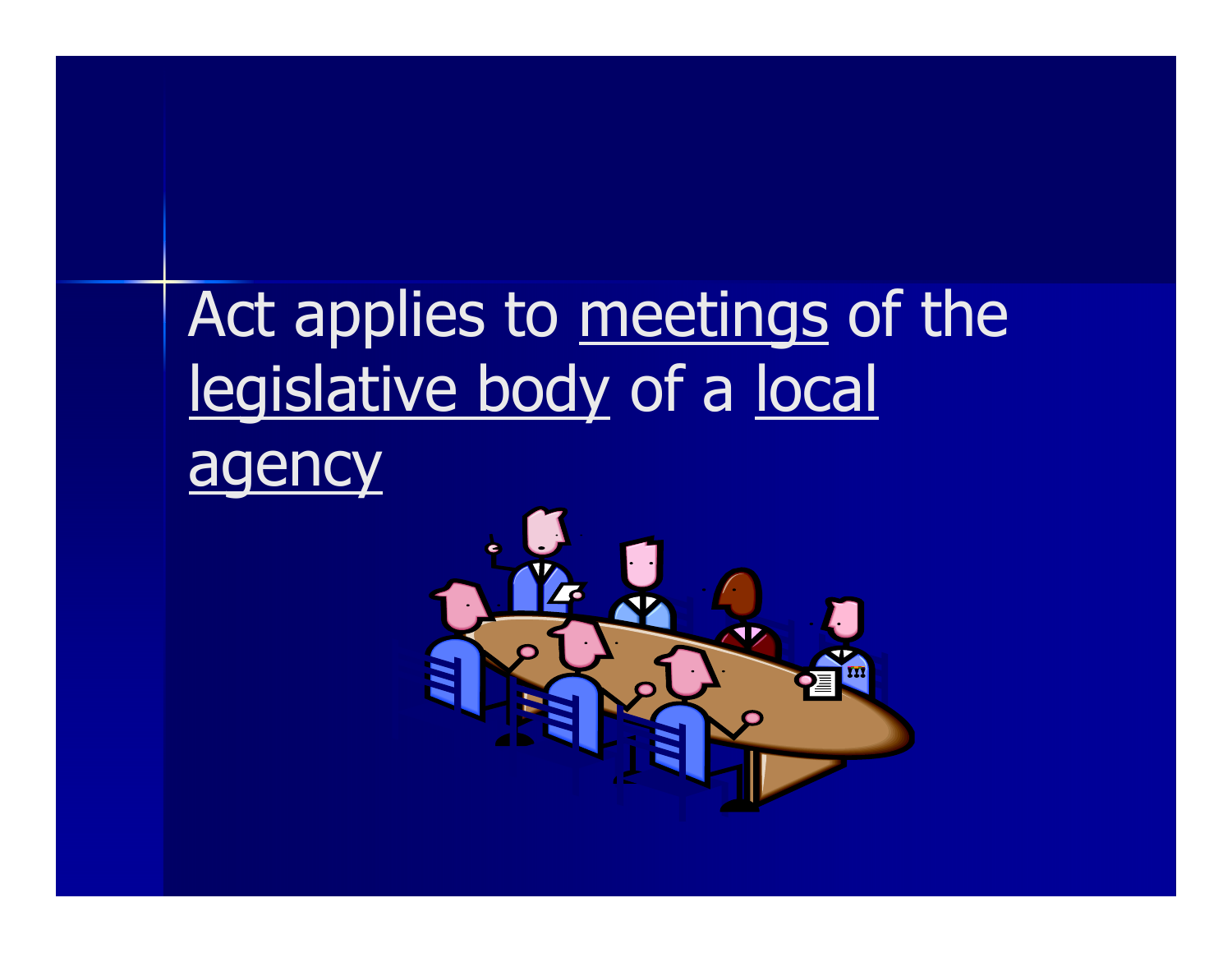## **What's a local agency?**

Counties, cities, special districts, and other local public agencies, including joint powers authorities

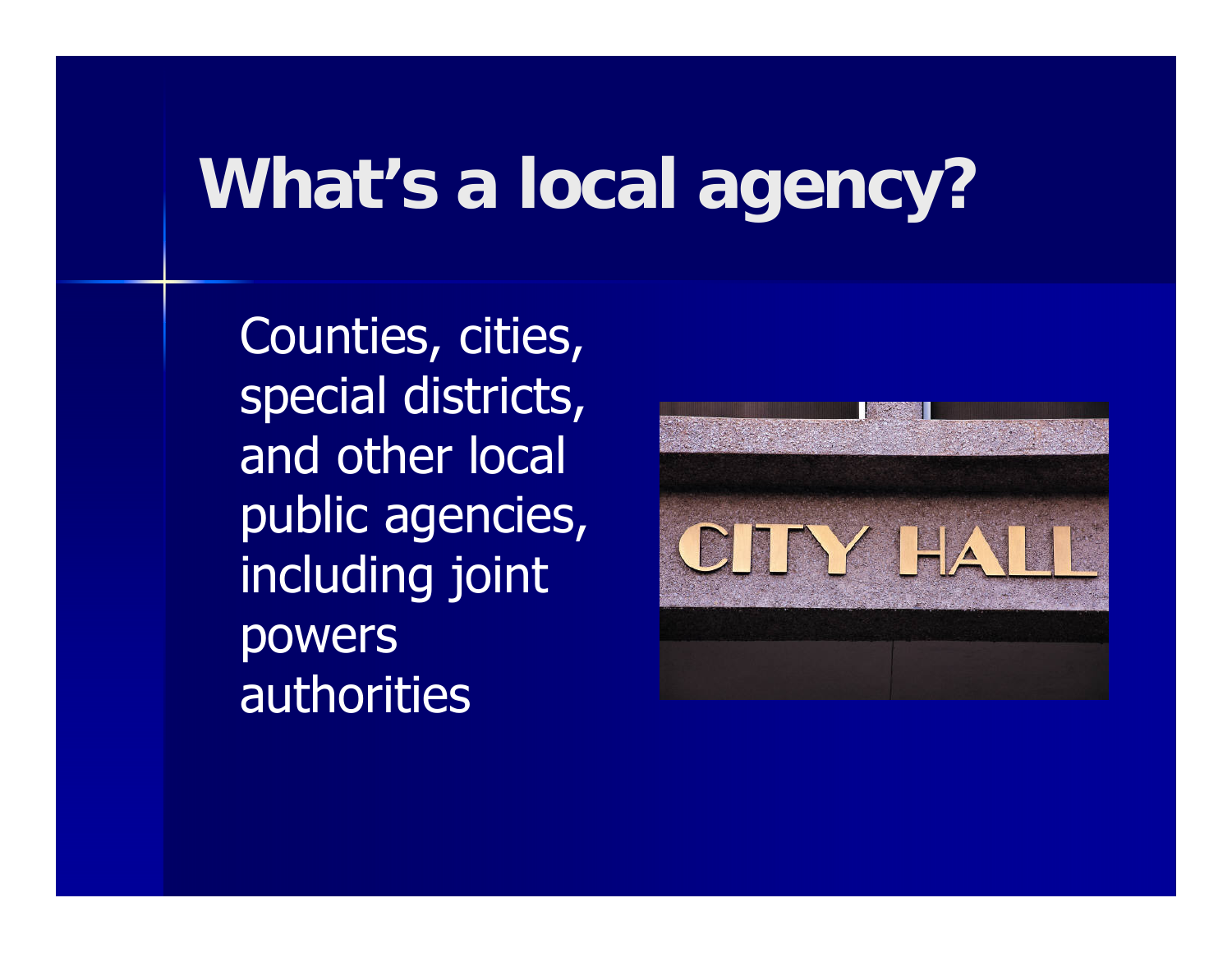## **What's a legislative body?**

**Example 2 City county board of** supervisors, district board of directors or other governing board

**District committees, commissions, and** boards with (1) one or more nondirector member and (2) created by board action

 $\mathcal{L}_{\mathcal{A}}$ E.g., Parks Committee

**Some private corporation boards**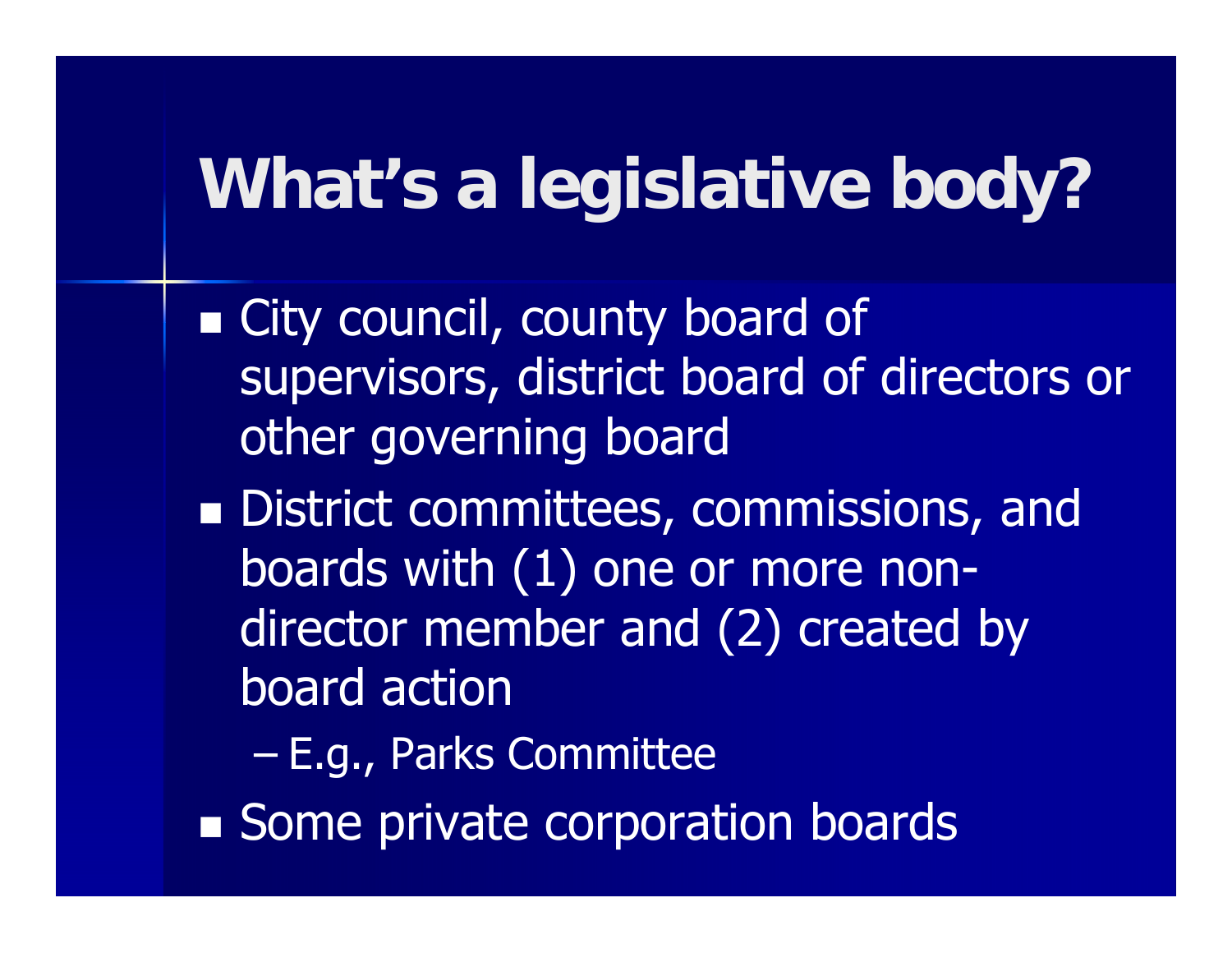## **What's a legislative body (cont.)?**

**Advisory committee of less than a** quorum of the board?

 $\mathcal{L}_{\mathcal{A}}$ Yes, if <u>standing committee</u> with continuing subject matter jurisdiction or fixed meeting schedule

 $\mathcal{L}_{\mathcal{A}}$ No, if ad hoc committee without continuing subject matter jurisdiction or fixed meeting schedule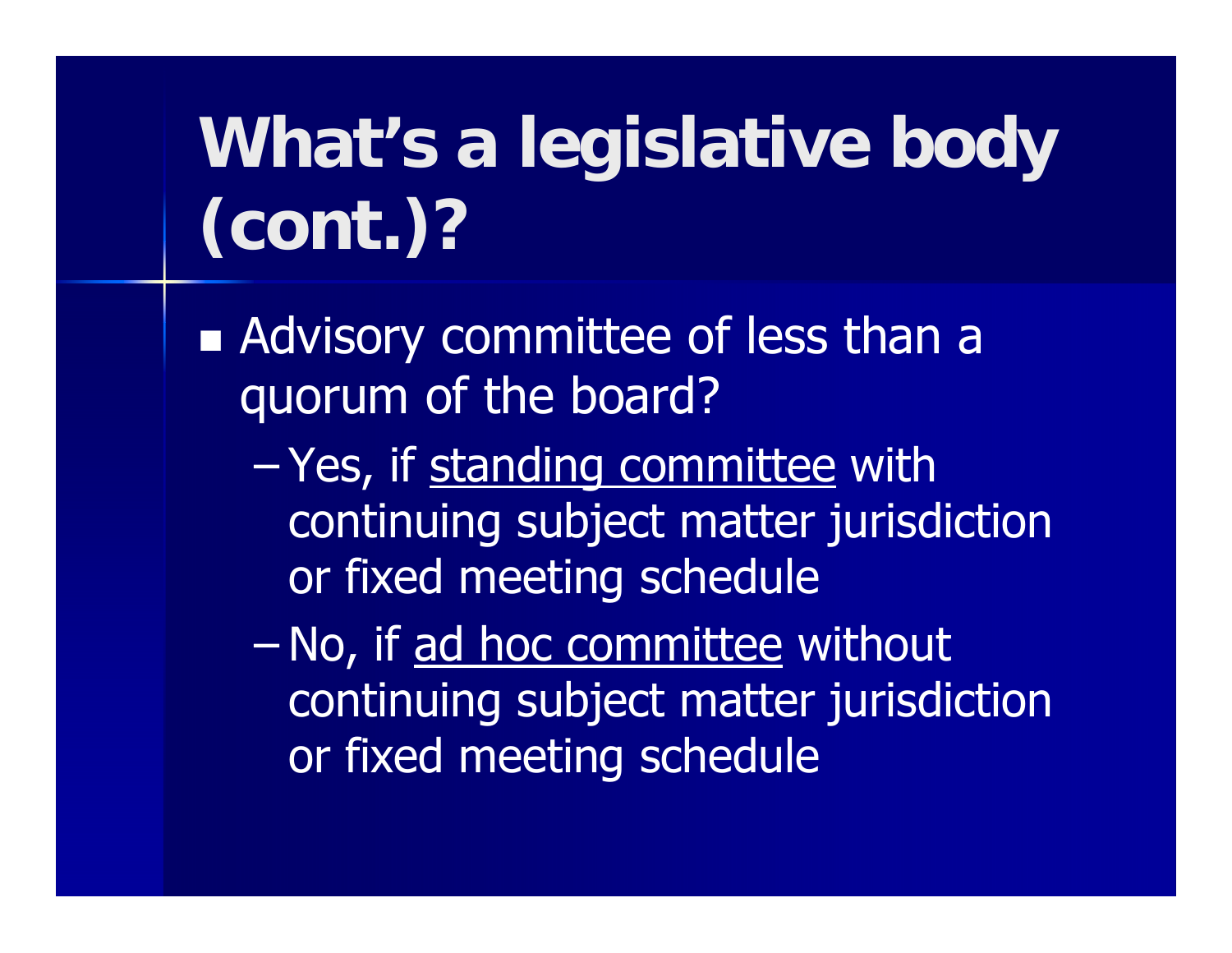# **What's a legislative body (cont.)?**

■ 2 x 2 meeting/committee

- $\mathcal{L}_{\mathcal{A}}$  Legislative body subject to Brown Act if organized as a single advisory committee
- $\mathcal{L}_{\mathcal{A}}$  Not subject to Act if joint meeting of two separate committees

**Non-committee member director may** attend standing committee meeting as an observer

 $\mathcal{L}_{\mathcal{A}}$  May only observe and listen; cannot talk, participate, or sit on dais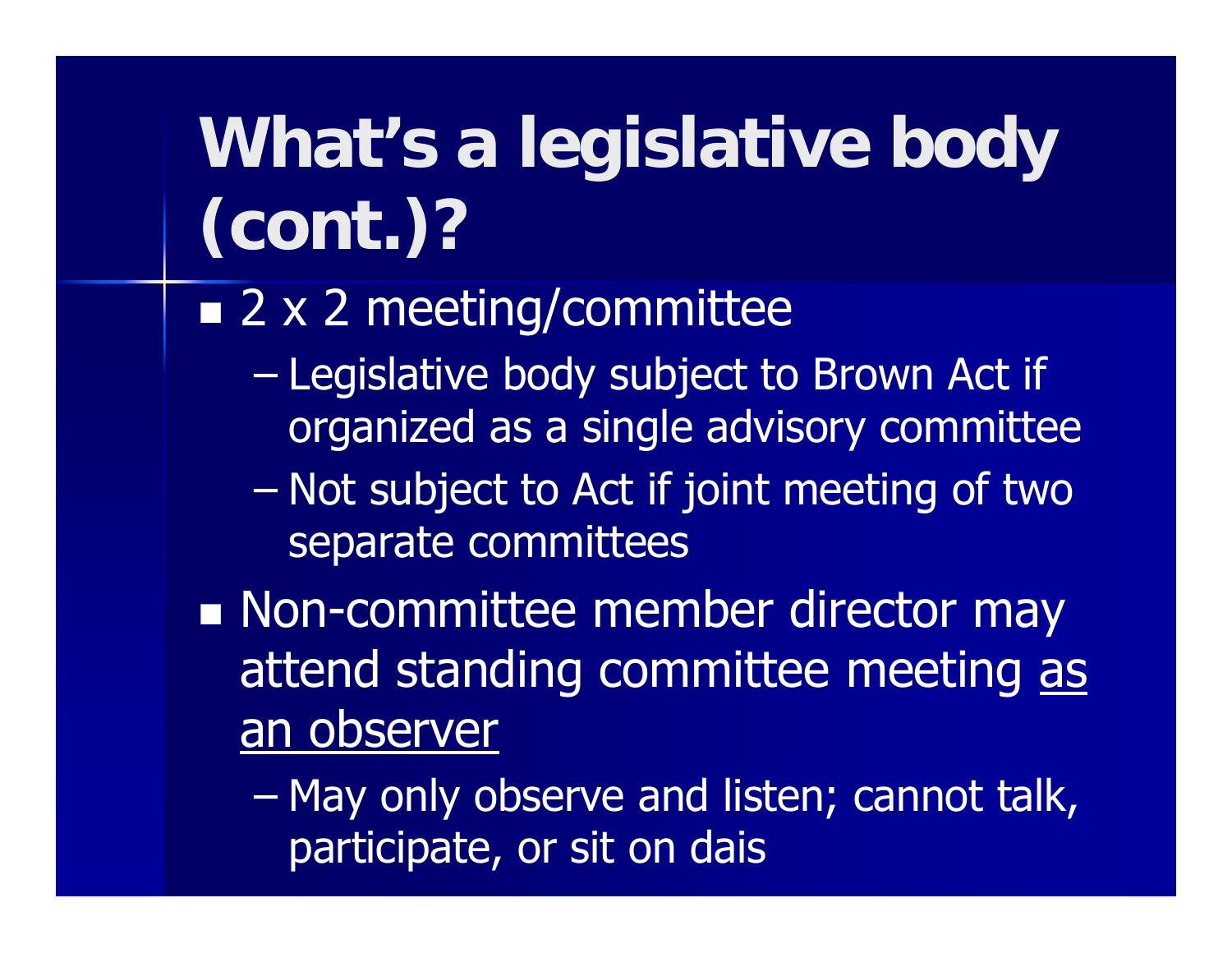

A member of the legislative body informally establishes an advisory committee of five residents to advise her on financial issues as they arise. Is this committee covered by the Brown Act?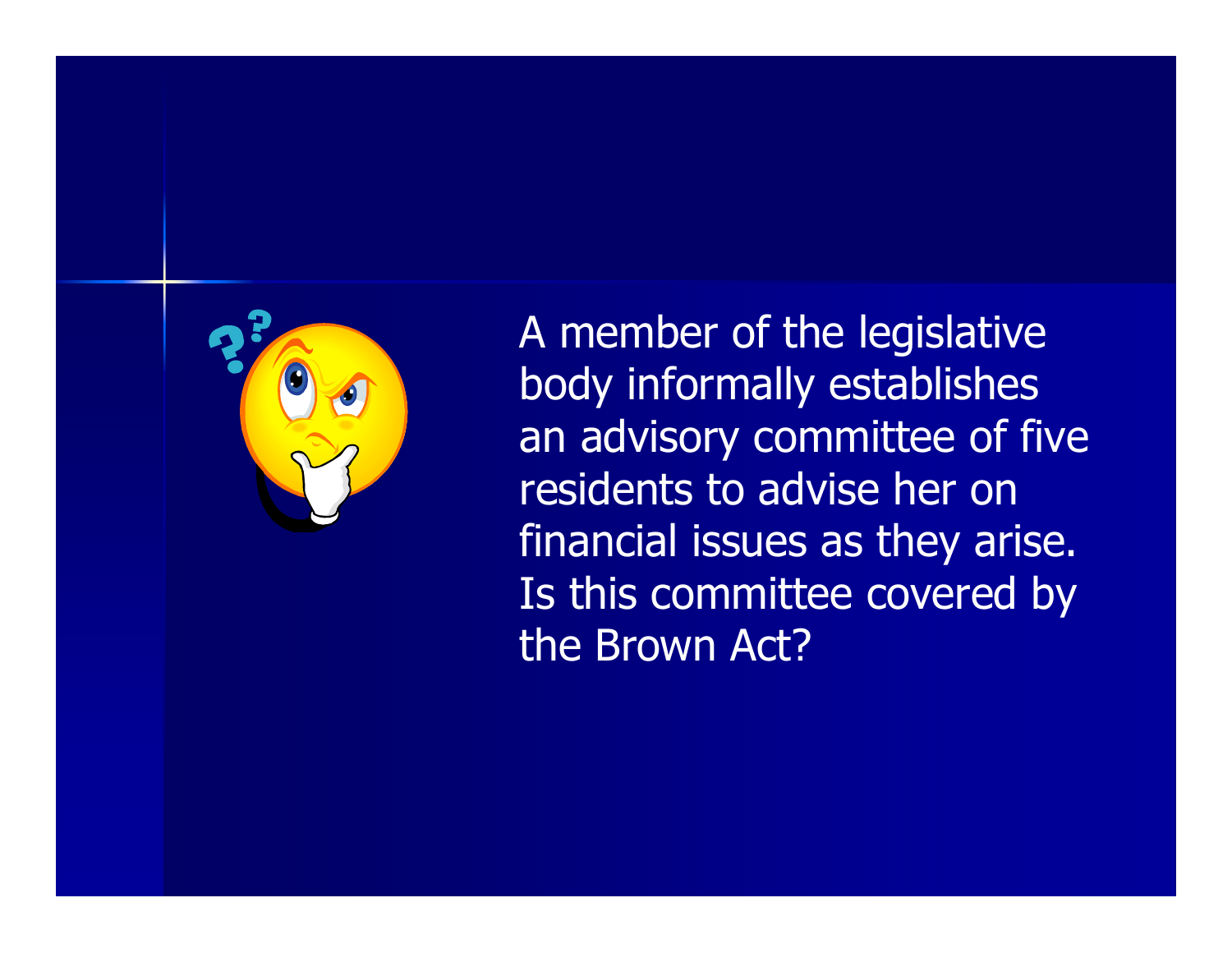### **What's a meeting?**

- Any congregation of a majority of the Board, or
- **Any series of communications of any kind, directly** or through intermediaries, involving a majority of the Board
- To discuss, deliberate, or take action on District **business**
- **Includes meetings, retreats and workshops**
- **Number 12 Action taken" means vote or collective decision,** commitment or promise by a majority of the directors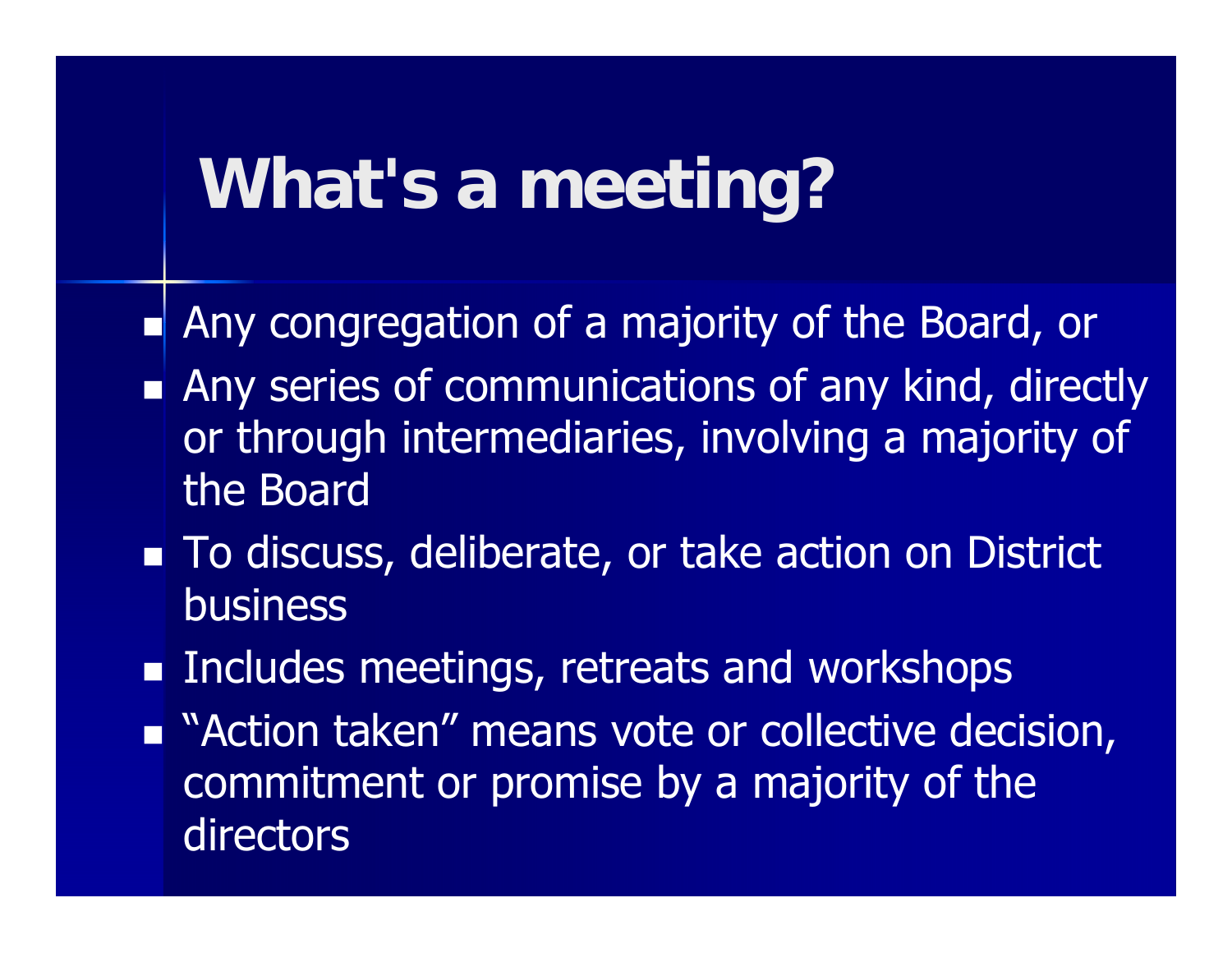## **What's a meeting (cont.)?**

Serial meetings **Act prohibits direct communication or** use of personal intermediary or technological device to discuss, deliberate, or take action Avoid "daisy-chain" or "hub-andscope" meetings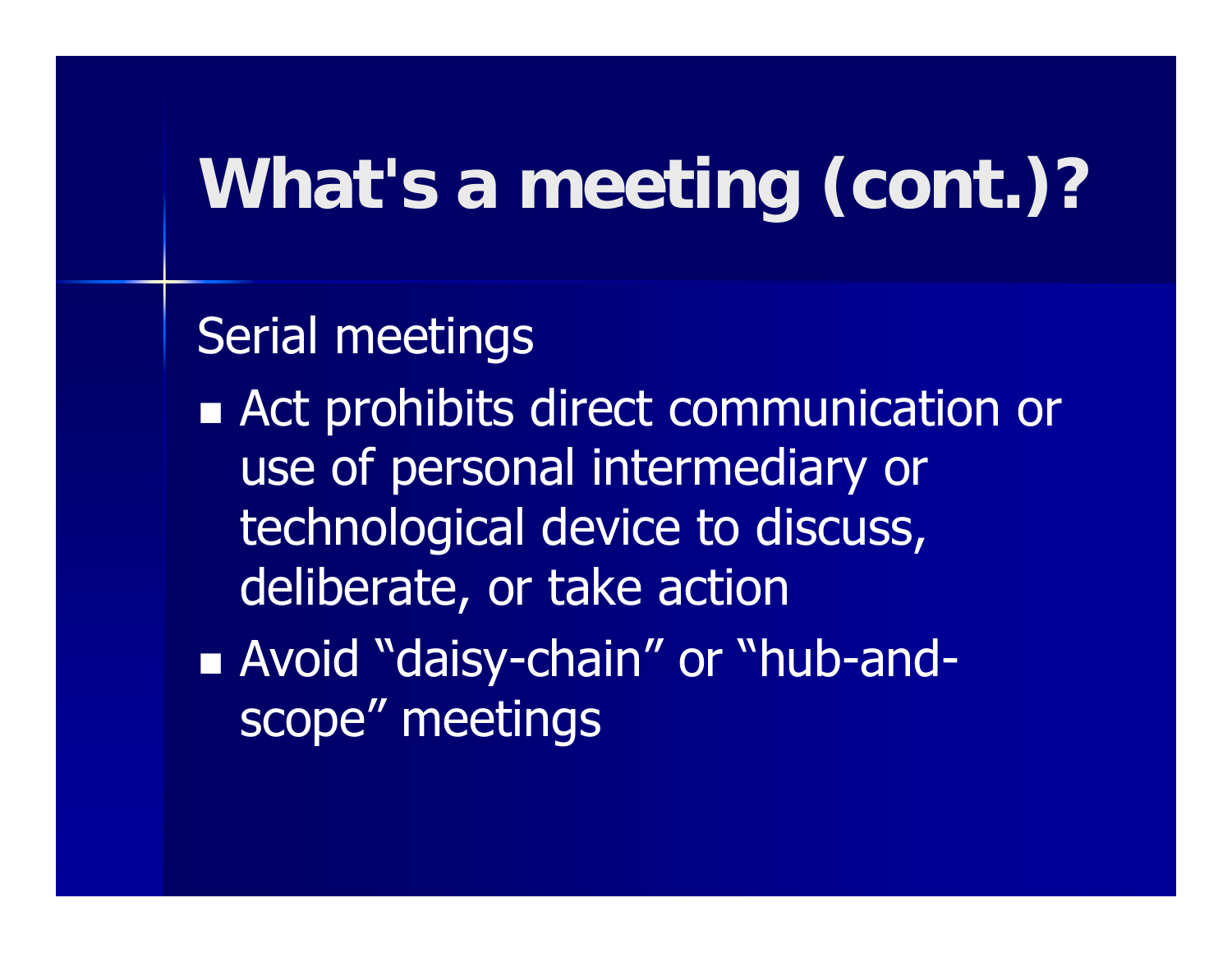#### **E-mail as a meeting**



**Use of e-mail among a majority to discuss or** develop collective concurrence is a meeting **n** One-way e-mail to directors not a meeting **Be careful clicking reply to all**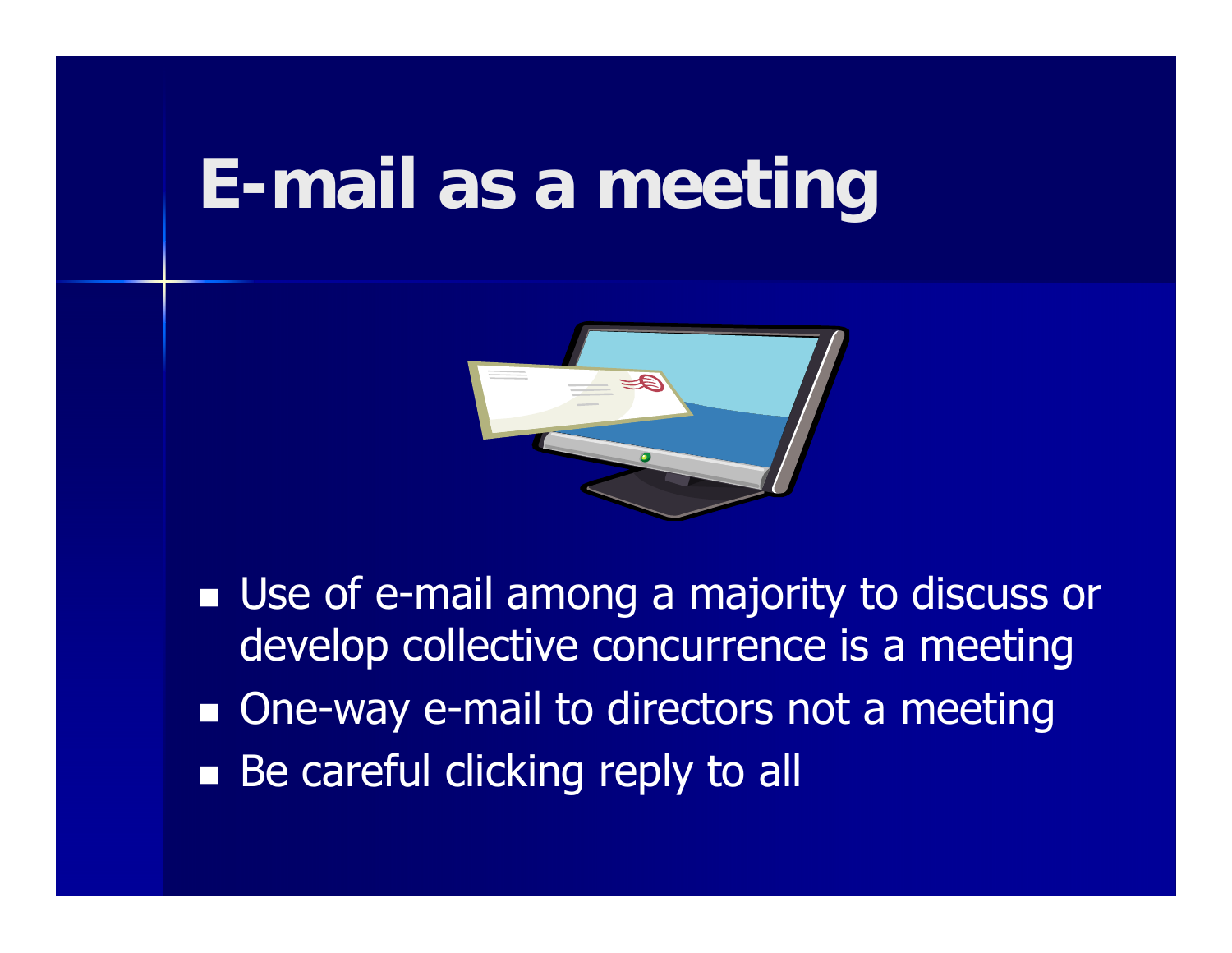

The agency's website includes a chat room where agency employees and officials participate anonymously and often discuss issues of agency business. Members of the agency board participate regularly. Does this scenario present a potential for violation of the Brown Act?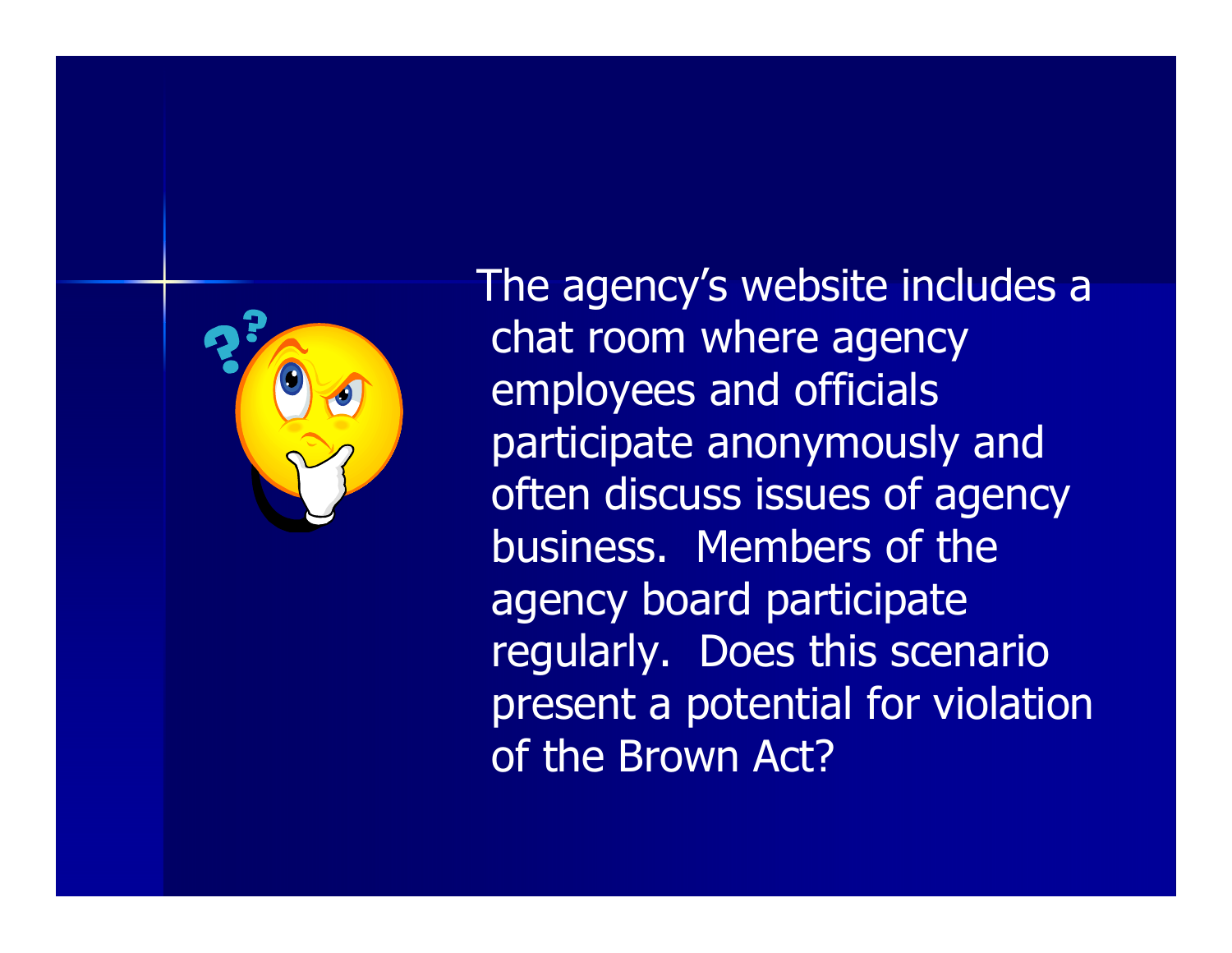#### **Not a meeting**

**Individual contacts and discussions** 

■ Staff briefing. District staff may have<br>separate conversations with each director<br>(or two at a time) in order to answer<br>questions or provide information regarding<br>District business, so long as staff does not<br>communicate or position of any other director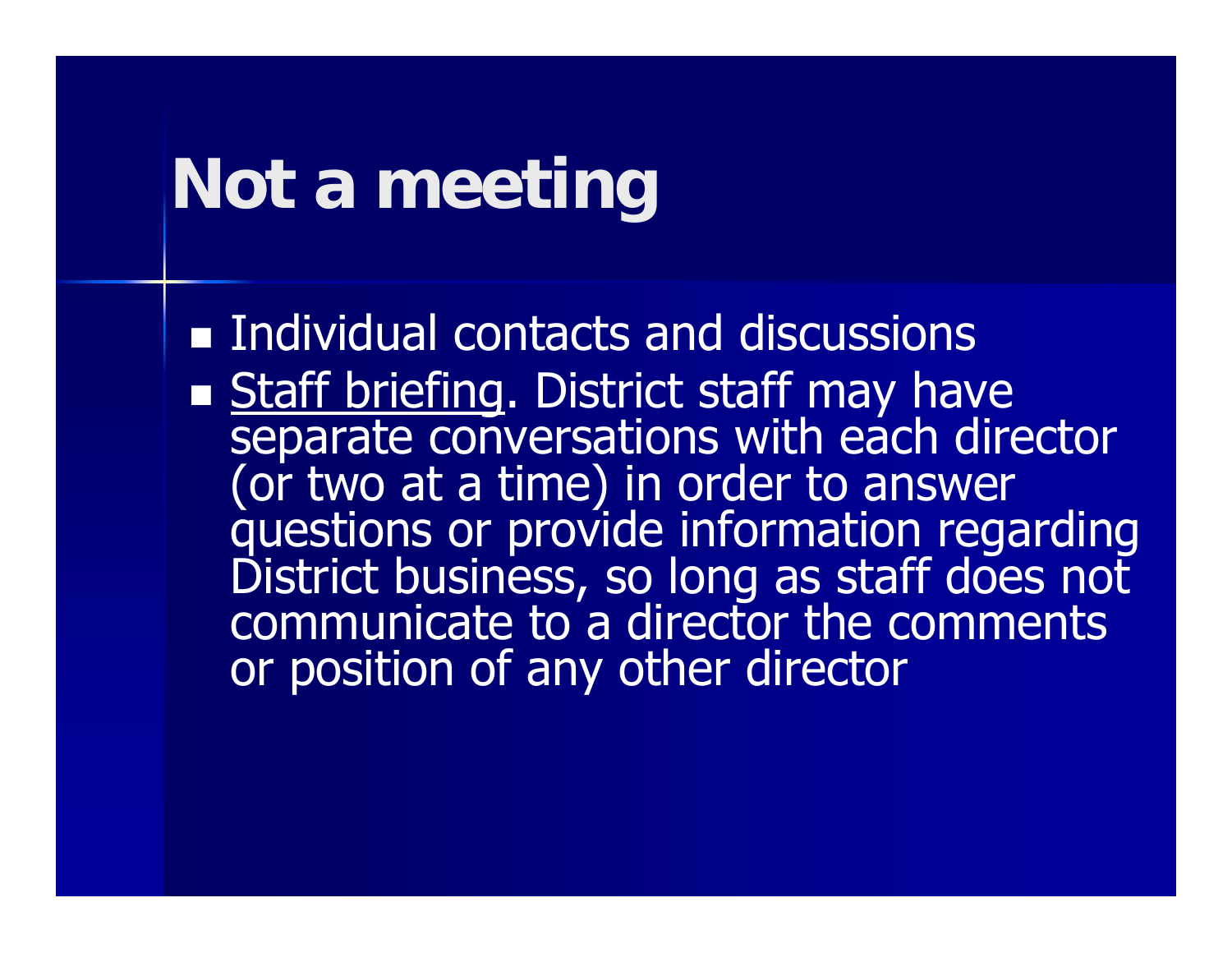## **Not a meeting (cont.)**

Attendance of a majority of the directors at:

- Conference. Open public conference, so long as a majority of the directors do not discuss<br>District business among themselves, other<br>than as part of the scheduled program (e.g.,<br>CSDA or ACWA)
- Other Govt. Board. Open and noticed meeting of another local agency board, so<br>long as a majority of the directors do not<br>discuss District business among themselves,<br>other than as part of the scheduled meeting<br>(e.g., county board of supervisors)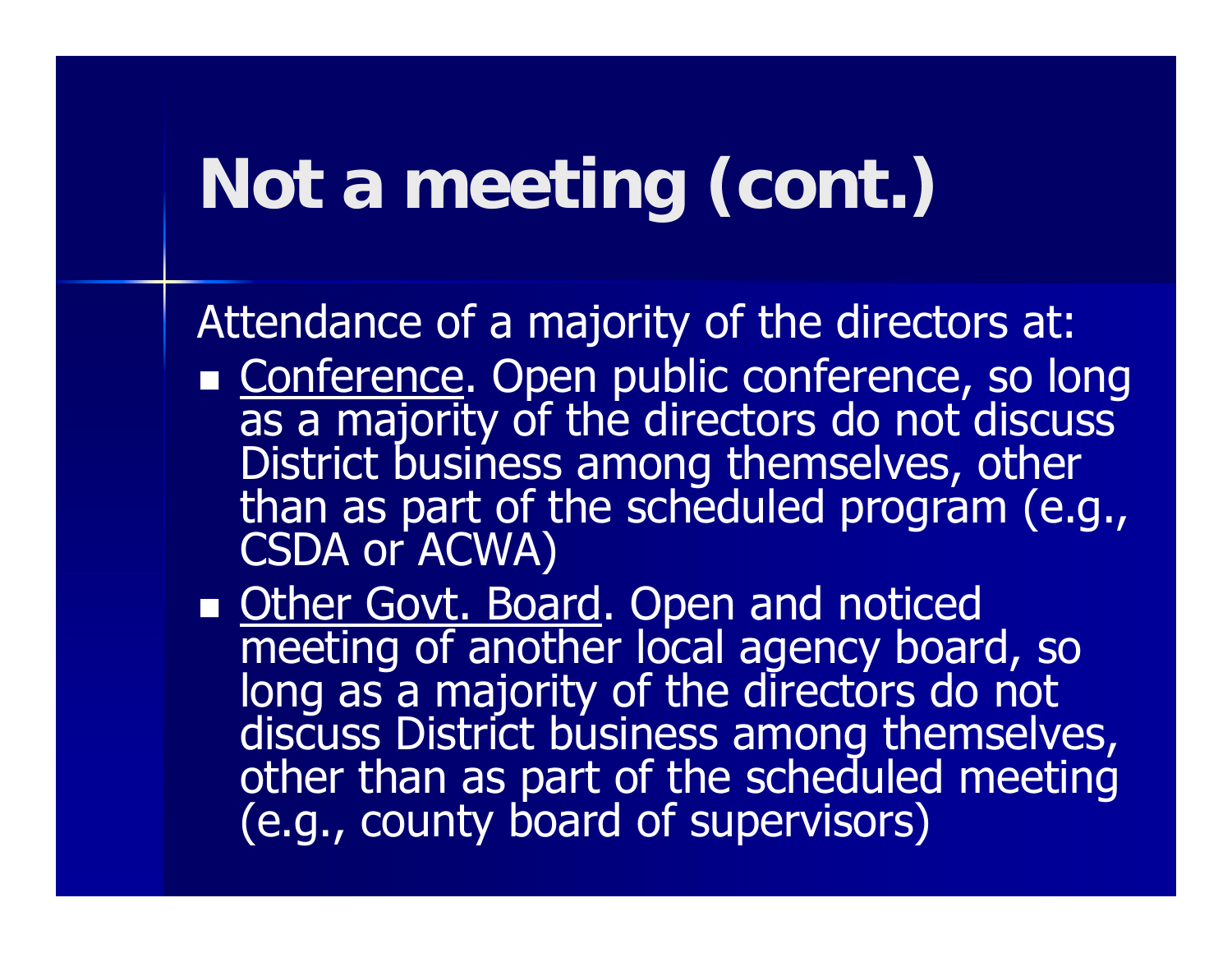## **Not a meeting (cont.)**

Attendance of a majority of the directors at:

Community meeting. Open and publicized meeting organized to address a topic of<br>local community concern by a person or<br>organization other than the District, so long as the directors do not discuss<br>District business among themselves,<br>other than as part of the scheduled<br>program (e.g., RMA meeting <u>if</u> it's open<br>and publicized)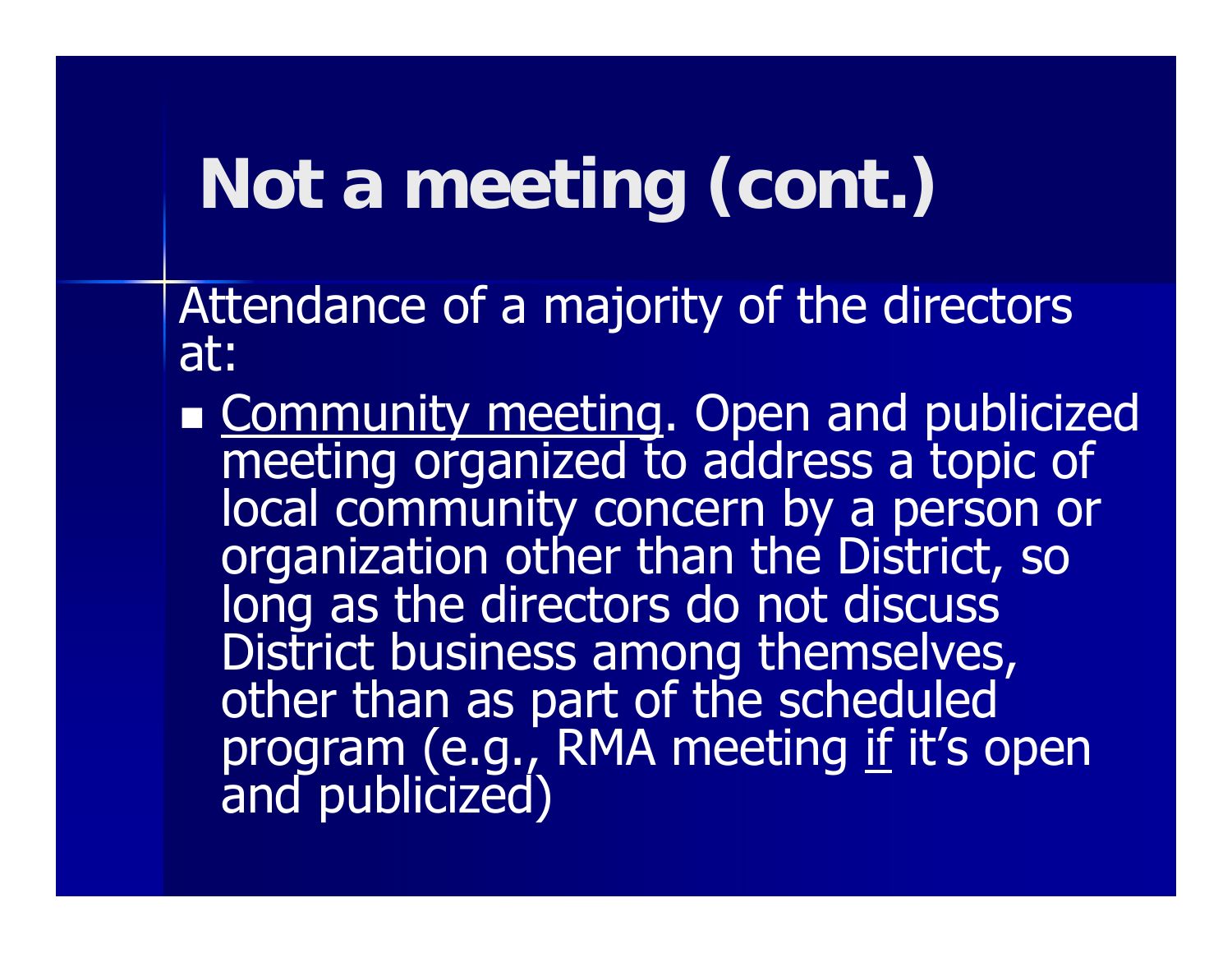## **Not a meeting (cont.)**

Attendance of a majority of the directors at: Social Event. Purely social or ceremonial occasion, so long as a majority of the<br>directors do not discuss District business among themselves (e.g., District holiday party, retirement dinner)

Any other gathering where the directors do not hear, discuss, deliberate, or take action on District business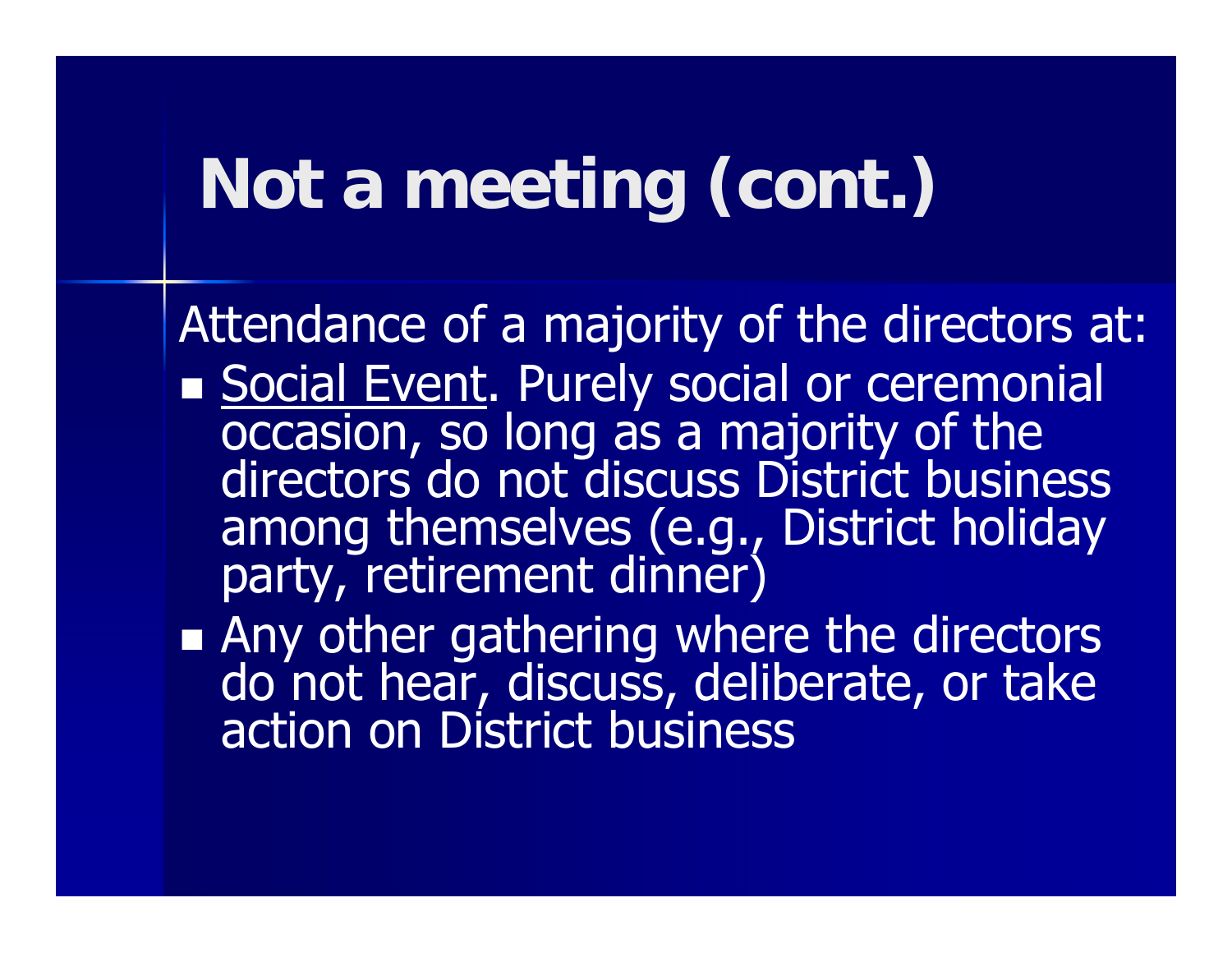

Chamber of commerce sponsors an open and public candidate debate during a campaign. Three of the five board members are up for reelection and all three attend. All are asked their views of a controversial upcoming project. May the three incumbents answer the question?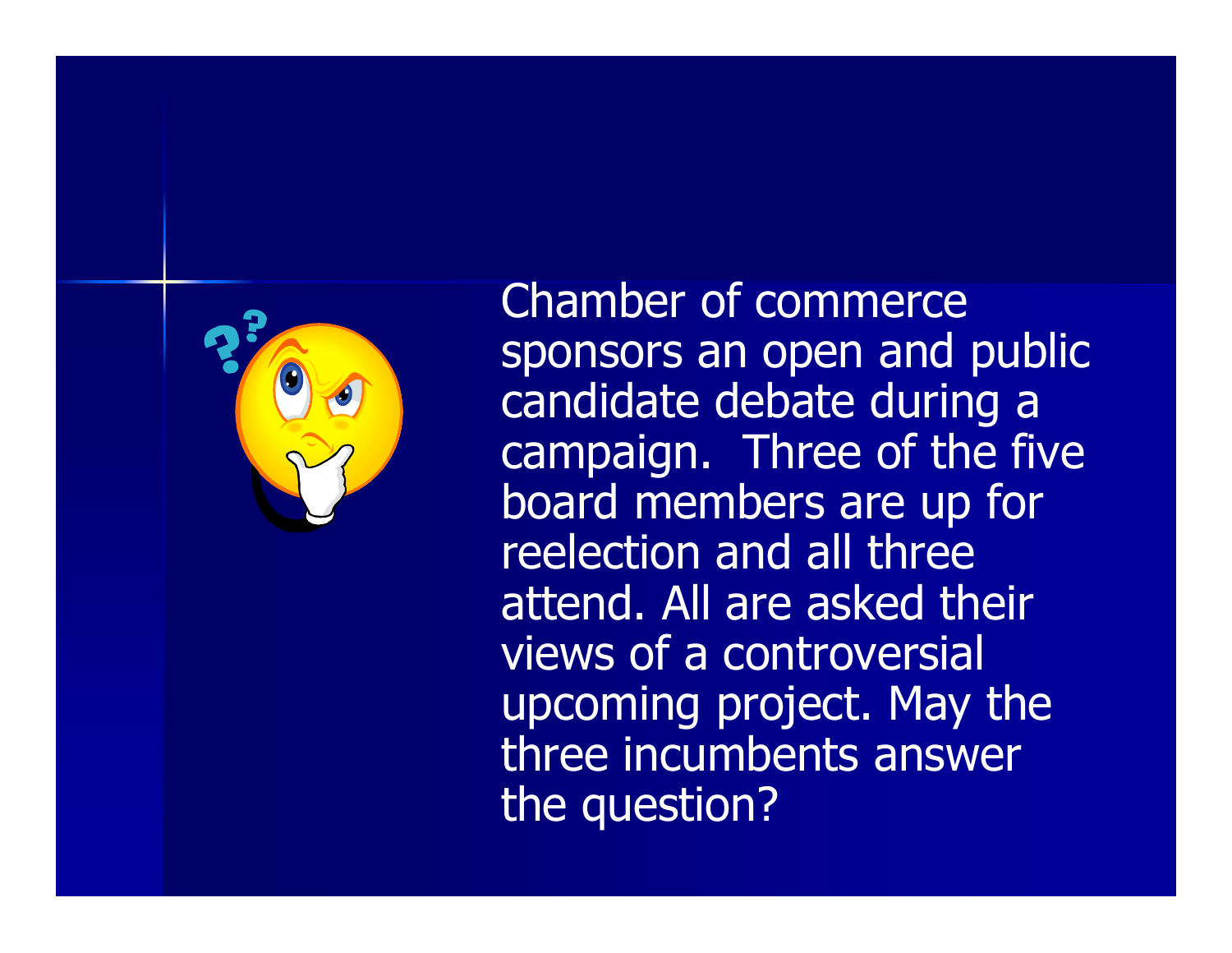

All five directors are members of the local country club. May all five directors attend a private, members-only social event at the club?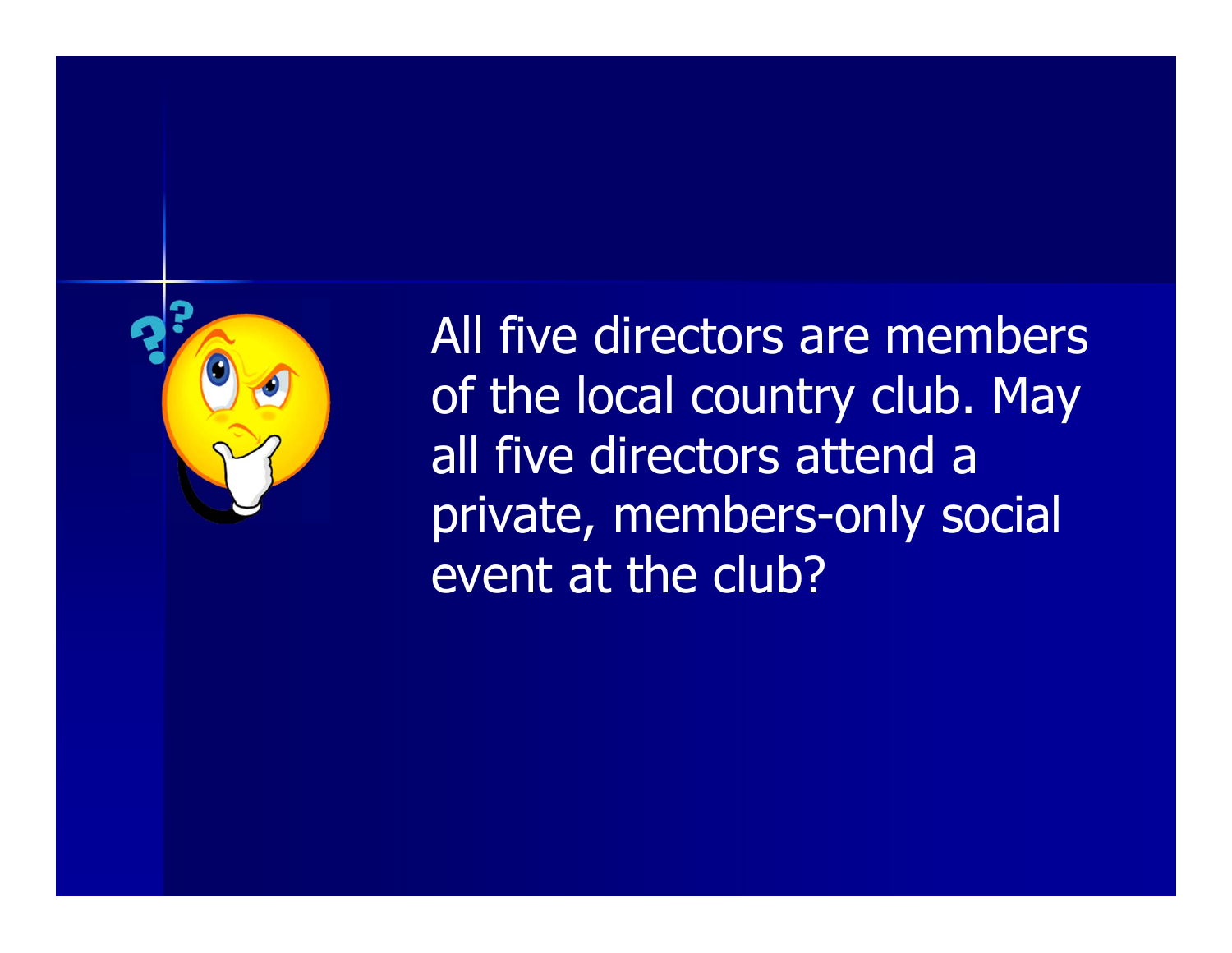## **Meeting types**

 Regular (e.g., monthly) board meeting **Special board meeting Emergency meeting involving need for** prompt action due to disruption or threatened disruption of public facilities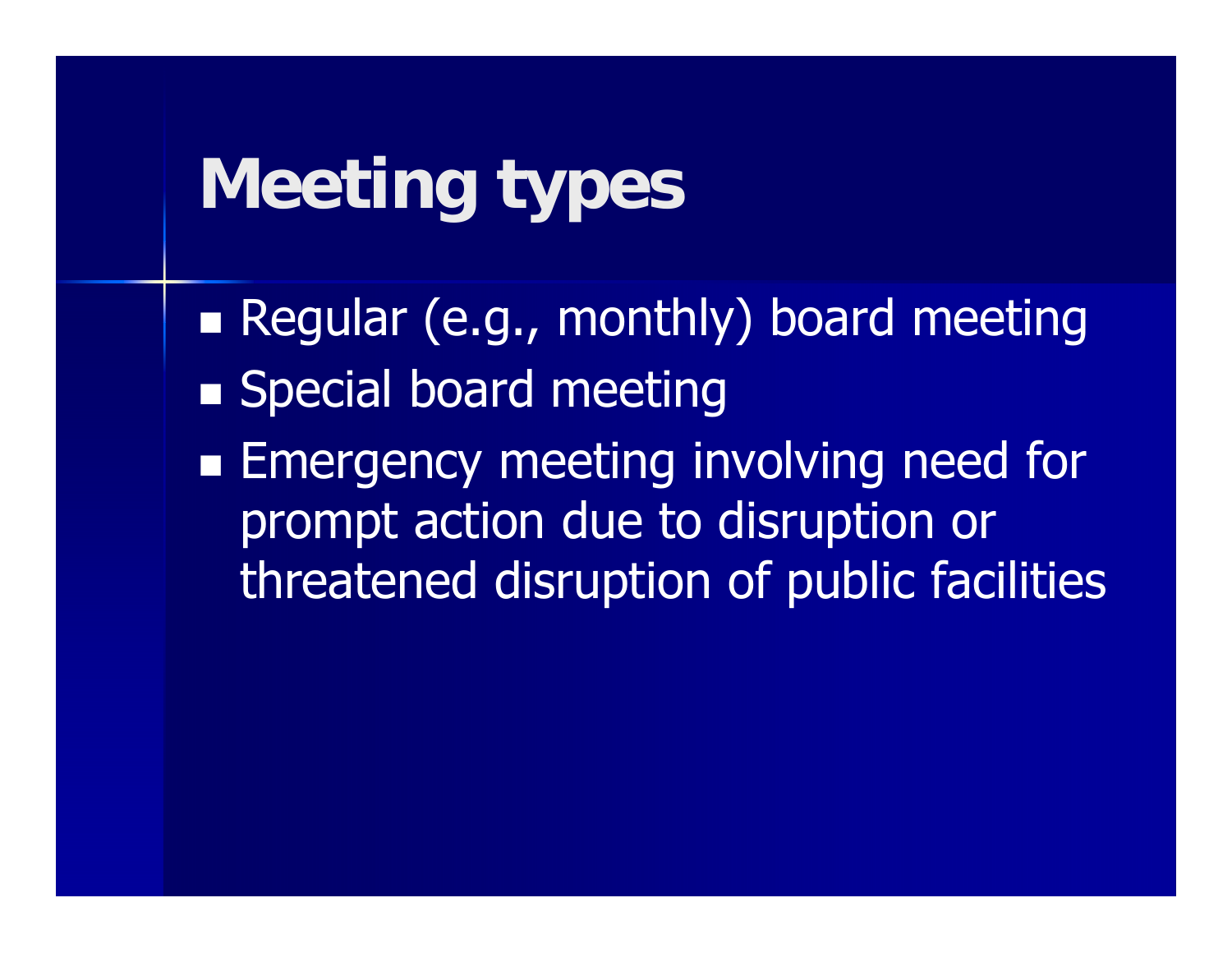#### **Regular meeting agenda**

- Regular meeting time and place fixed by resolution, bylaw or rule
- **Agenda contents** 
	- Time and location of meeting
	- "Brief general description of each item of business to be transacted or discussed"
		- Generally ≤20 words per agenda item
		- **Requires fair notice of essential nature of the** business to be considered
		- **Directors need to plan ahead and inform staff** about business items to be discussed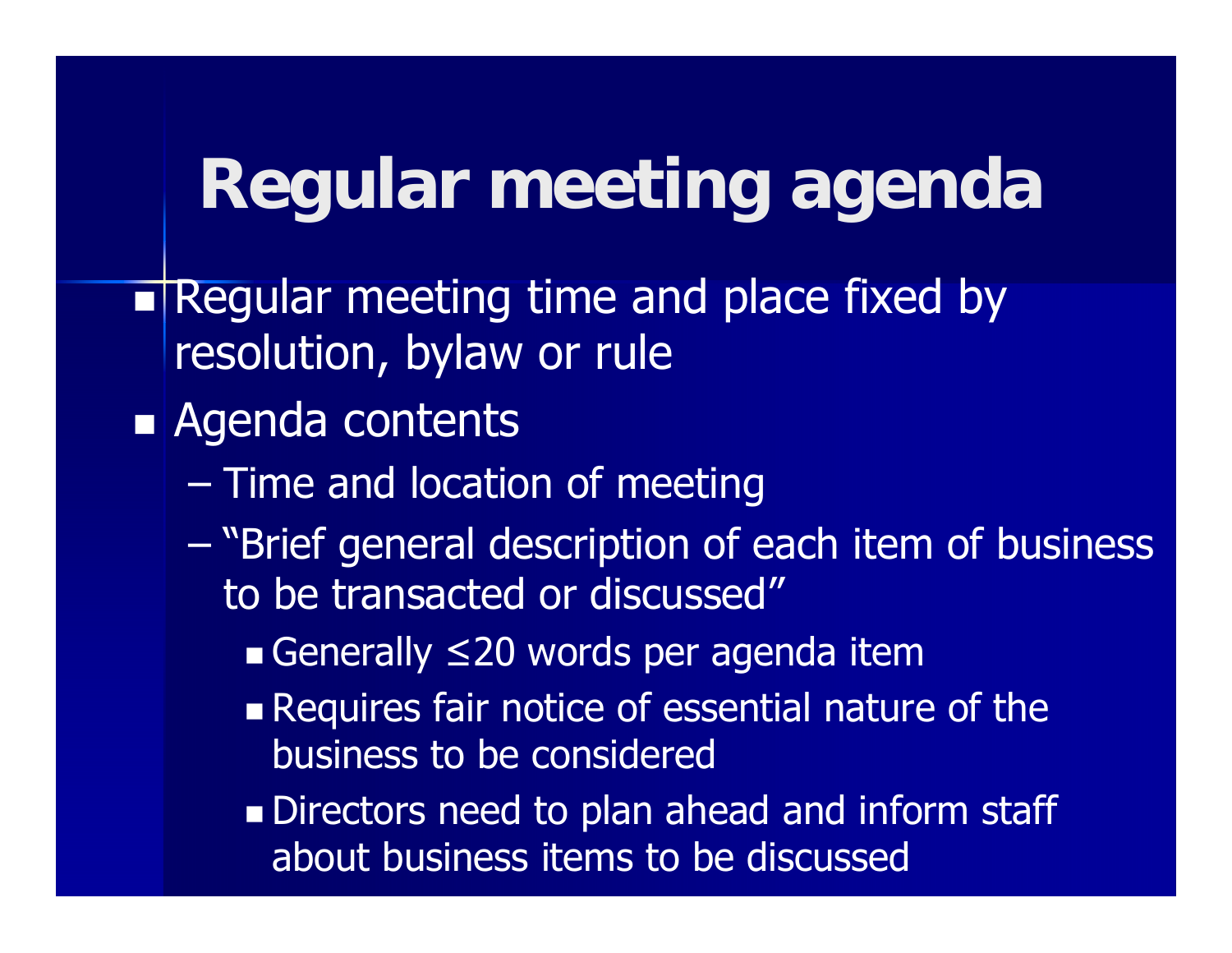#### **Agenda contents (cont.)**

- – Information about how to request a disability-related modification or accommodation
- $\mathcal{L}_{\mathcal{A}}$  Opportunity for public comment on agenda item before or during the Board's consideration of the item
- $\mathcal{L}_{\mathcal{A}}$  Opportunity for public comments on nonagenda items within District's jurisdiction
- $\mathcal{L}_{\mathcal{A}}$  Location of late agenda support documents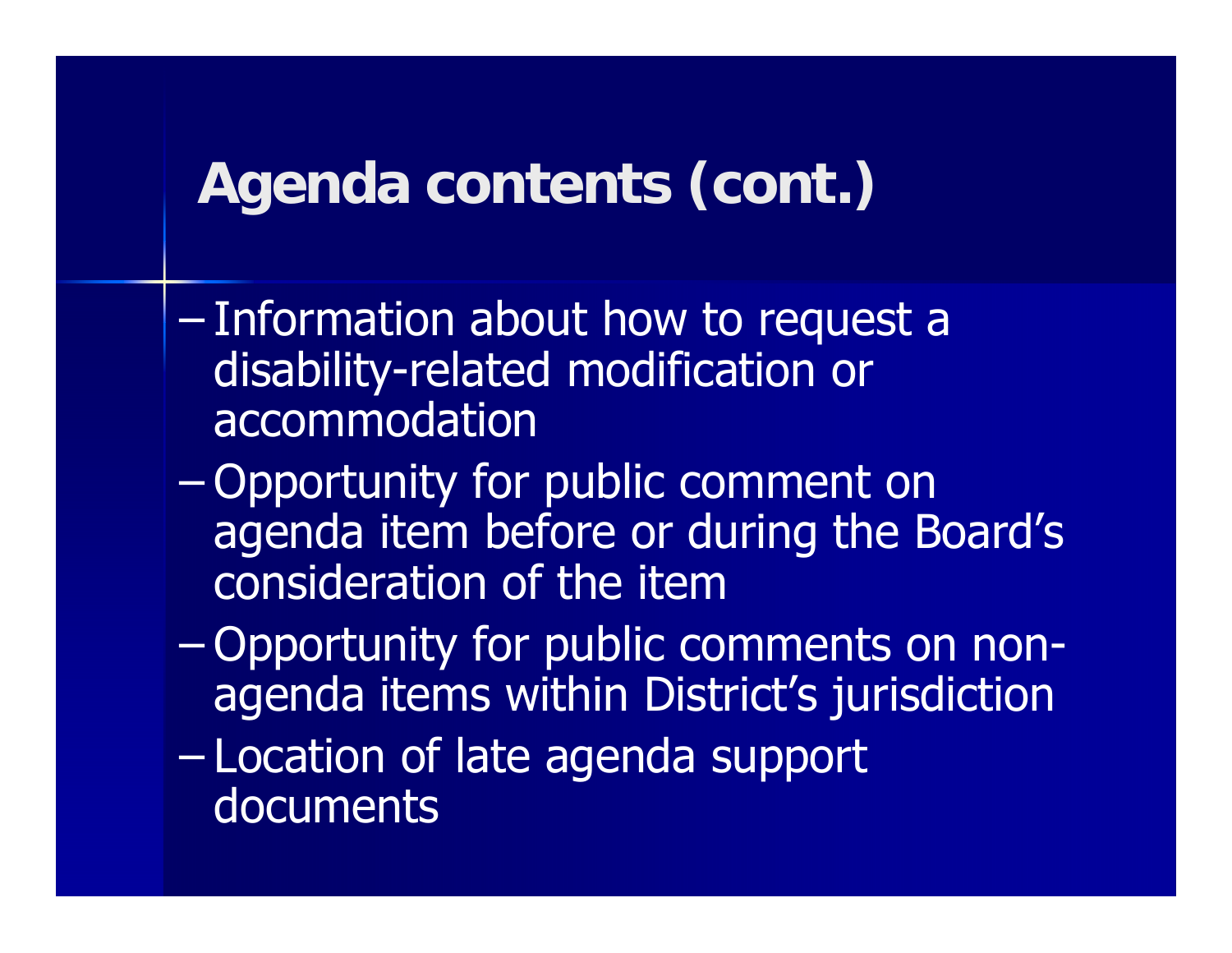#### **Agenda process**

At least 72 hours before regular meeting:

- **Prepare and post agenda in freely** accessible location
- **Post agenda on District website**
- **• Mail agenda packet to public members** who have requested it
- **Provide agenda in appropriate alternative** format to disabled persons if requested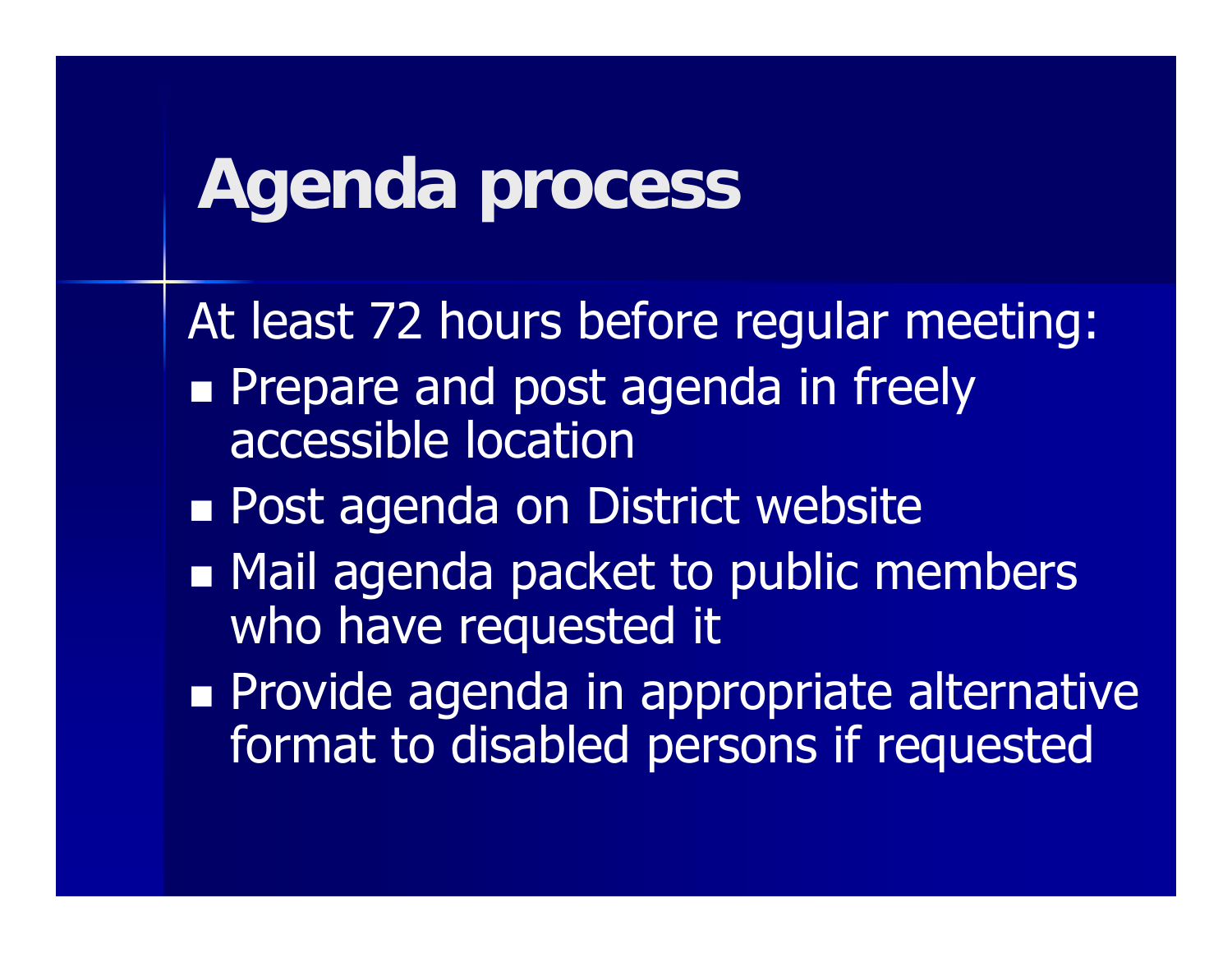## **Agenda web posting**

Starting January 1, 2019 (AB 2257): **Agenda notice must be posted on the** District's primary website homepage through a prominent, direct link (not a contextual menu) to the agenda

**Agenda must be posted in an integrated** agenda management platform, in an open format that meets specified requirements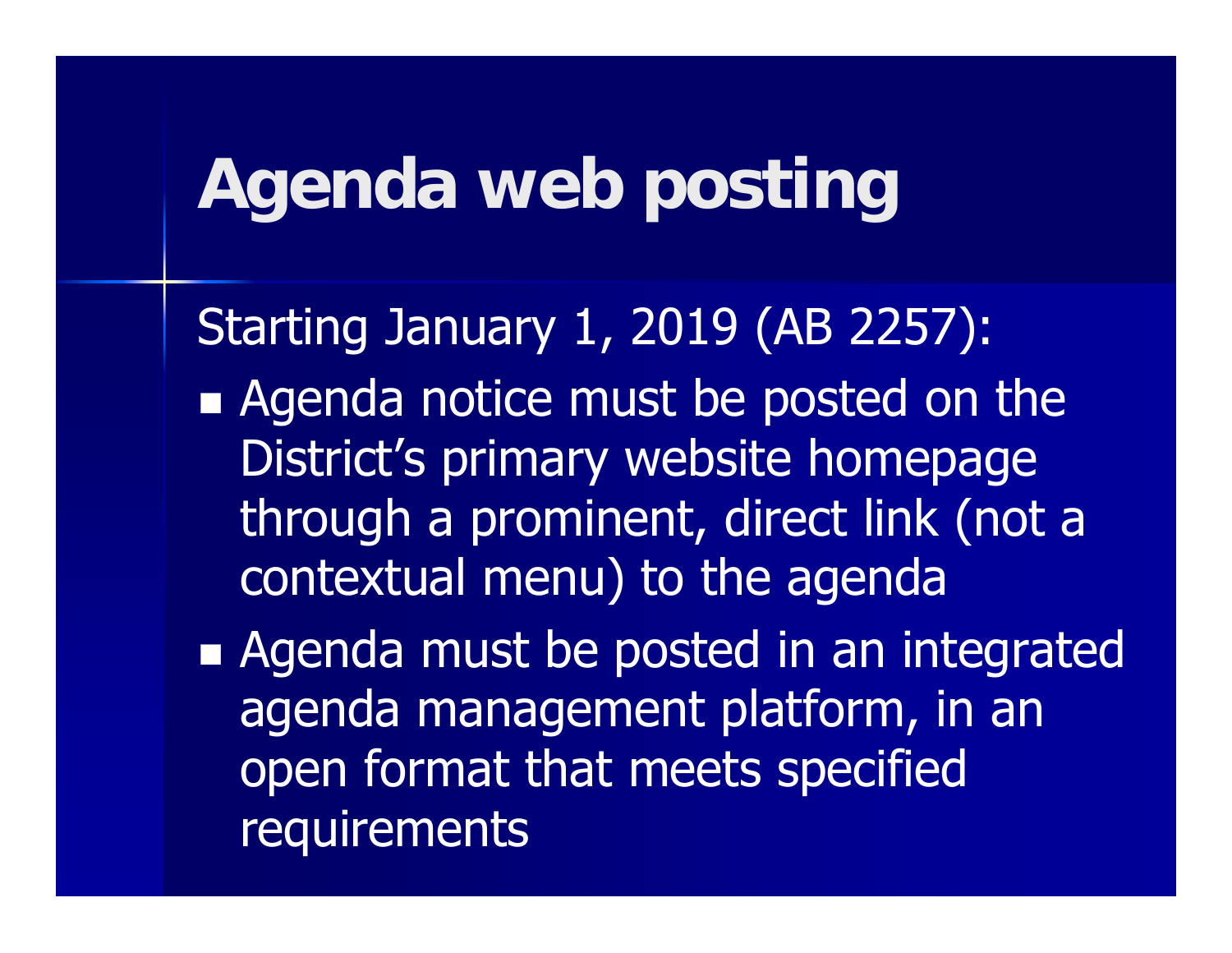

The agenda for a regular Board meeting contains the following item of business: "Improvements Committee report." Is this description adequate? What about "Consideration of Shanahan Consulting Services agreement?"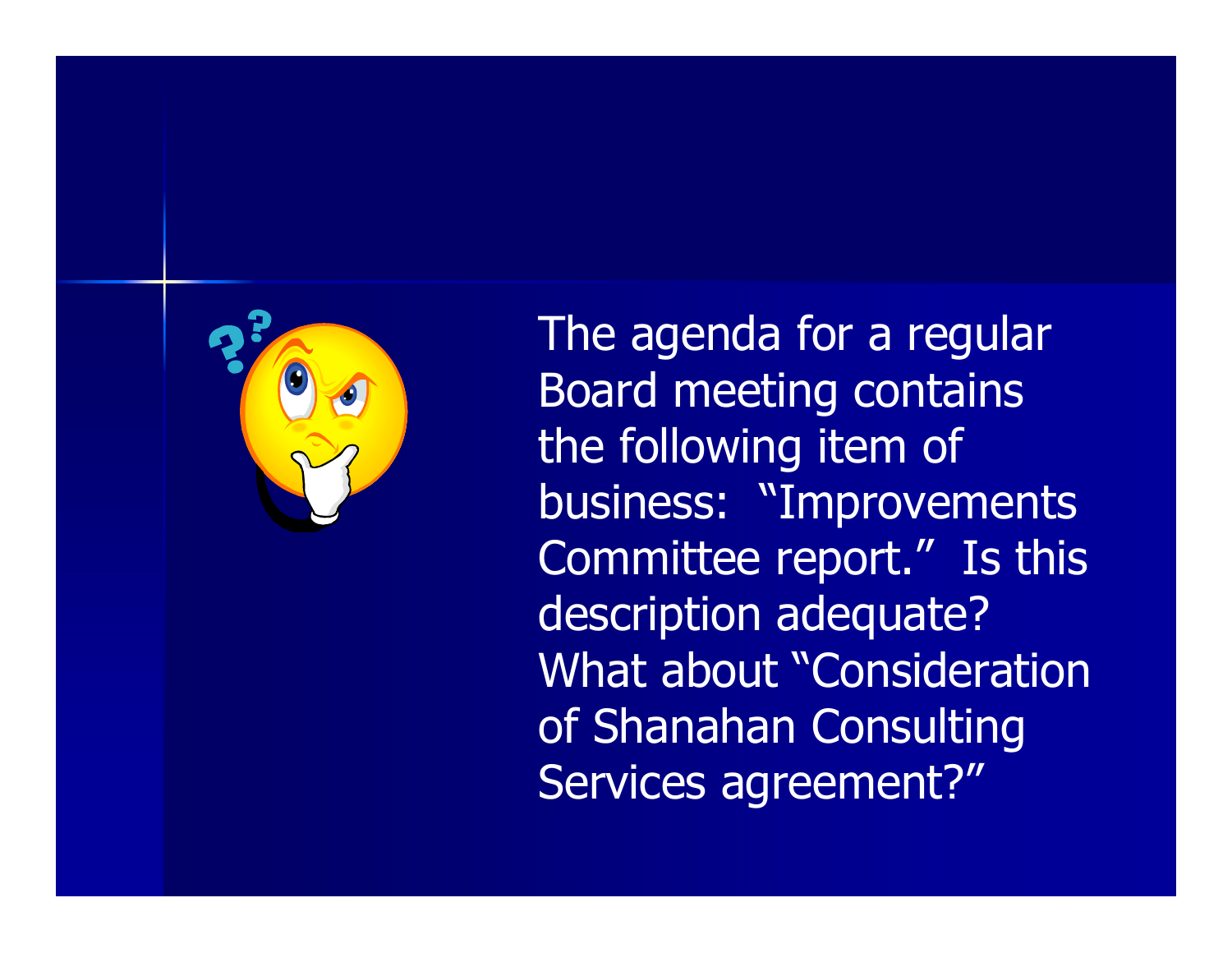

During the public comment period of a regular meeting, a resident urges the public to support and vote for a candidate competing for election to the Board. May the presiding officer gavel the speaker out of order for engaging in political campaign speech?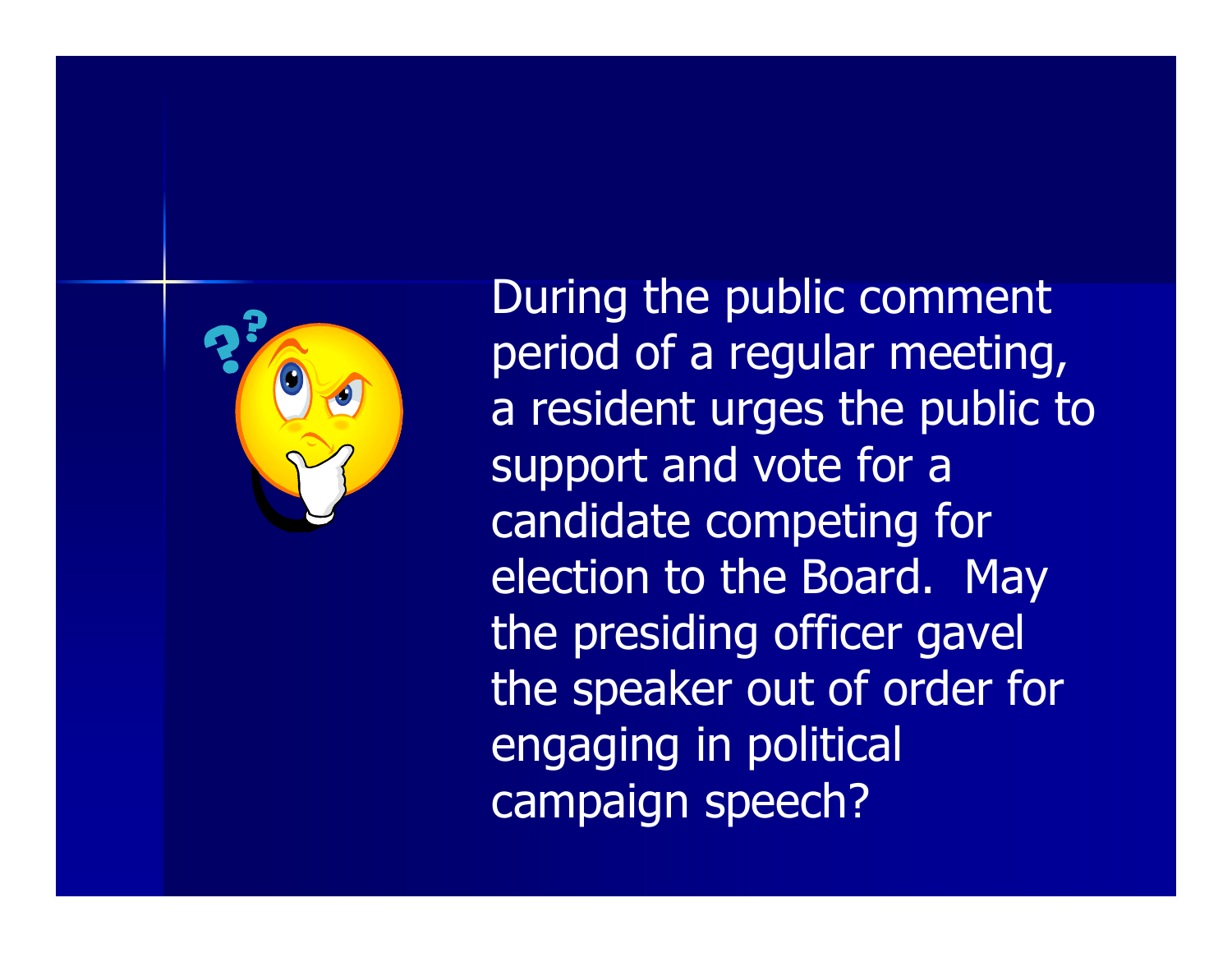## **Special meeting**

Ξ May be called on 24-hours notice by President or majority of Board  $\mathcal{L}_{\mathcal{A}}$  Staff cannot call special meeting **Special meeting notice/agenda content** requirements similar to regular meeting agenda, except opportunity for public comment on non-agenda items not **required**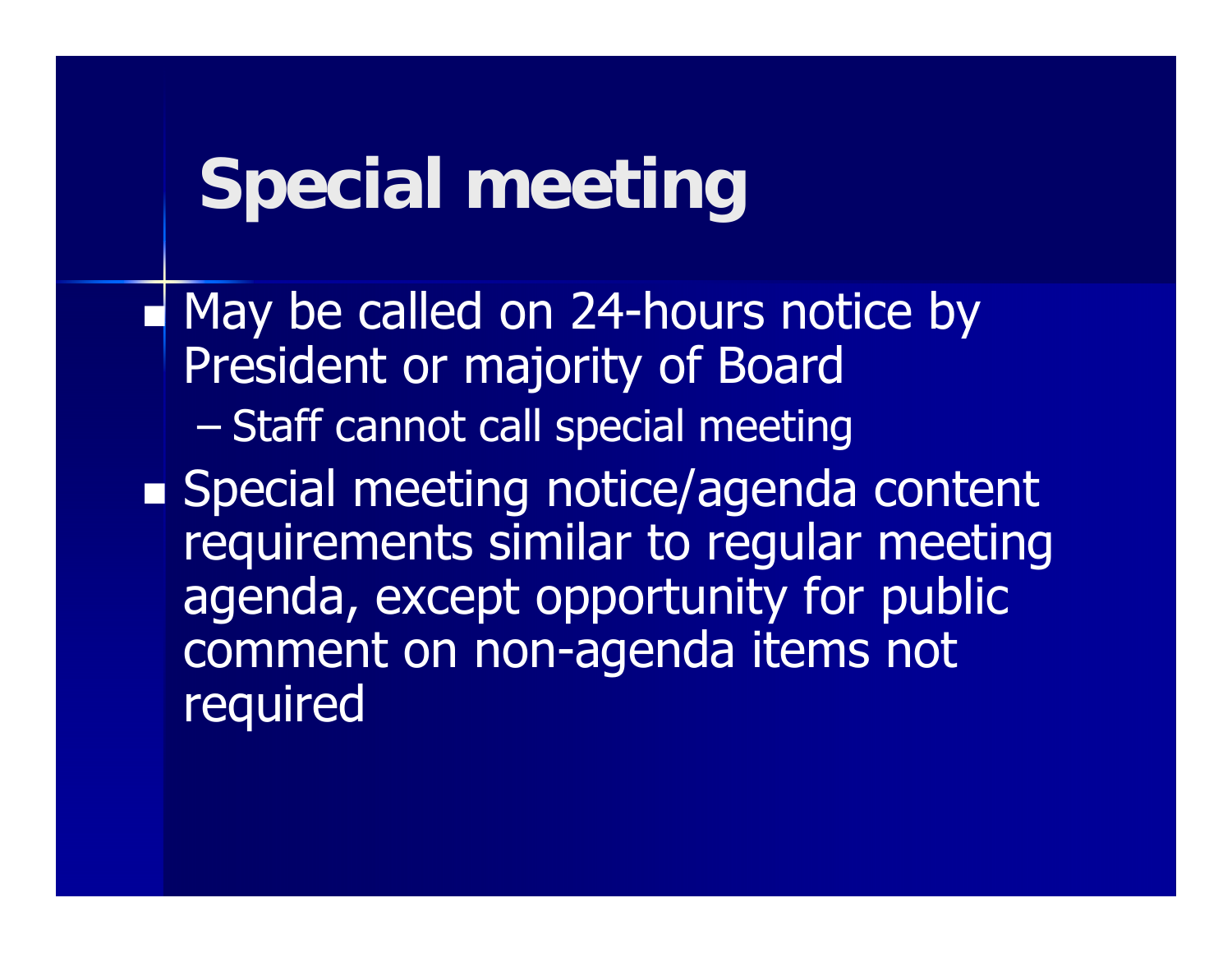## **Special meeting**

24 hours before meeting: **Post notice in freely accessible location Post on District website** ■ Deliver (or e-mail) to each director and media who have requested notice **• Mail to public members who have** requested it **Provide in alternative format to disabled** persons if requested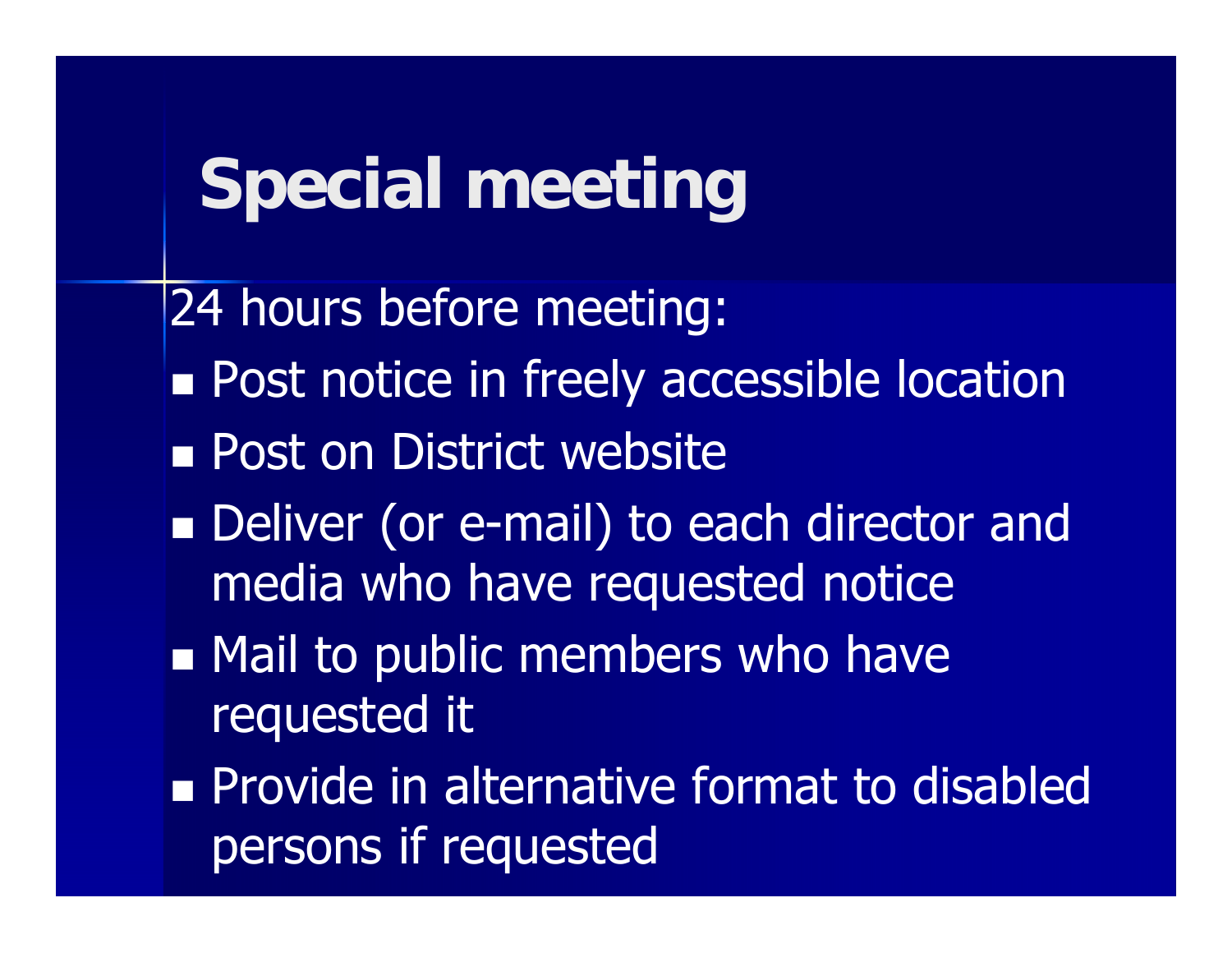### **Agenda support documents are public records**

**Documents must be made available as Legisland** provided by the Public Records Act Unless exempt under Act

**Agenda documents distributed to the** Board within 72 hours of a meeting must be made available to public at the same time as directors and at a location identified on the agenda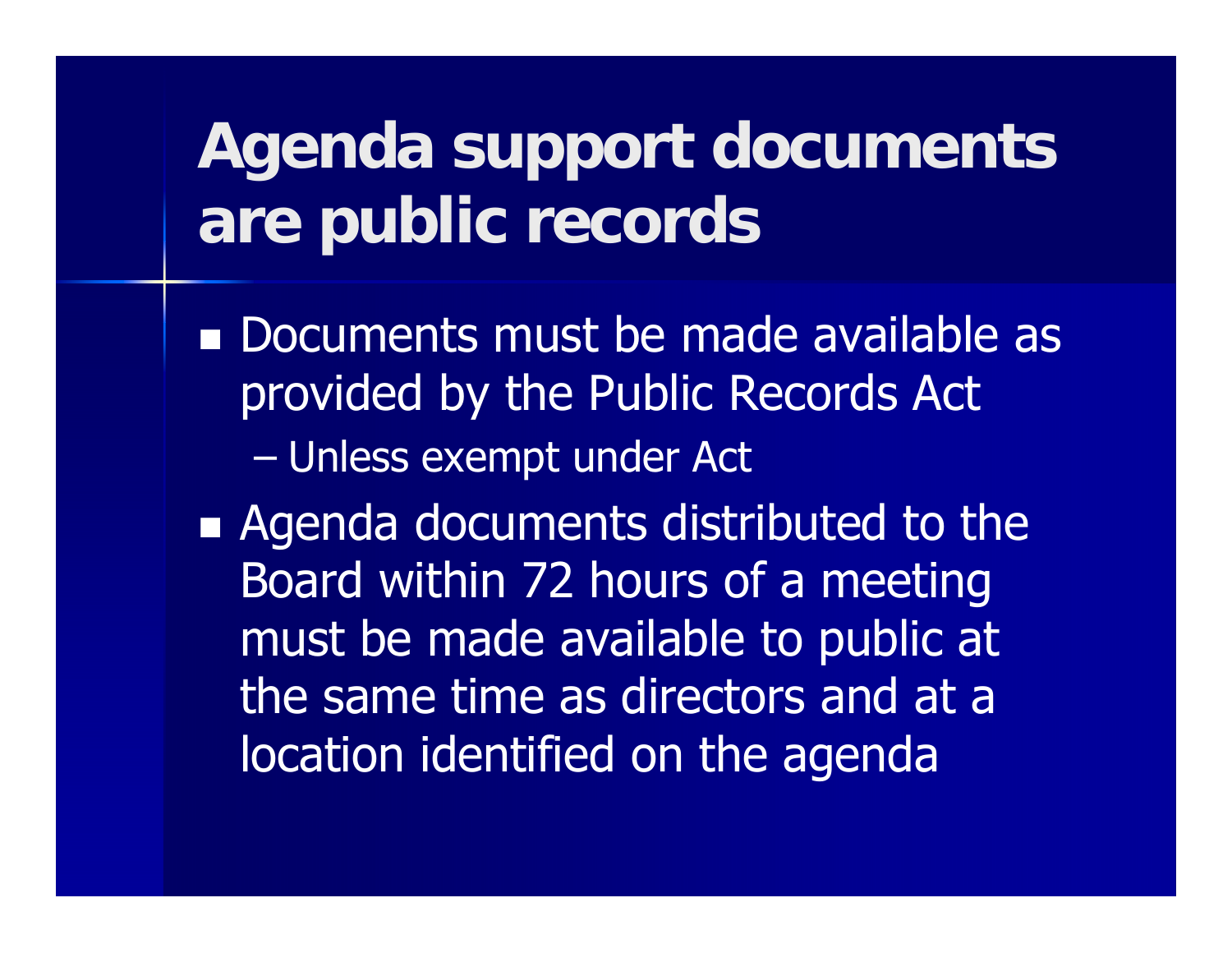## **Timing of availability of agenda support documents**

- ■ Part of regular agenda packet – upon request without delay
- **After posting agenda – available to** public at same time as directors (e.g., binder at District office)
- **During meeting,** 
	- $\mathcal{L}_{\mathcal{A}}$ At meeting if prepared by staff
	- $\mathcal{L}_{\mathcal{A}}$ After meeting if prepared by non-staff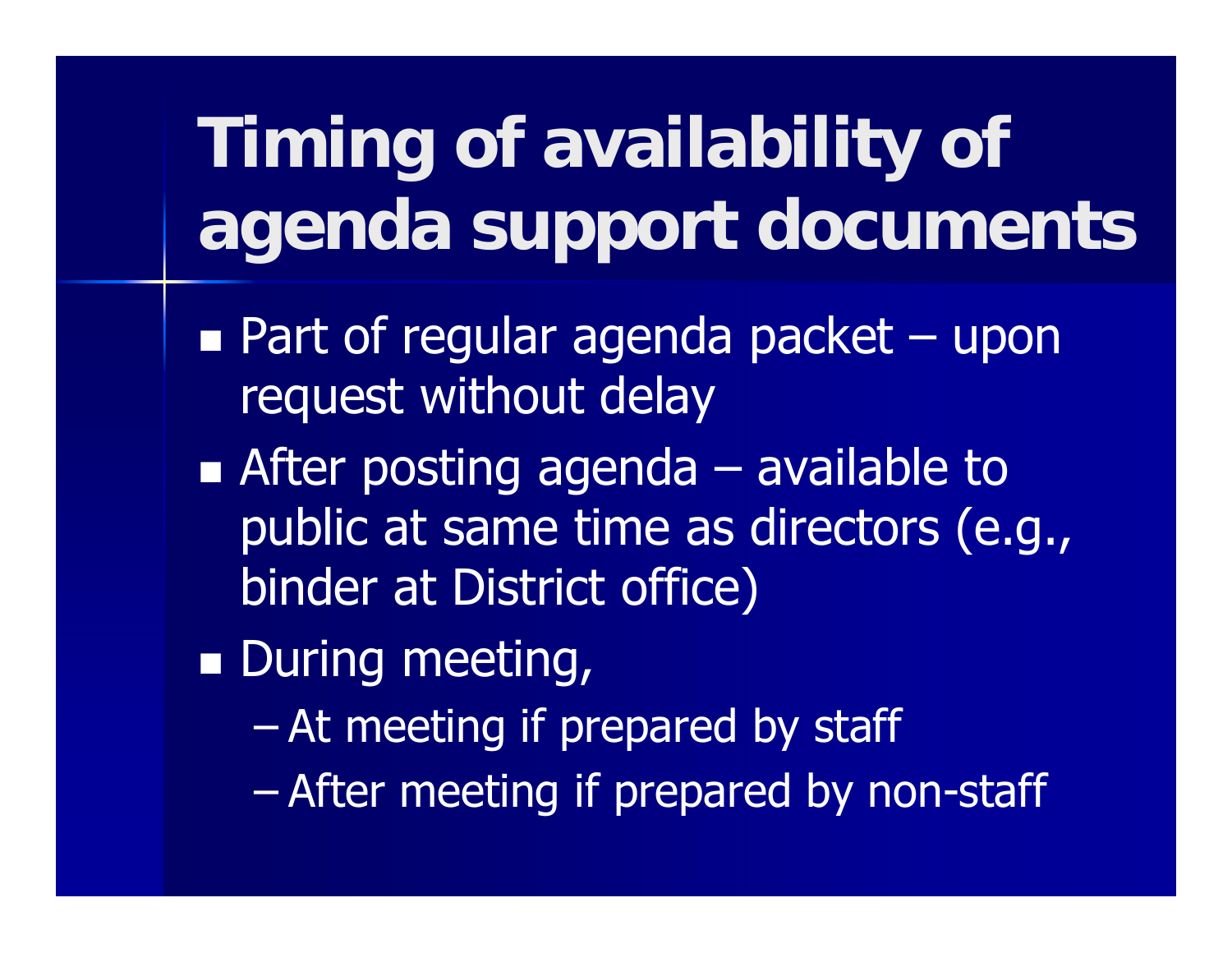

On Tuesday before the Wednesday Board meeting, the General Manager sends an email to the directors with supplemental information concerning an agenda item. Did the Manager violate the Brown Act? Must the email be provided to the public?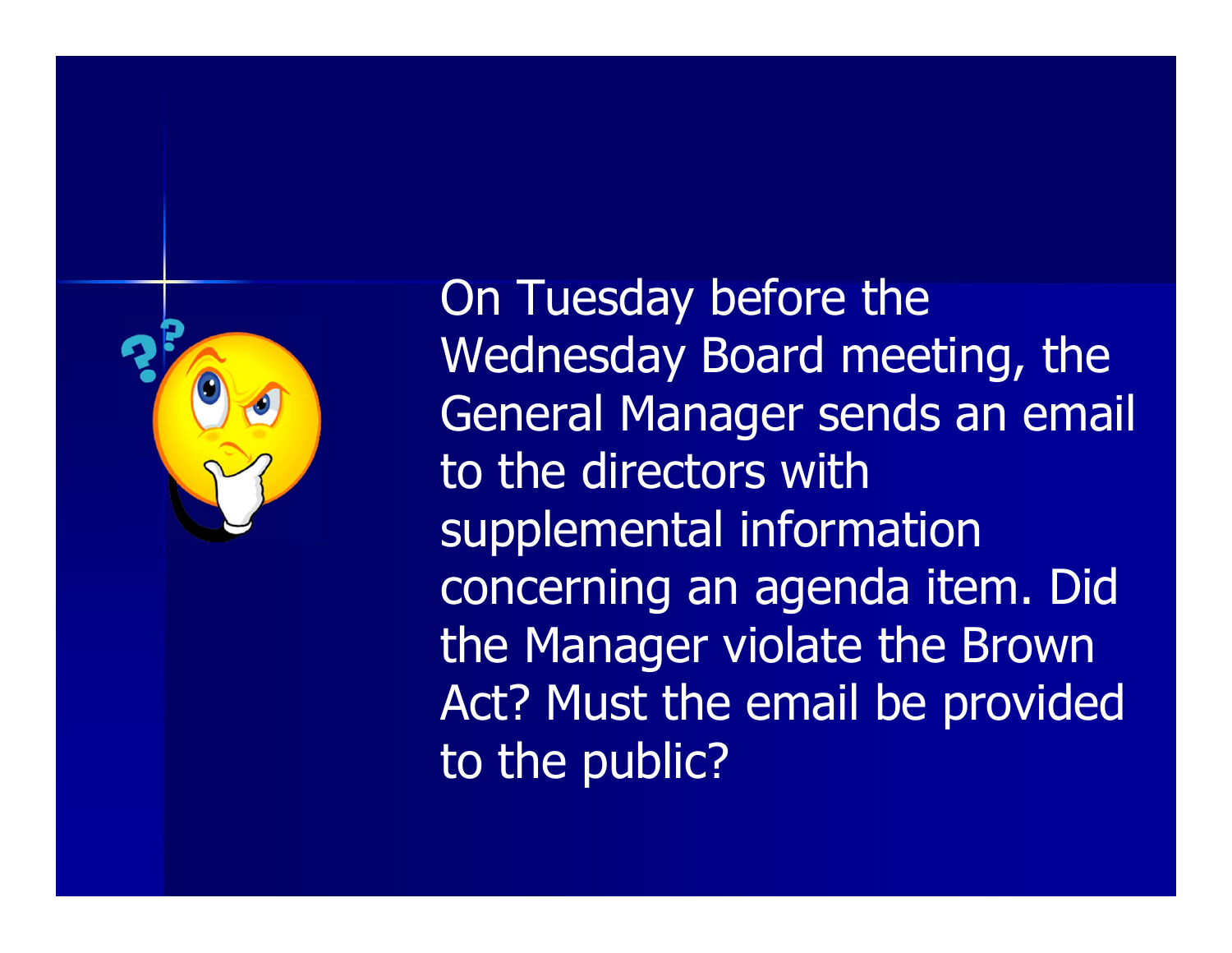## **No action on non-agendized items; exceptions**

No action or discussion on any item not appearing on the posted agenda, except:

- **Director or staff may briefly respond to** statements made or questions posed during public comment
- **Director or staff may ask a question for** clarification, make a brief announcement, or make a brief report on his or her own activities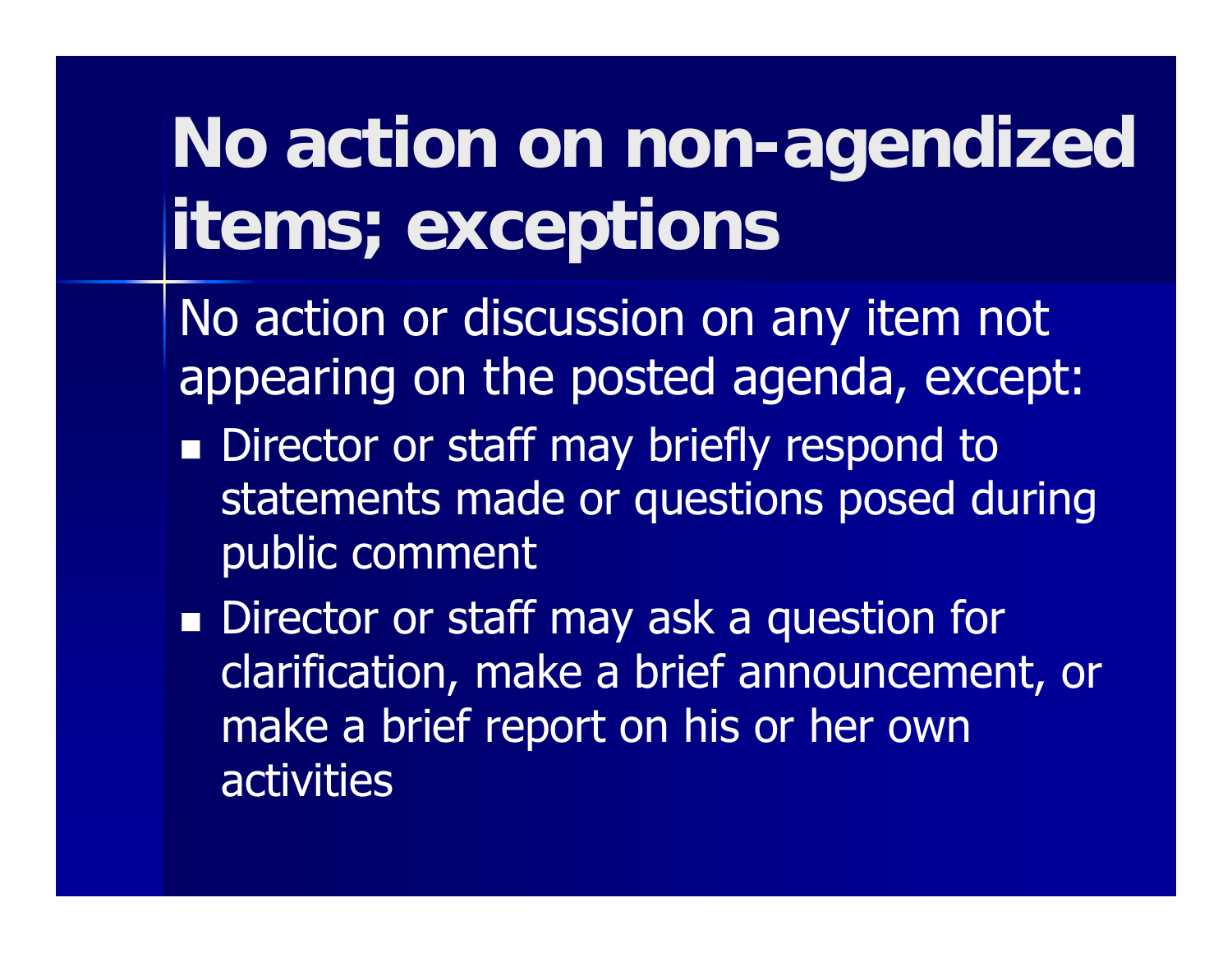**No action or discussion on any item not appearing on the posted agenda, except (cont.):**

- **Director may provide a reference to staff,** request staff to report back at a subsequent meeting on a matter, or ask staff to place a matter on a future agenda
- **Action following Board 2/3 vote that there is a** need to take immediate action and that the need came to the attention of District after agenda posting
- **Action following Board majority vote that an** emergency situation exists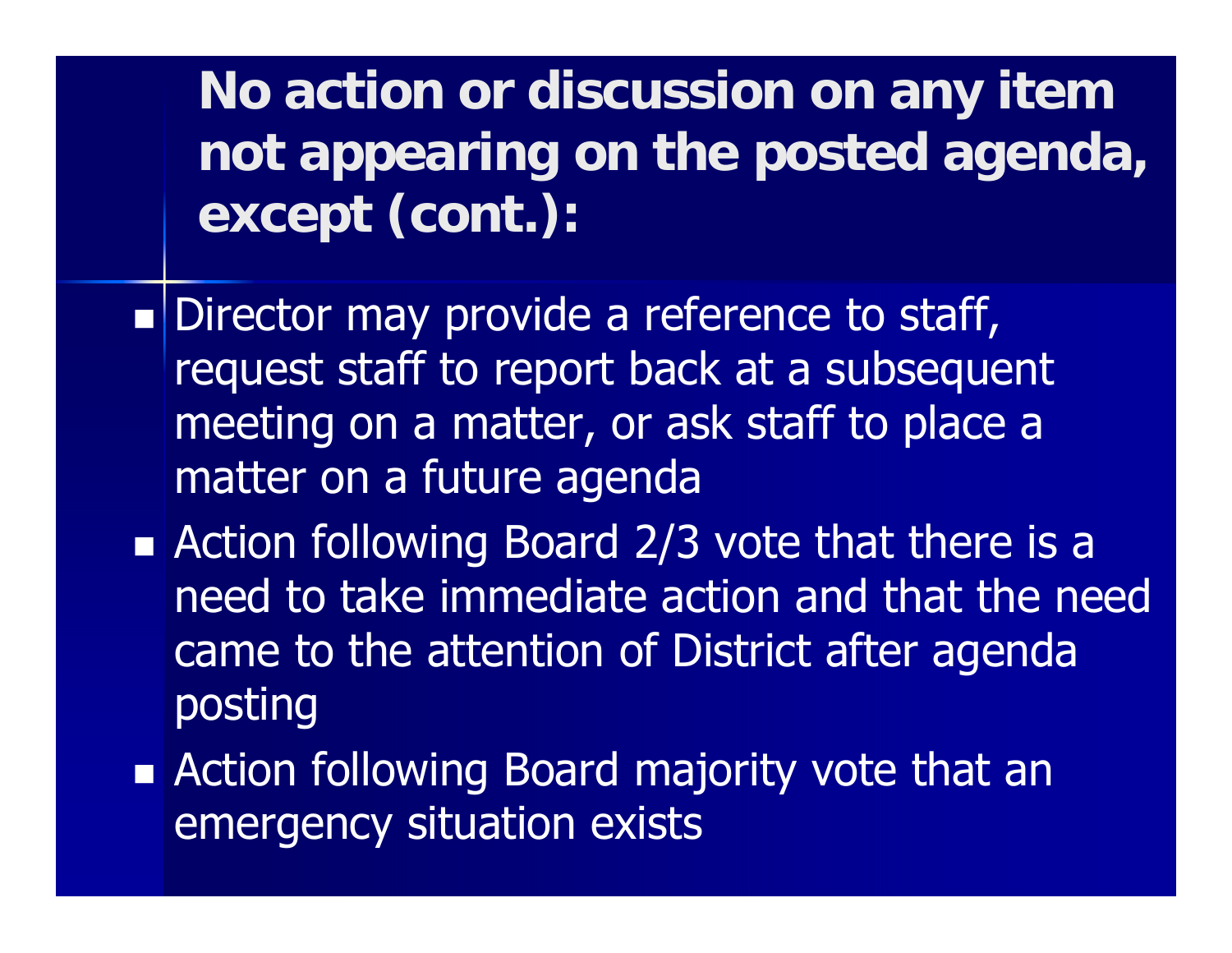## **Meeting via teleconference**

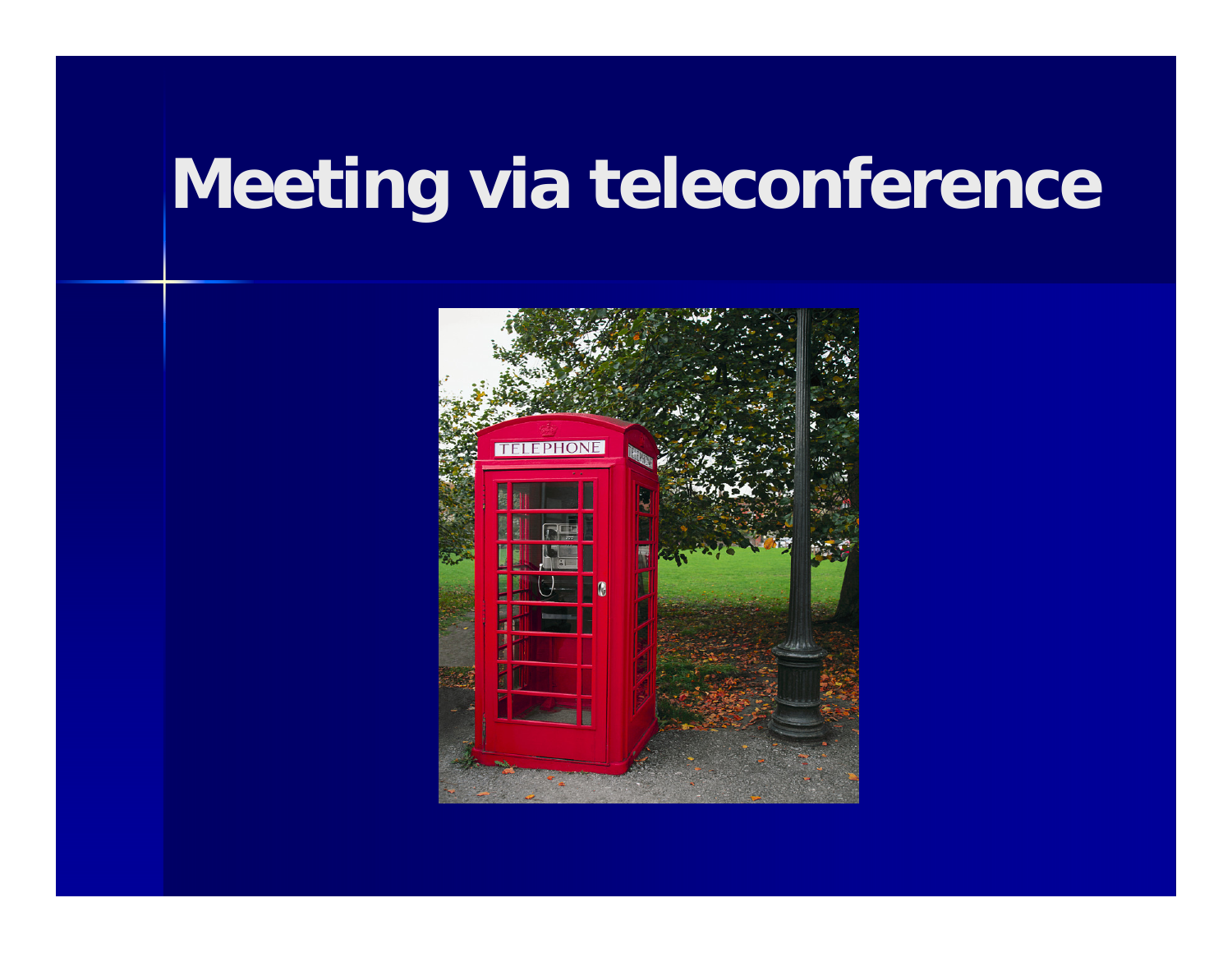#### **Director meeting participation via teleconference**

- Regular meeting agenda or special meeting notice must identify teleconference location and invite public participation from that location
	- Absent director must plan ahead
- **Agenda or notice must be posted at the<br>teleconference location**
- **Teleconference location must be accessible to** public
- **Public may participate via teleconference** location
- **All votes by roll call**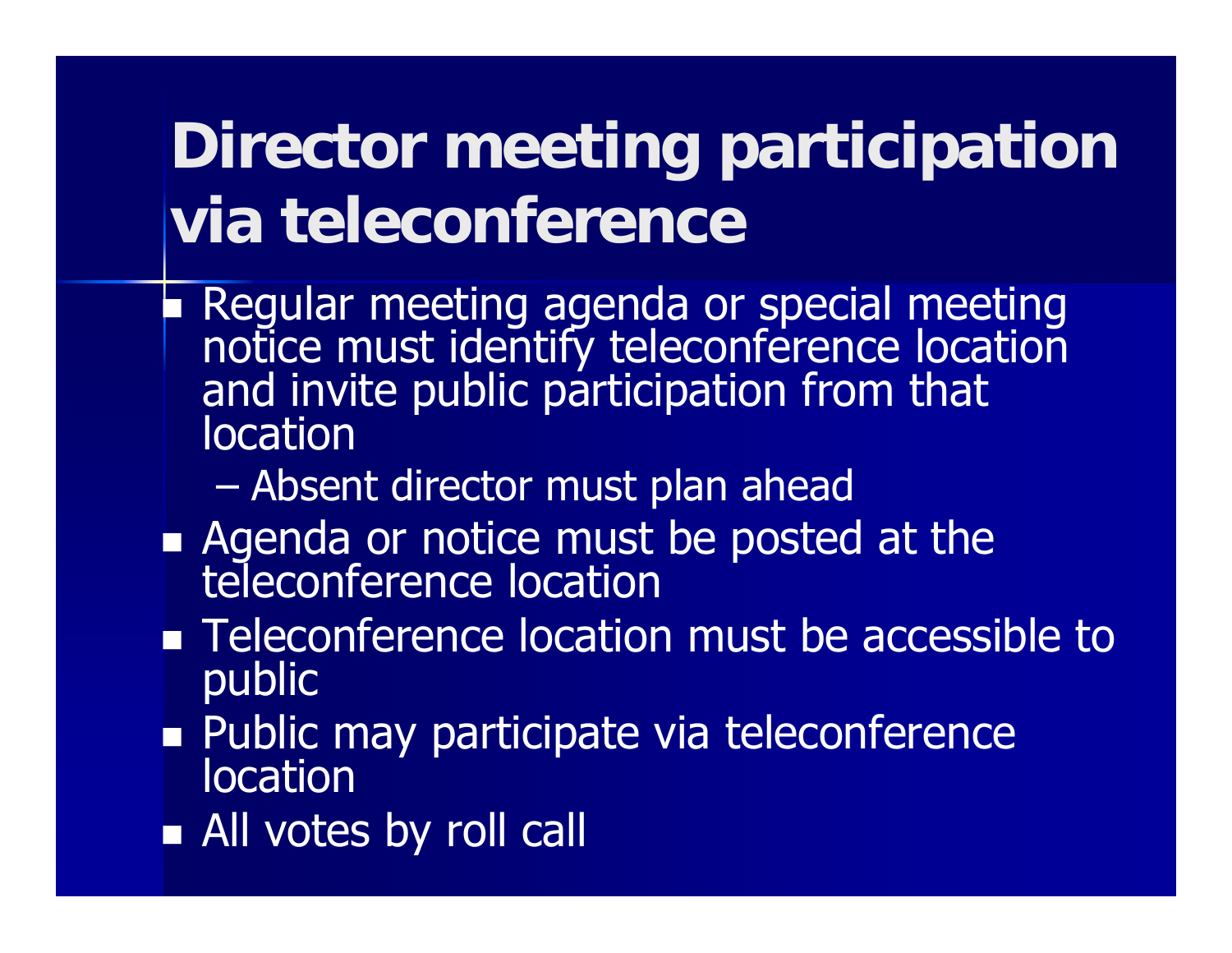

A director on vacation desires to participate in a board meeting and vote by cell phone from her car while driving from Los Angeles to Las Vegas. May she?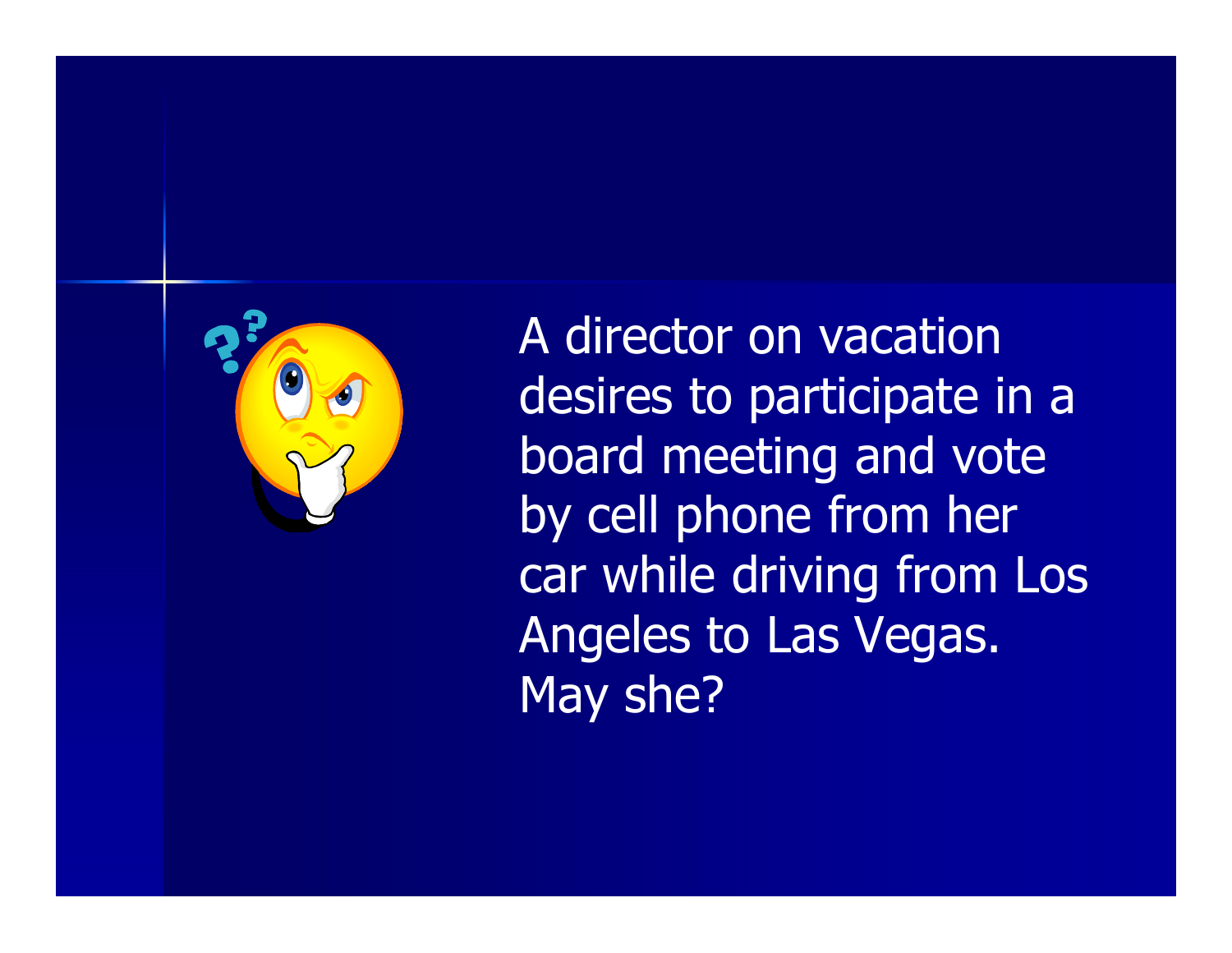## **Closed session meetings**



- **Disclose on agenda** with specific entry
- **Attendance limited** to directors and essential staff
- **Post-closed session** report back for certain actions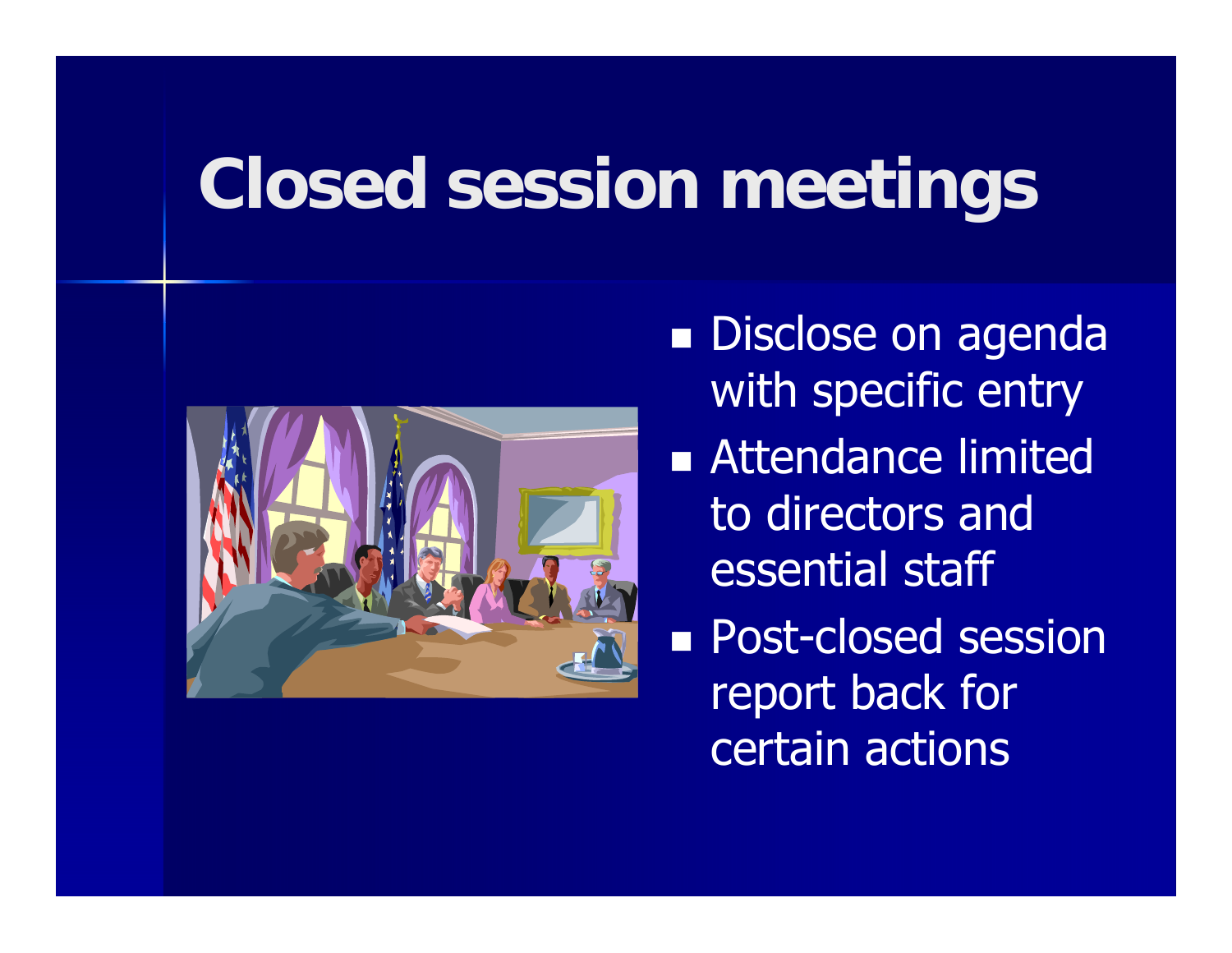## **Closed session types**

**Example Tence with attorney for pending or all conference with attorney for pending or** anticipated litigation **Employment related: performance** evaluation; appointment; discipline; dismissal; to hear charges or complaints (24-hour notice to employee) **Example 12 Conference with labor negotiator**  $\mathcal{L}_{\mathcal{A}}$  Cannot negotiate directly with employee in closed session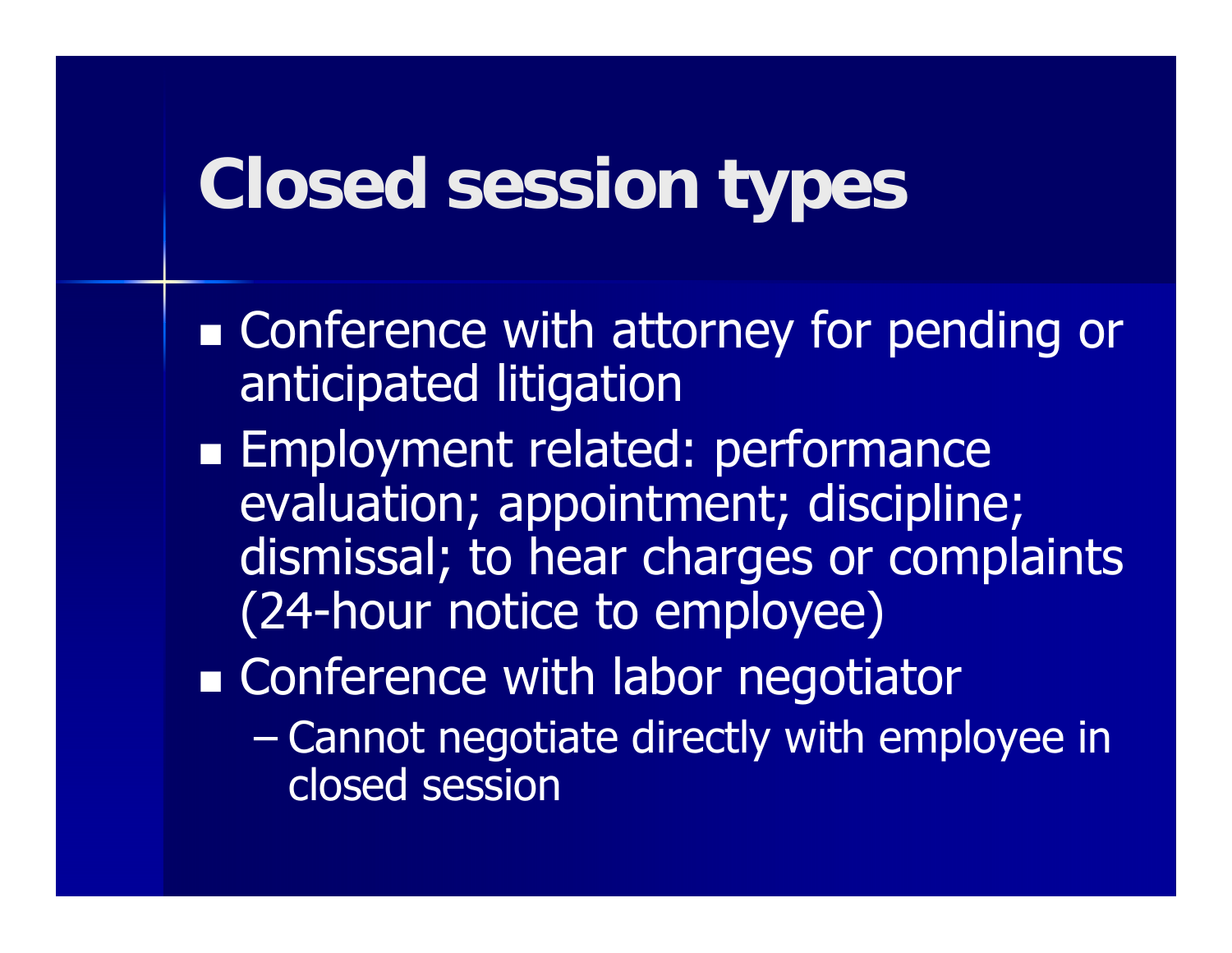# **Closed session types (cont.)**

- **Example Conference with real property** negotiator
- **Example Consideration of self-insurance JPA** liability claims
- **Example 20 Inches** Consultation with law enforcement concerning security threat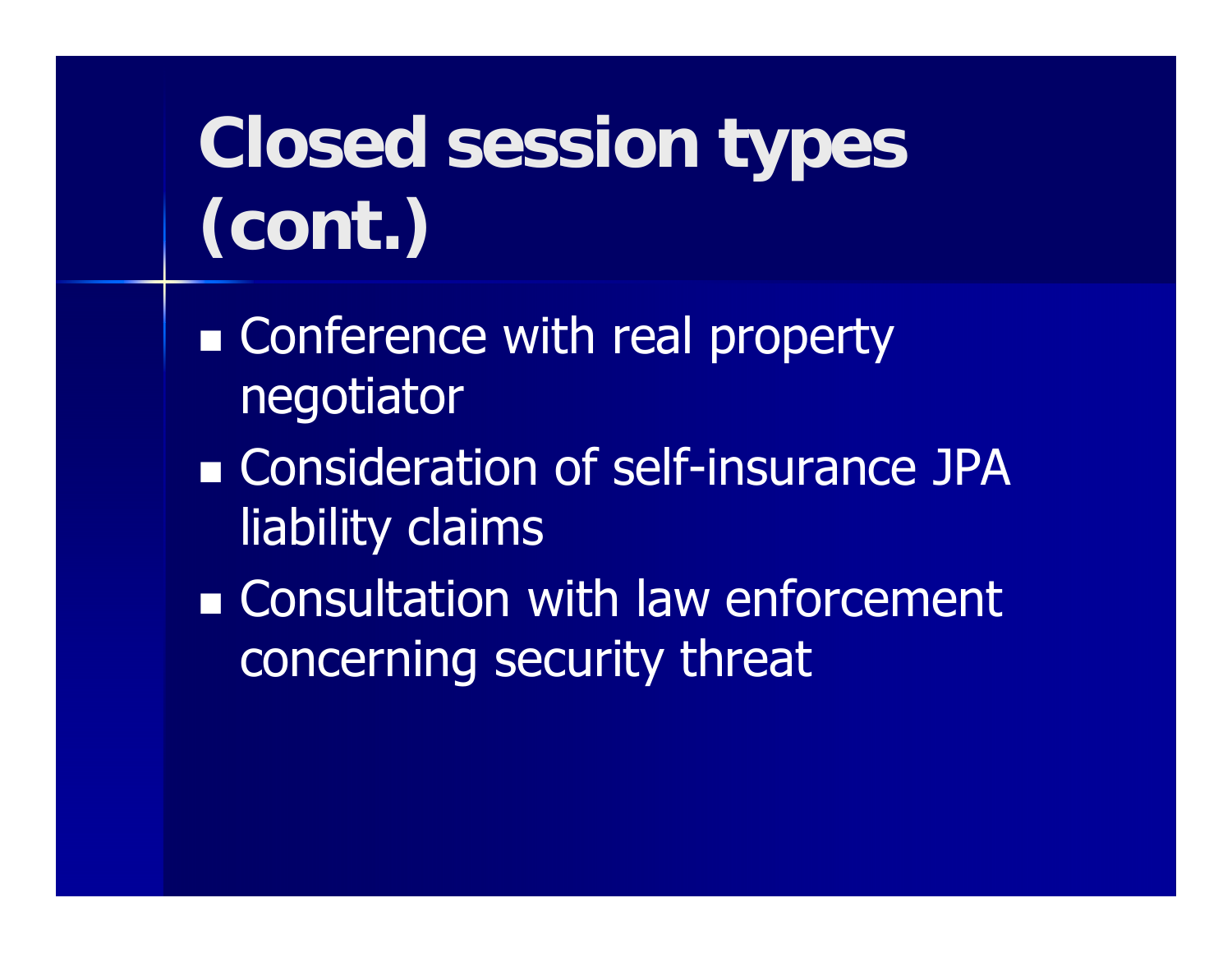

Must 24 hours' notice be given to an employee whose negative performance evaluation is to be considered by the board in closed session?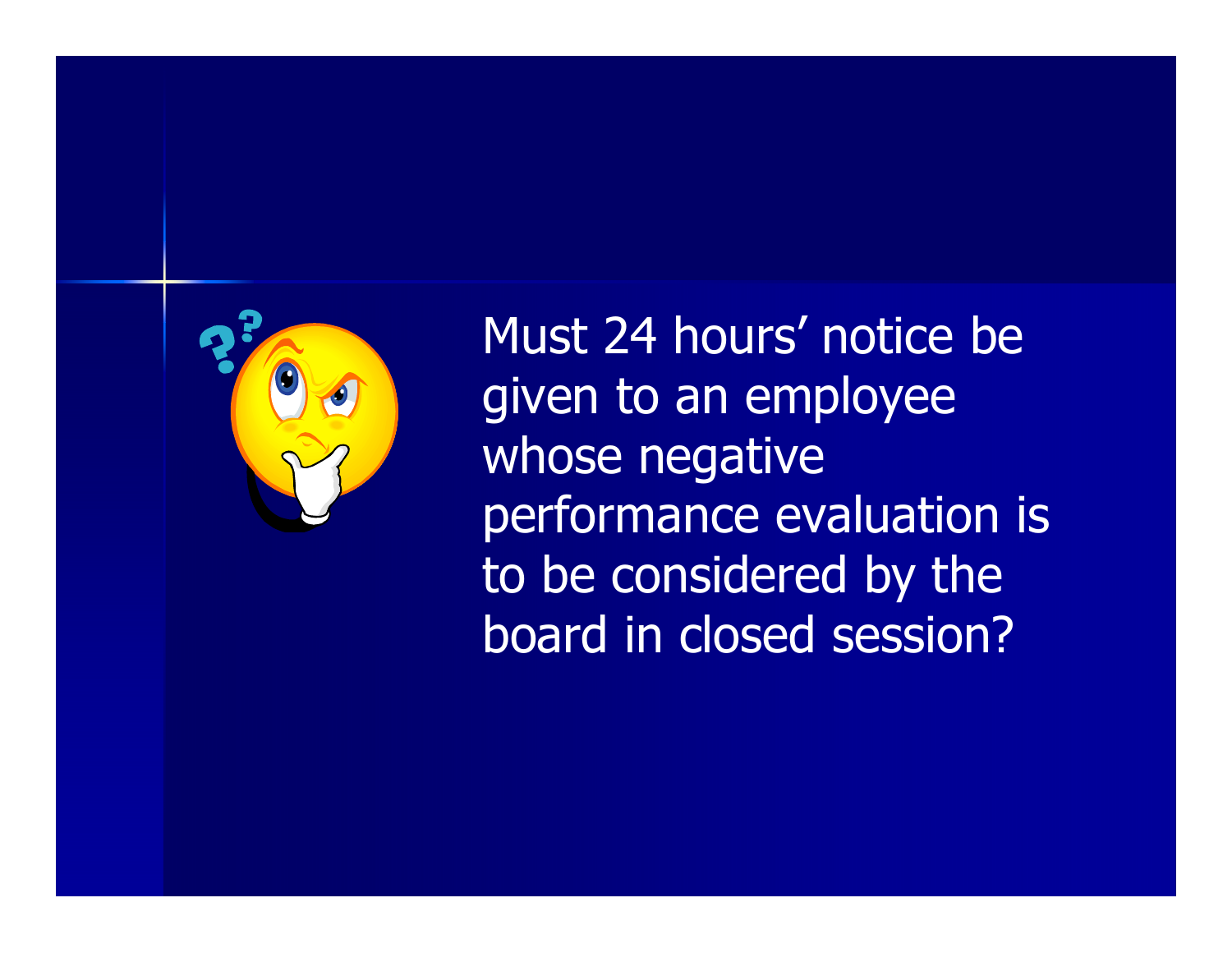

The board is meeting in closed session to evaluate the manager's performance and to consider giving her a pay raise. May the manager attend the closed session?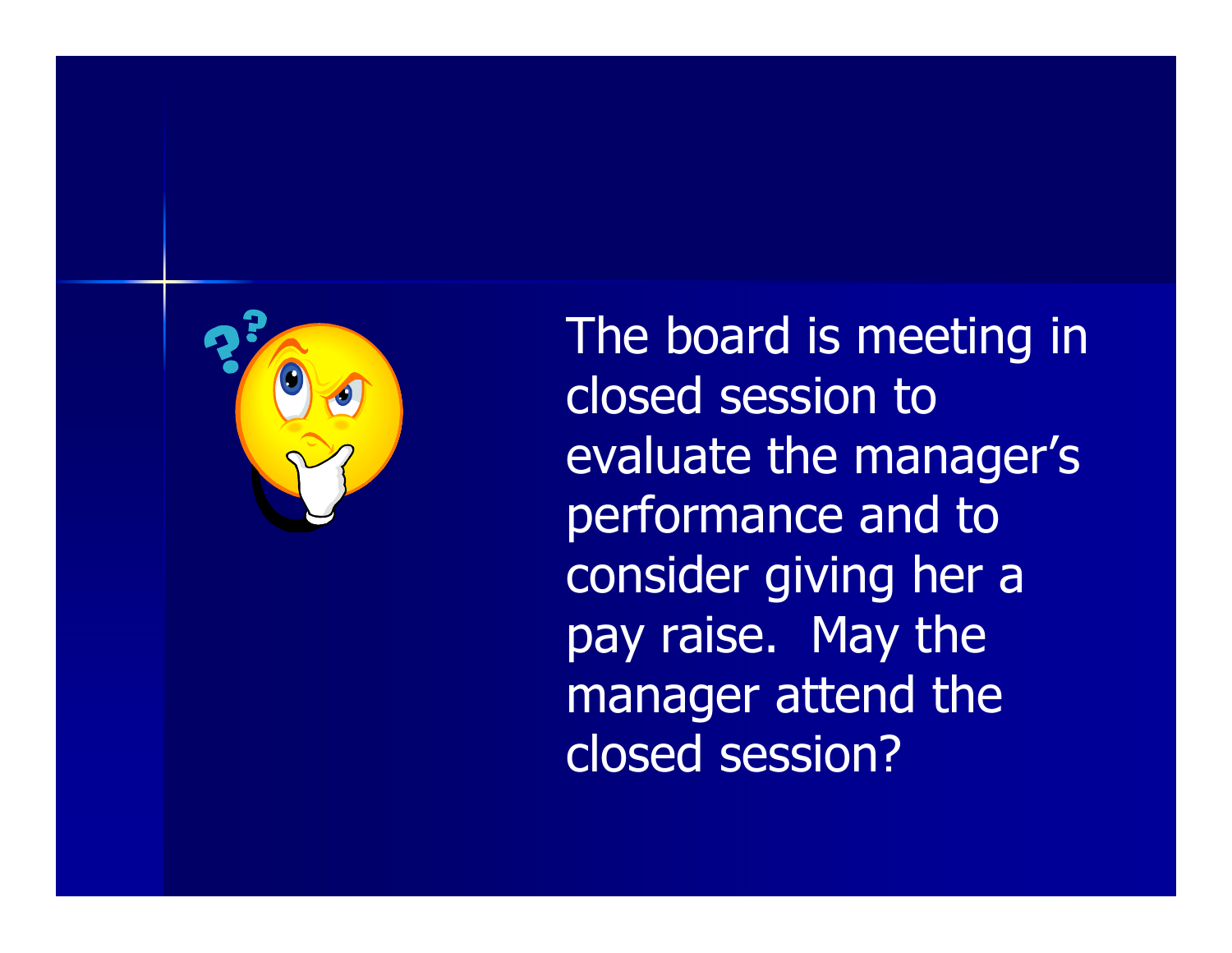## **Closed sessions are confidential**

- Ξ Directors are prohibited from disclosing confidential information from closed session
- Some exceptions
	- Inquiry/complaint to district attorney or grand jury concerning a perceived violation of law
	- Expressing an opinion concerning the propriety or legality of action taken in closed session
	- Disclosing information that is not confidential information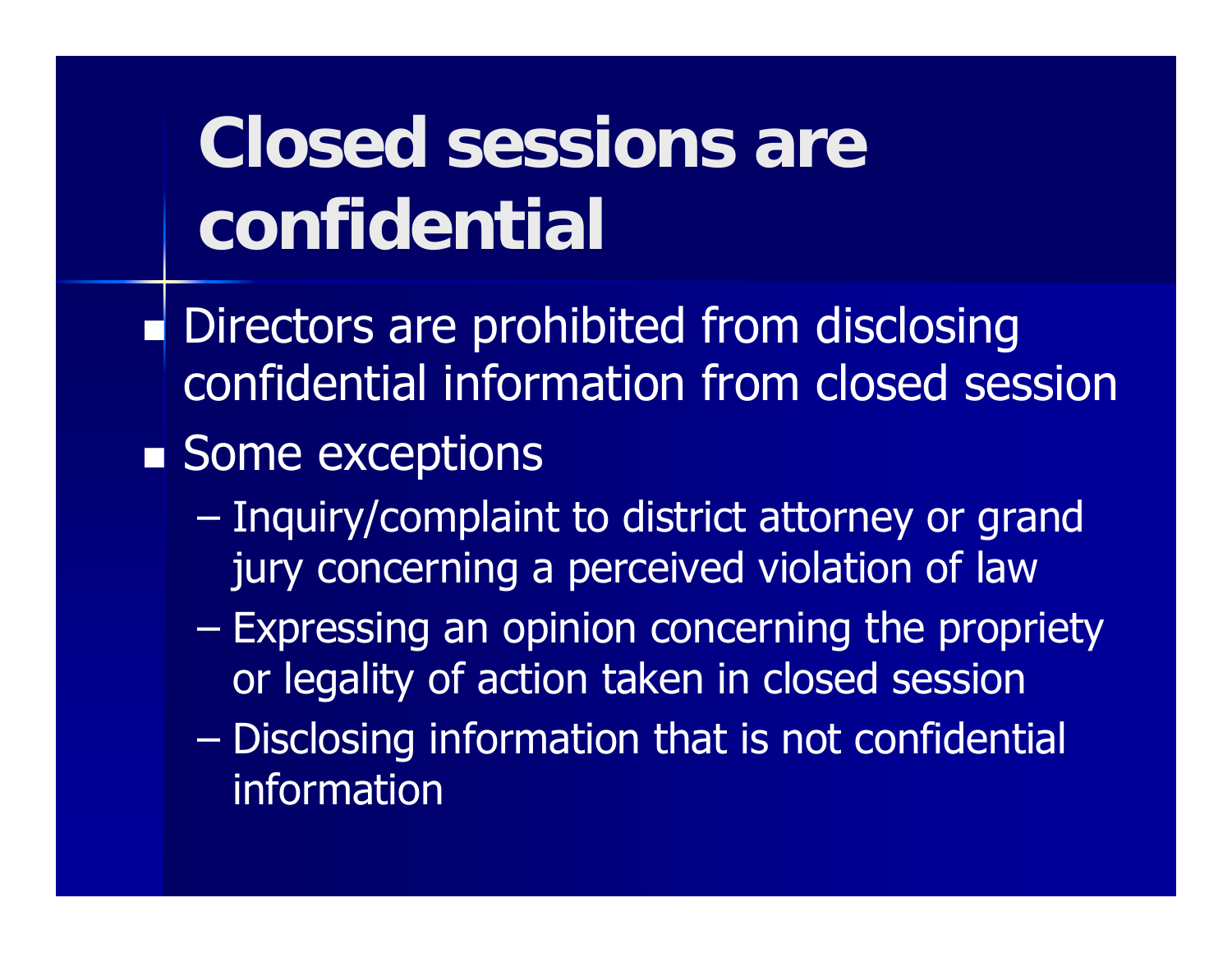## **Violation of closed session confidentiality**

Remedies?

**Examployee – use disciplinary process** ■ For director –

- $\mathcal{L}_{\mathcal{A}}$ Counsel offender
- $\mathcal{L}_{\mathcal{A}}$  , where  $\mathcal{L}_{\mathcal{A}}$  is the set of the set of the set of the set of the set of the set of the set of the set of the set of the set of the set of the set of the set of the set of the set of the set of the Censure or reprimand
	- But, consider director's due process rights
- $\mathcal{L}_{\mathcal{A}}$ Report to grand jury or DA
- –Seek injunction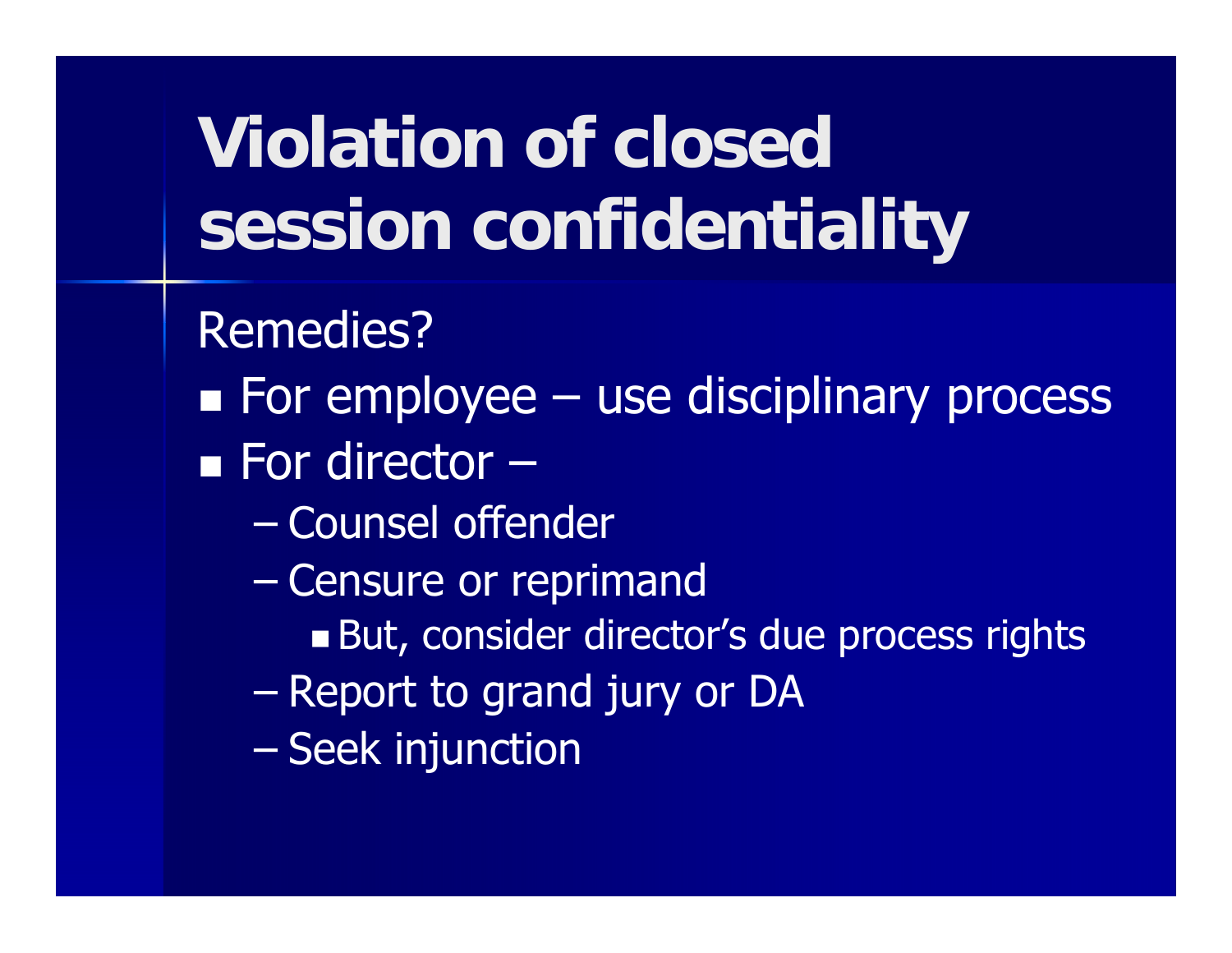#### **Miscellaneous**

- $\Box$ Act applies to newly elected officials who have not yet assumed office
- $\Box$ Cannot act by secret ballot
- $\Box$  Cannot require public to sign attendance list, but may request it
- $\Box$  Cannot prohibit public criticism of the agency and its board
- $\Box$  Action minutes (or other public report of action) required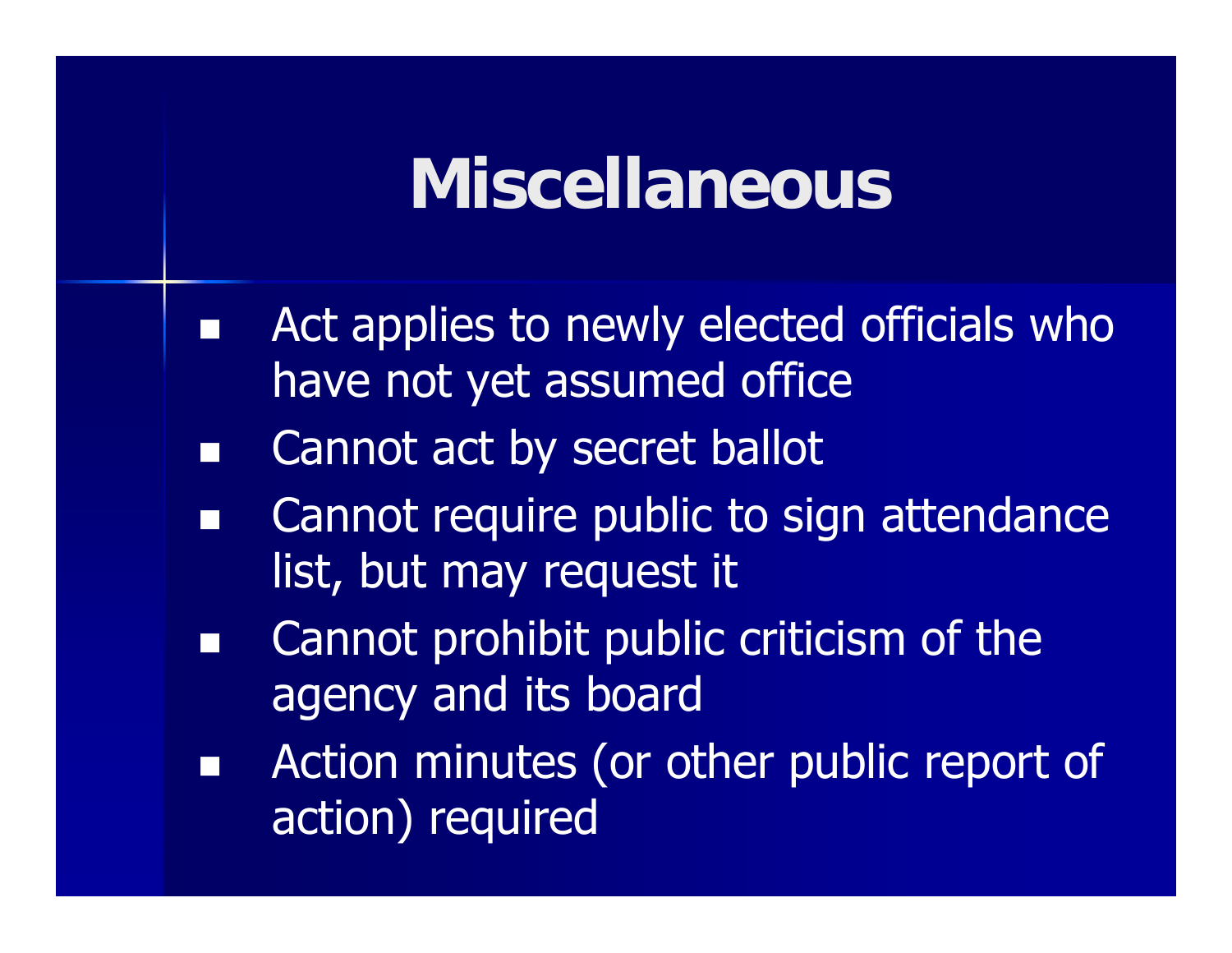## **Enforcement**



**Nolation with intent is a misdemeanor**  Injunctive relief available to stop violations **Interested person may file lawsuit to Interested person may file lawsuit to** declare action taken null and void; however, must first give 90 day notice and opportunity to cure and correct

Use cure and correct opportunity

**Prevailing challenger entitled to attorney's** fees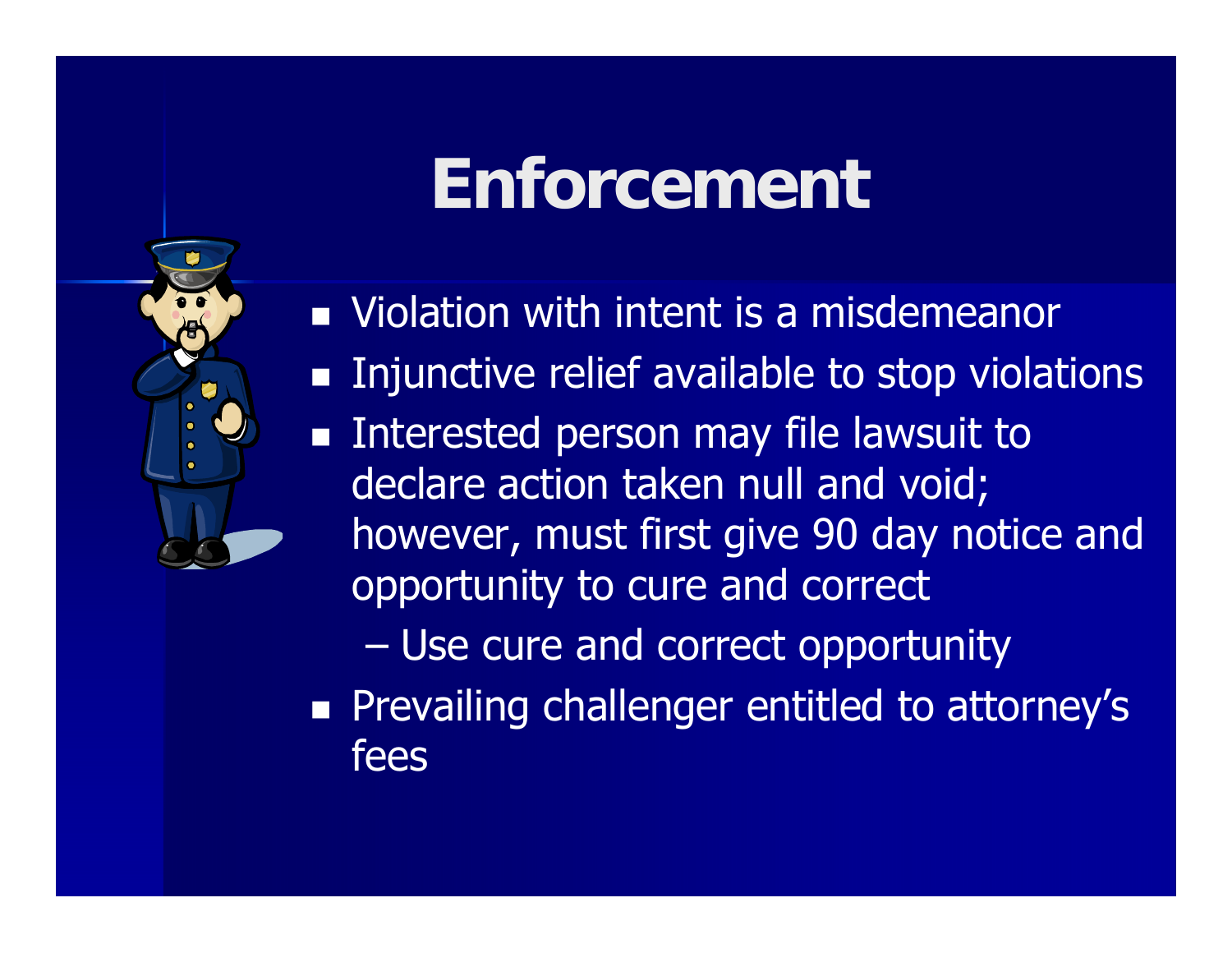## **For more Brown Act information**

Open & Public V

Available from League of California Cities at https://www.cacities.org/Resources-Documents/Resources-Section/Open-Government/Open-Public-2016.aspx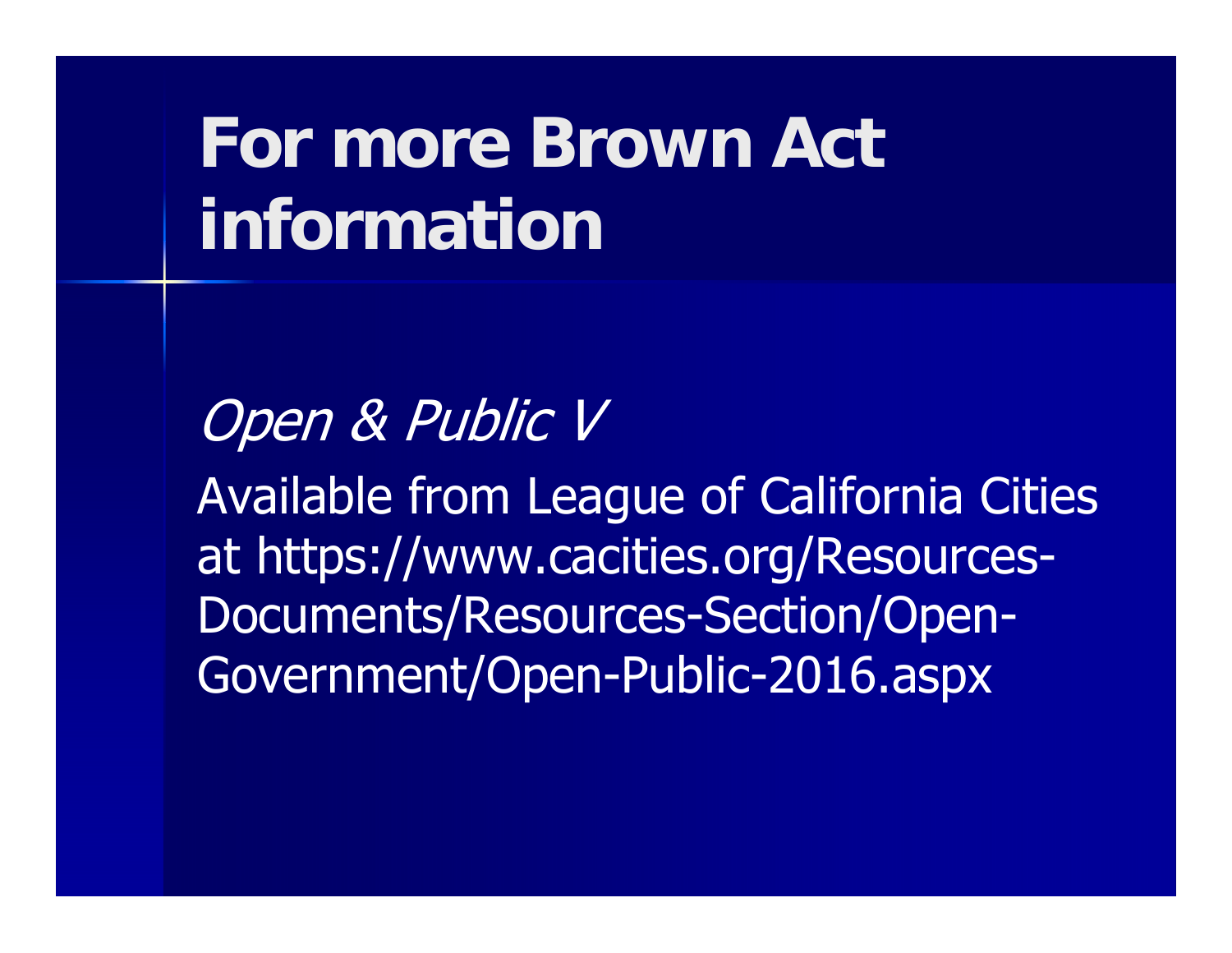#### **Role of Board under CSD Law (Govt. Code § 61040)**

- **...** The board of directors shall govern [the] district. The board of directors shall establish policies for the operation of the district. The board of directors shall provide for the implementation of those policies which is the responsibility of the district's general manager."
- **Directors shall exercise their independent** judgment on behalf of the interests of the entire district, including the residents, property owners, and the public as a whole."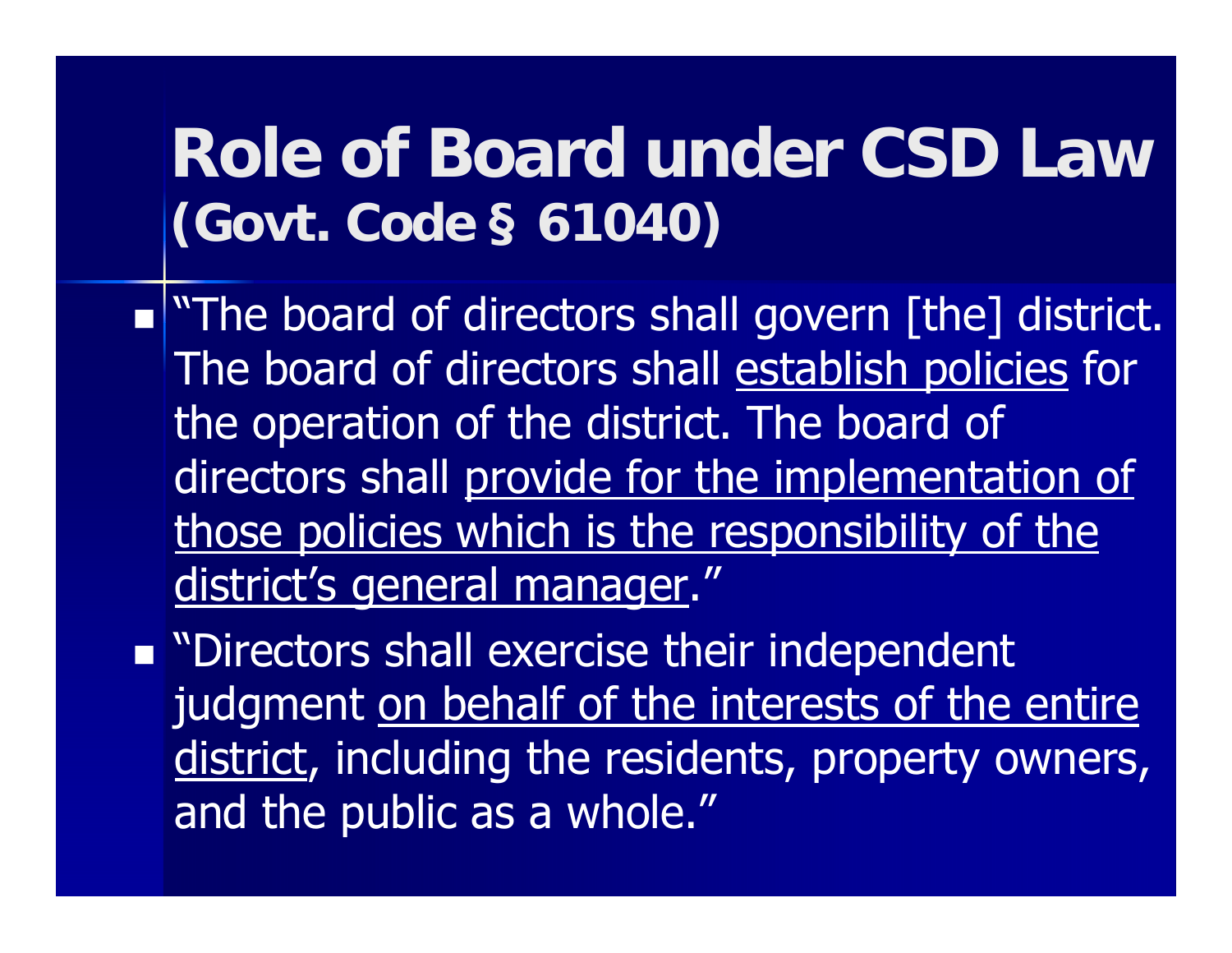#### **Role of director serving on JPA or community committee**

- Director should be guided by section 61040 (exercise independent judgment on behalf of the interests of the entire District) and the policy direction of the Board
- **However, director generally not bound by** Board's policy position
- **Board's remedy is to remove the director** from the JPA or committee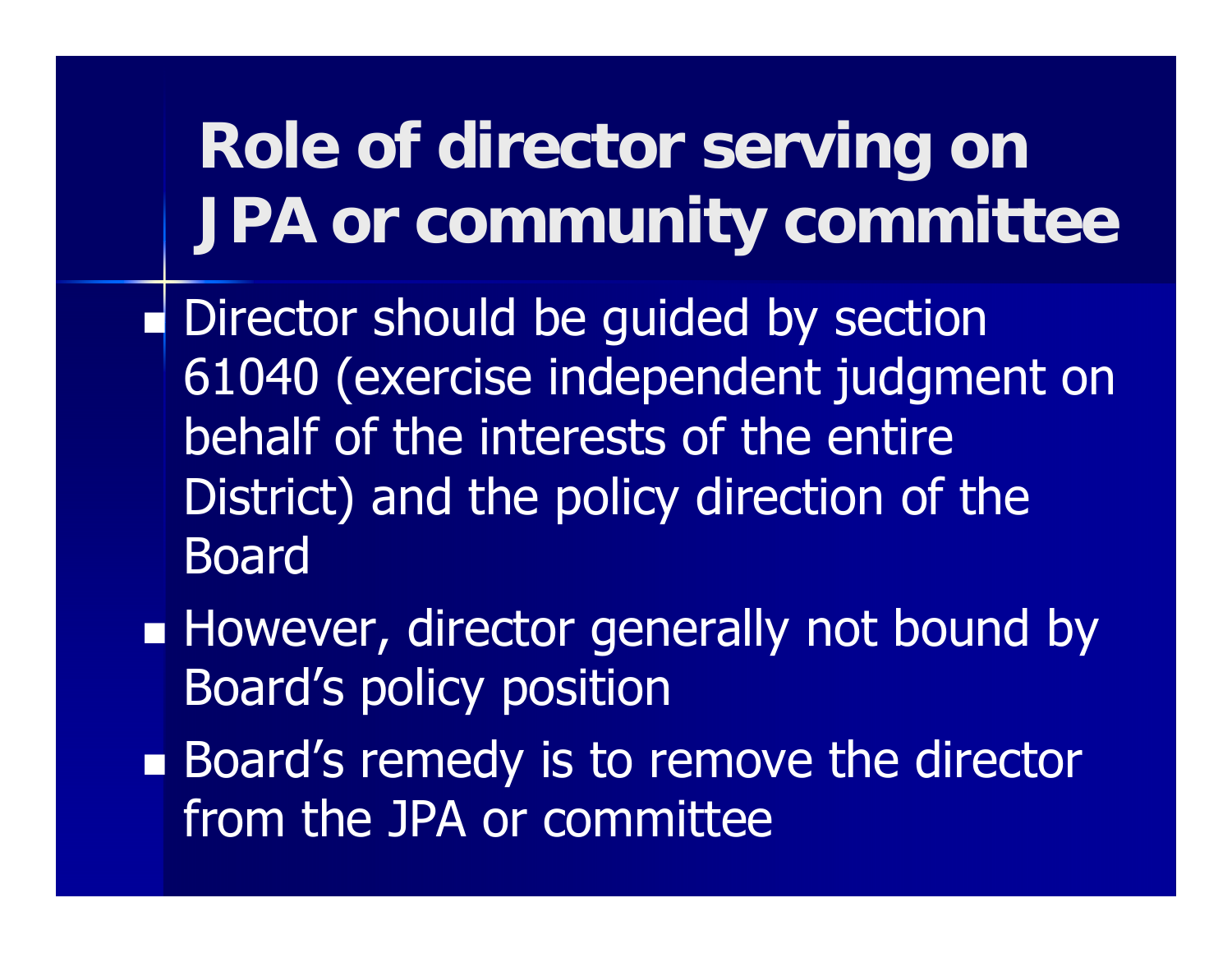### **RMCSD Board Guidelines**

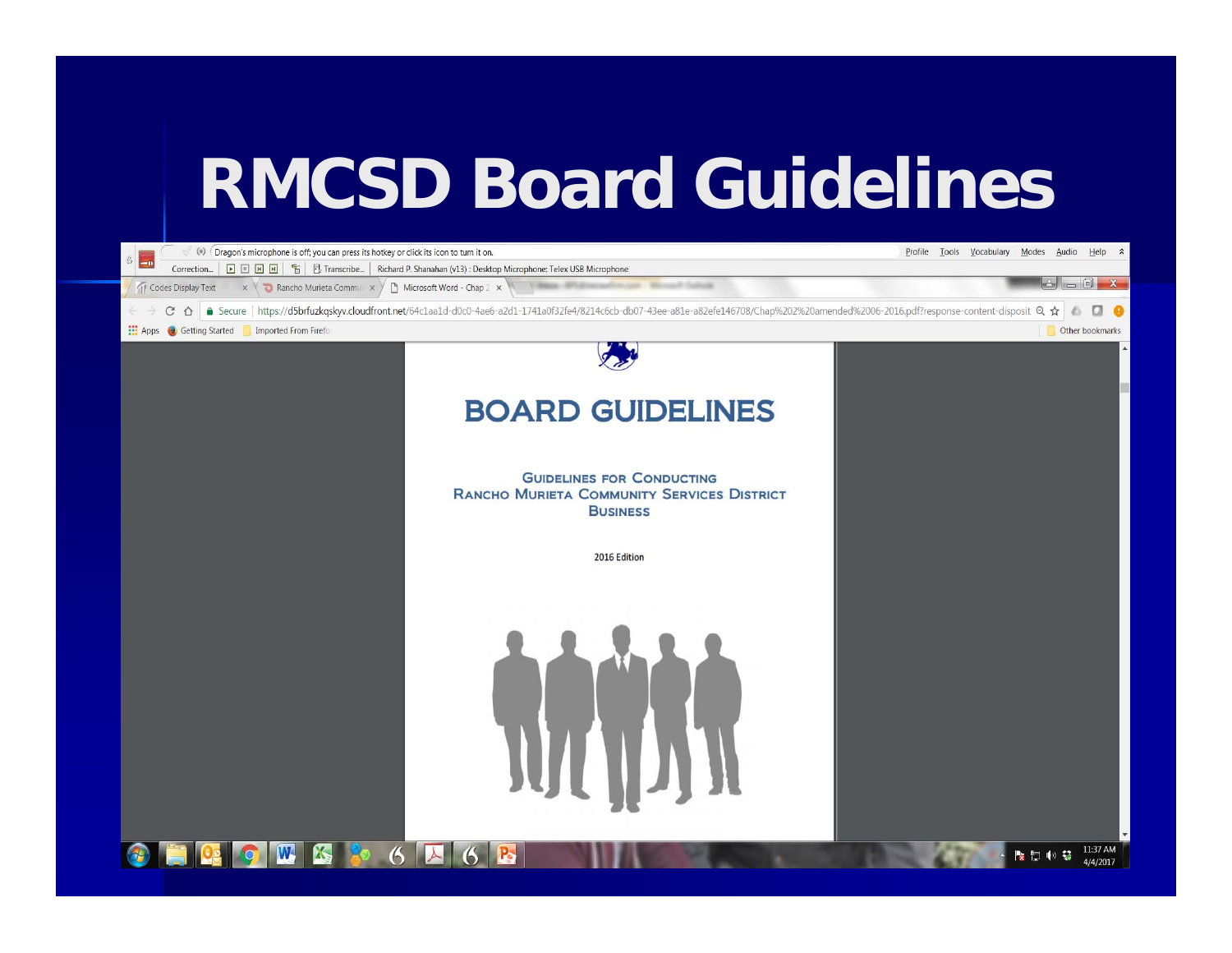#### **Guidelines - General**

Builds on/supplements Brown Act

- **How to prepare Board and committee meeting** agendas and prepare for meetings
	- $\mathcal{L}_{\mathcal{A}}$  Any director may place an item on the agenda; however, usually will first be referred to committee
- **Requires recommended action and background** agenda report
- **Sets structure of Board meeting agenda**
- **Example 2 Incient** Eists standing committees and responsibilities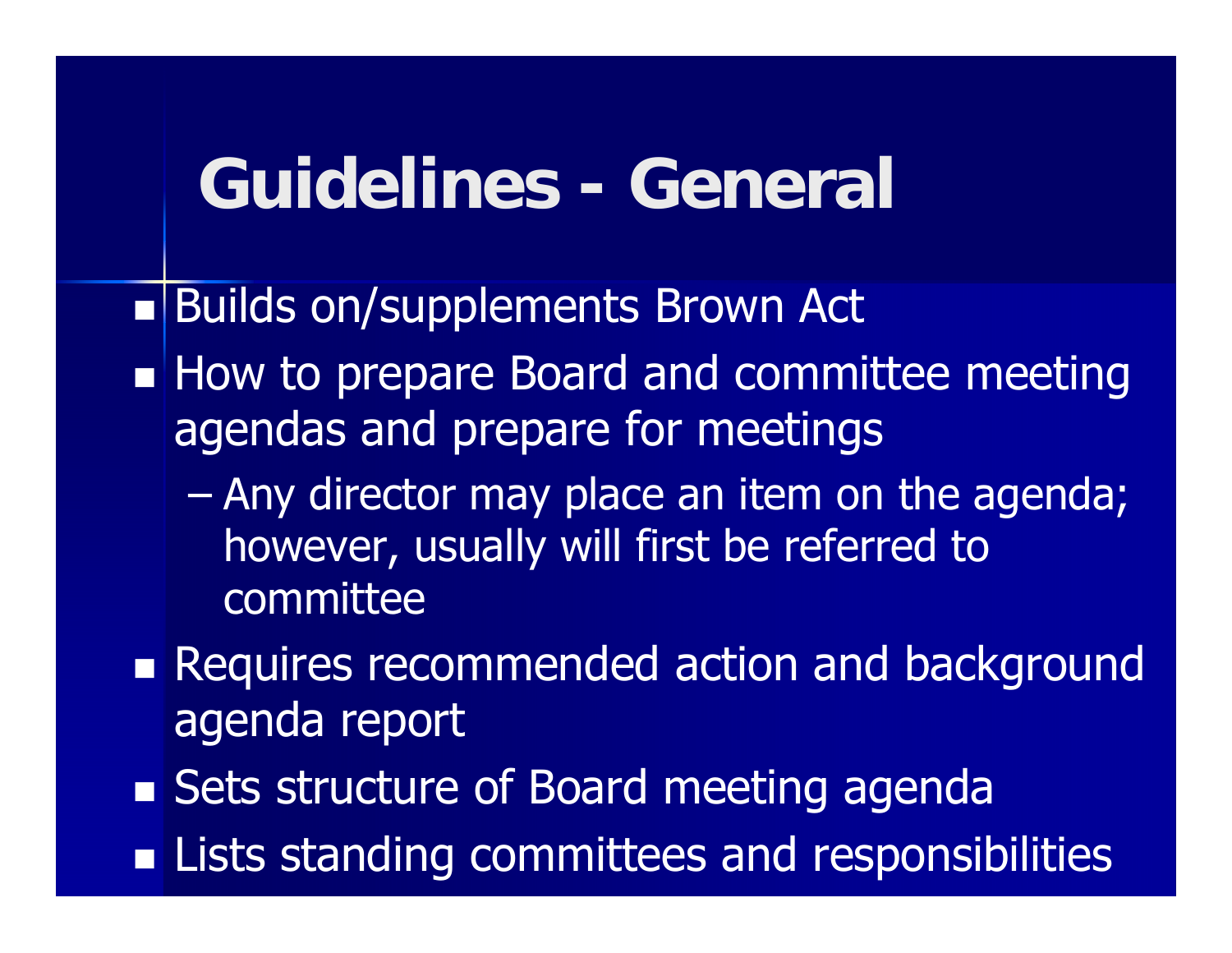## **Transacting agenda business item**

- **President announces item (usually by** reading from agenda)
- **Staff presentation and recommendation** (including committee recommendation, if any)
- **Preliminary director Q&A**
- **Request public comment**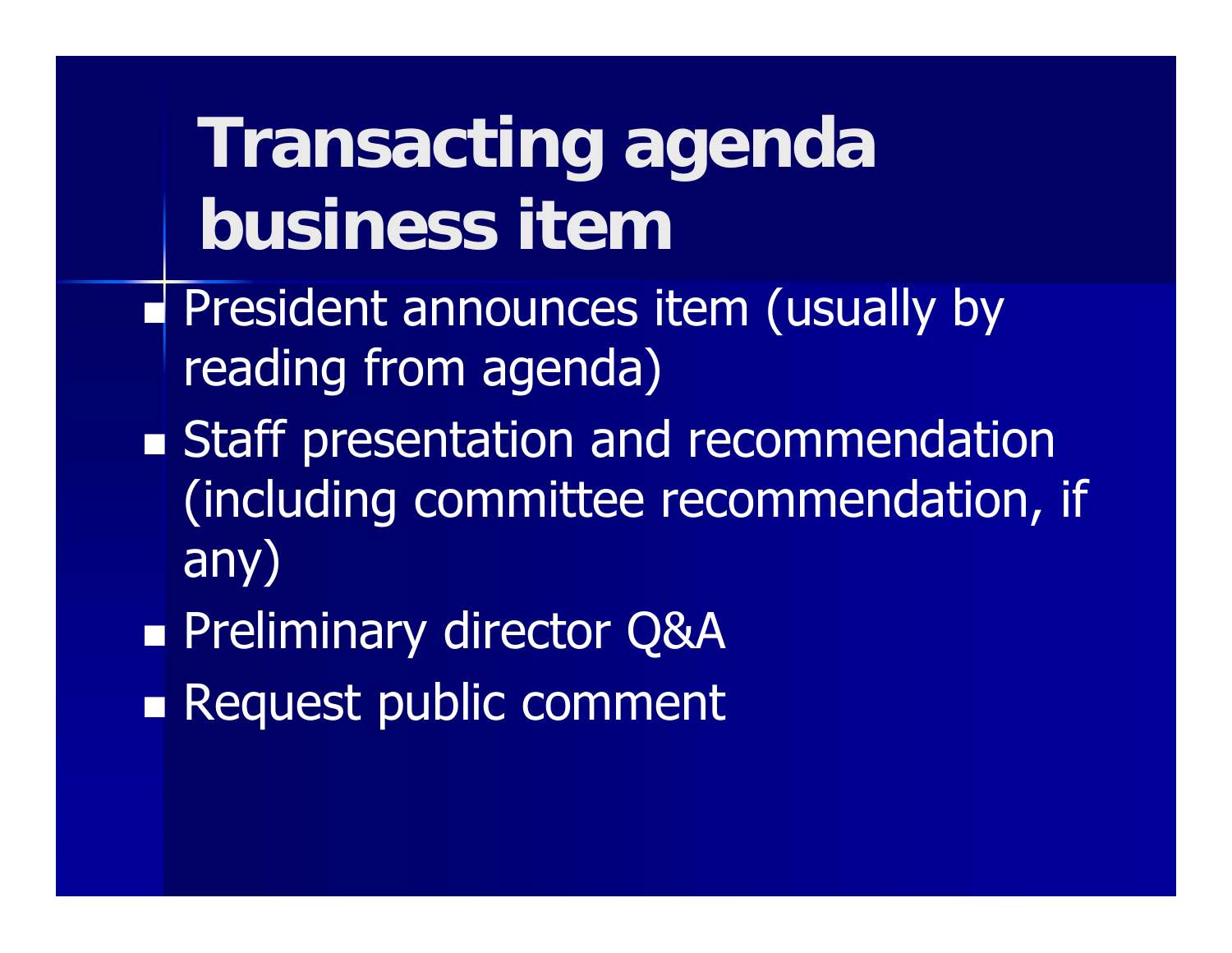## **Transacting agenda business item (cont.)**

- **Notion process** 
	- $\mathcal{L}_{\mathcal{A}}$ Director makes motion
	- –Another director seconds motion
	- $\mathcal{L}_{\mathcal{A}}$ President states motion
	- –**Discussion**
	- $\mathcal{L}_{\mathcal{A}}$  Vote (action requires majority of full Board, i.e., 3 votes; not majority of quorum)
		- **Abstention counts as a vote in favor of majority** (unless abstaining due to conflict of interest), e.g., 2-1-1 vote passes motion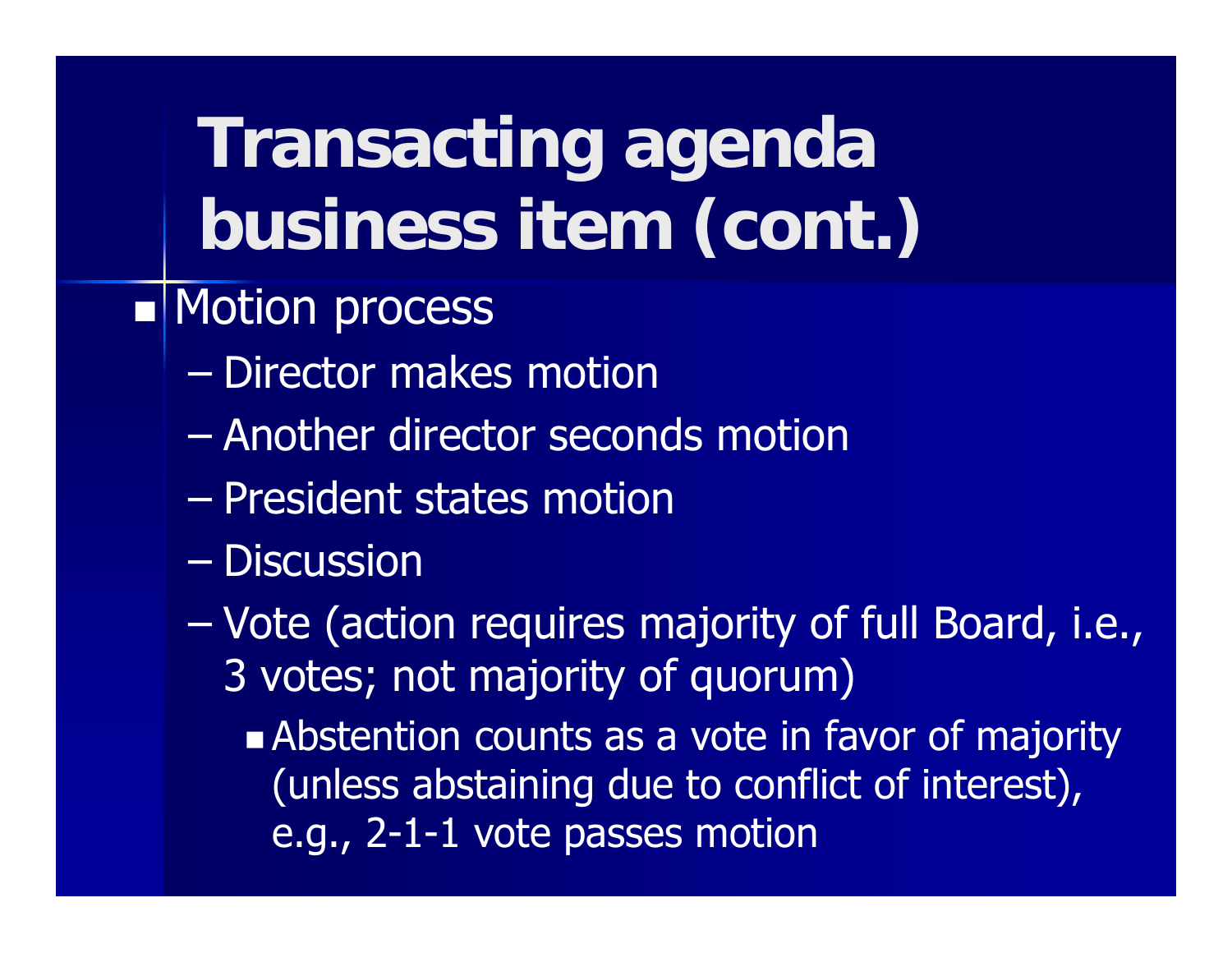#### **Simplified Rules of Order**

- Robert's Rules of Order not applicable
	- $\mathcal{L}_{\mathcal{A}}$  Complicated; inappropriate for small informal board
- **Drationarily, must consider and decide one** motion (main motion) at a time
- **Exceptions, known as secondary motions,** may be made and must be decided before voting on main motion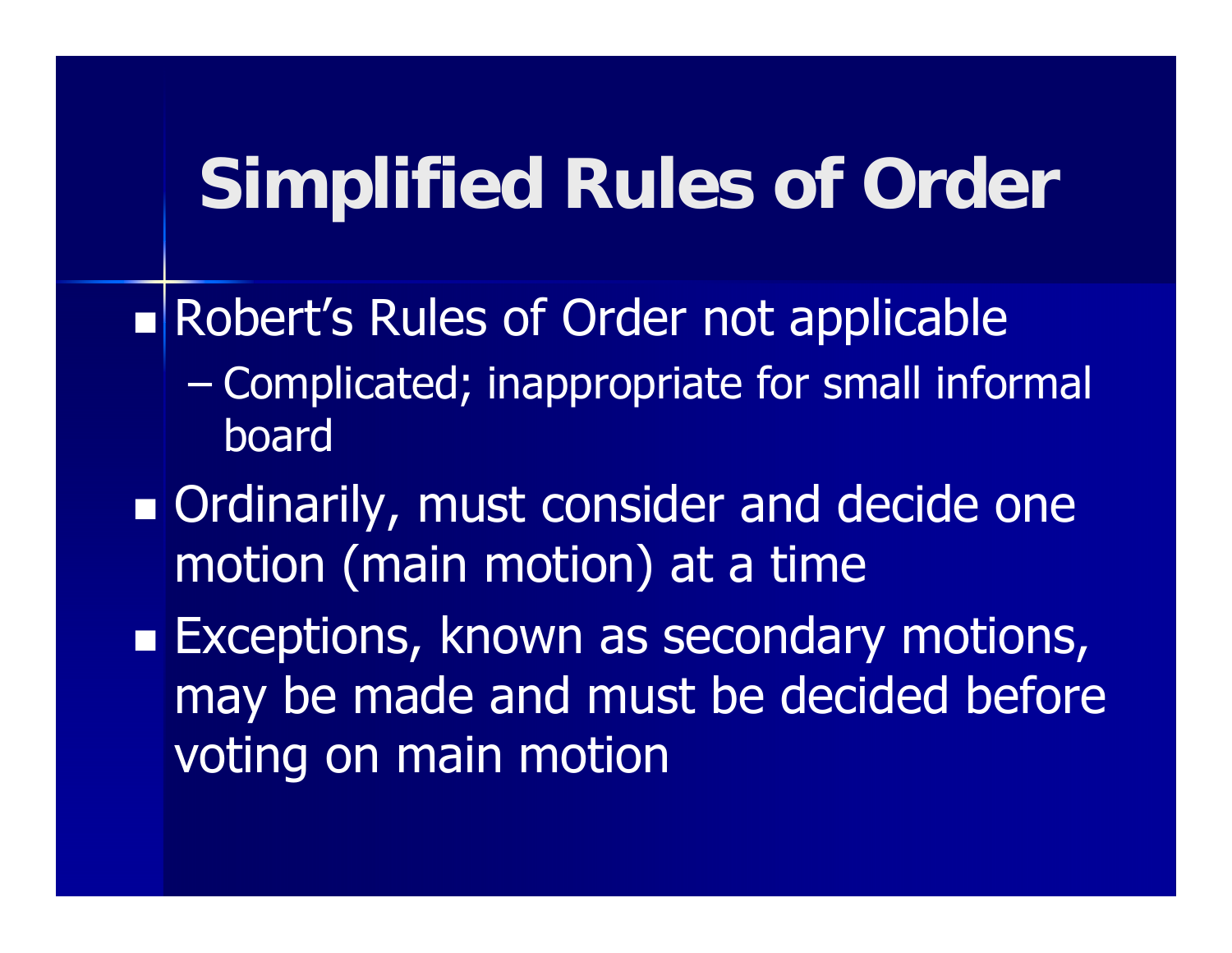#### **Secondary motions**

- **Available secondary motions (from RMCSD** Guidelines):
	- –Motion to amend; if approved and seconded, then consider main motion as amended
	- Motion to table; if seconded and approved, main motion cannot be further considered at that meeting
	- –Motion to postpone to specified date/time; if seconded and approved, then reconsider main motion at specified date/time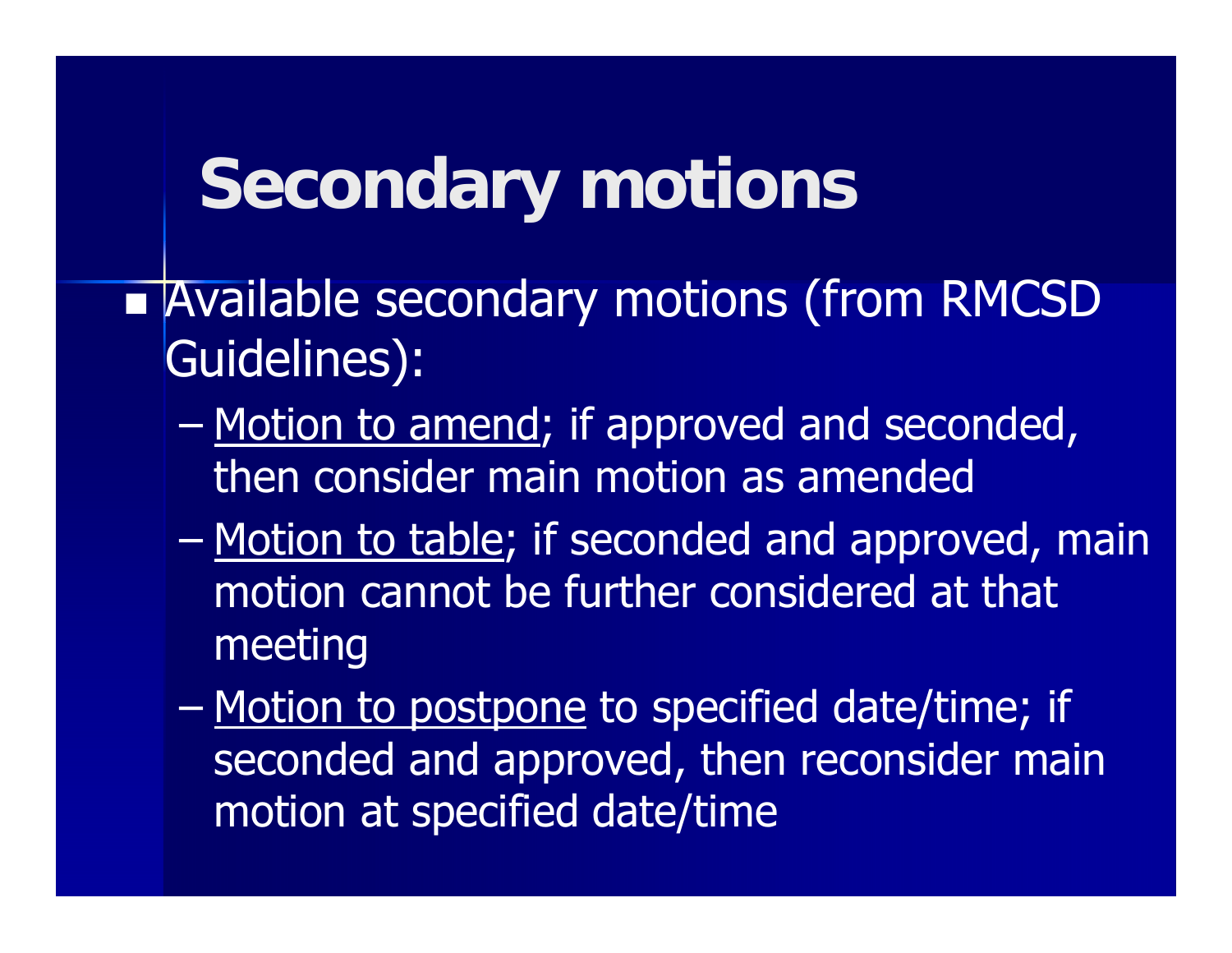## **Secondary motions (continued)**

- Motion to refer to committee; if seconded and approved, then refer main motion to committee for further study and report back
- –Motion to close debate and vote immediately (aka call the question); if seconded and approved, then immediately vote on main motion
- $\mathcal{L}_{\mathcal{A}}$ Motion to adjourn; if seconded and approved, then the meeting immediately adjourns without further consideration of main motion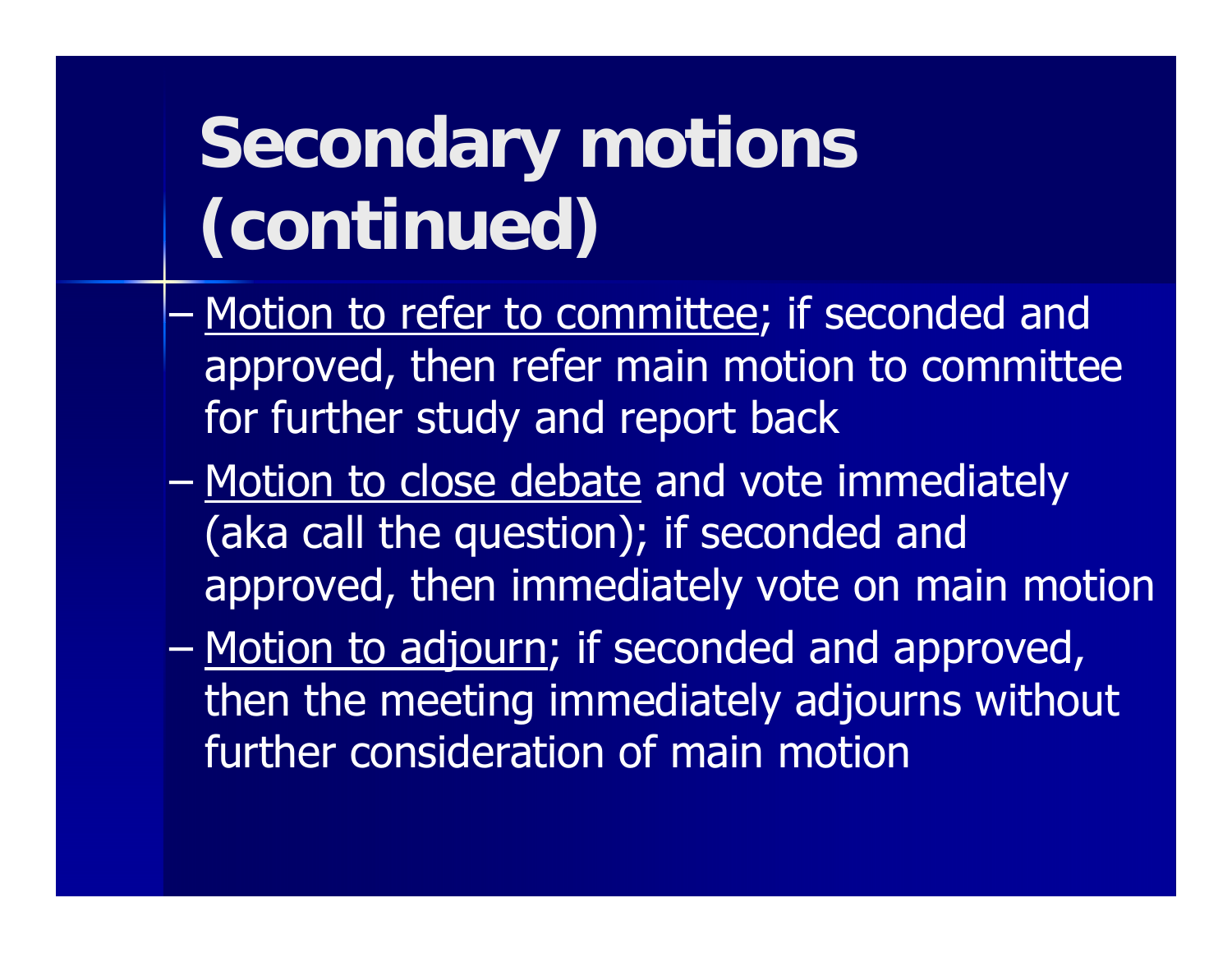## **Rules of order; point of order**

**Director may raise point of order at** any time claiming proper procedures are not being followed

- **Does not require second; no debate**
- **Naker may interrupt speaker**
- **President rules on point of order**
- **President ruling may be appealed by a** motion (with second) to full Board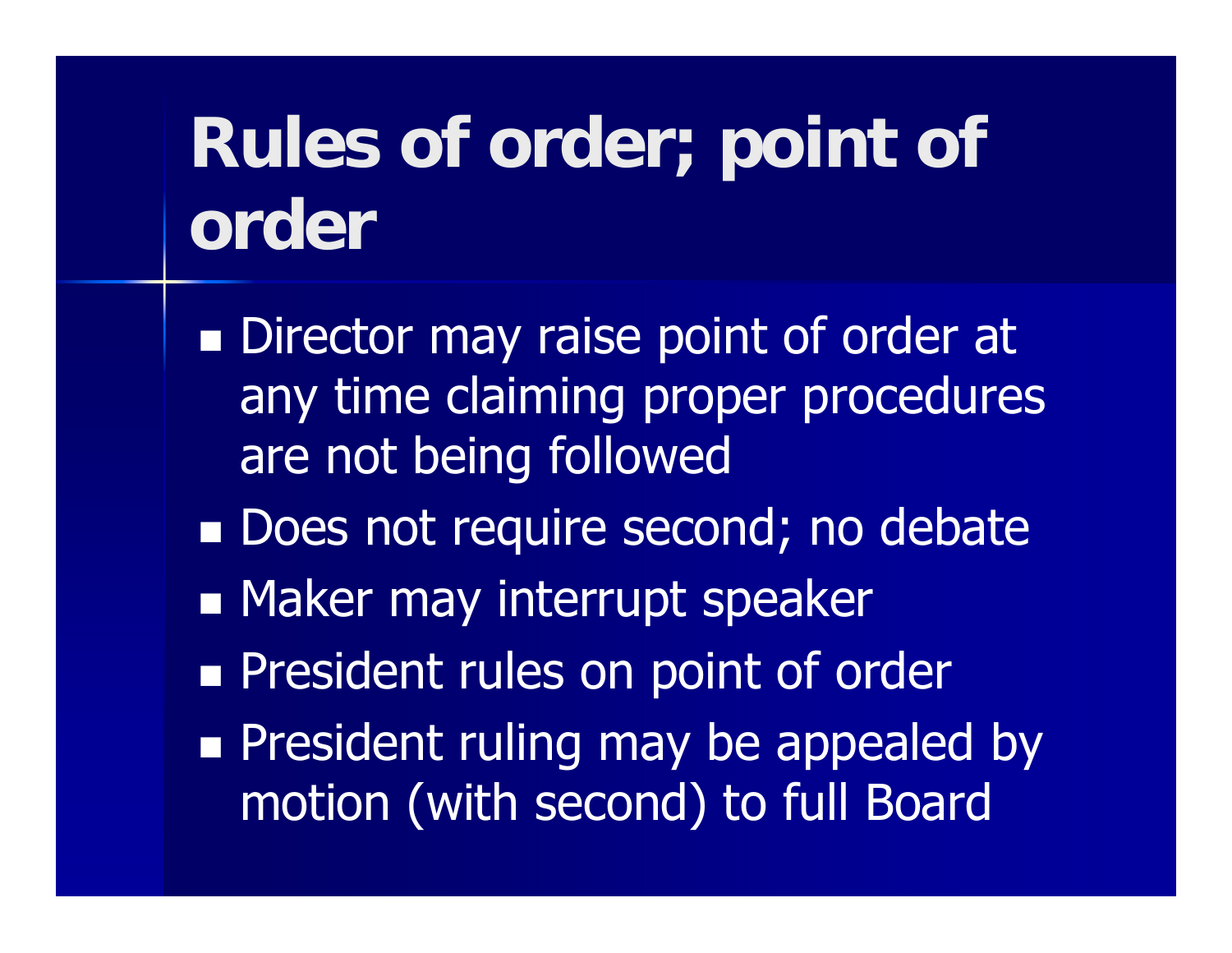

After a lengthy Board debate on a pending motion, one of the directors declares "I call for the question." Must the Chair then cease the debate and call for a vote on the pending motion? May the Chair do so?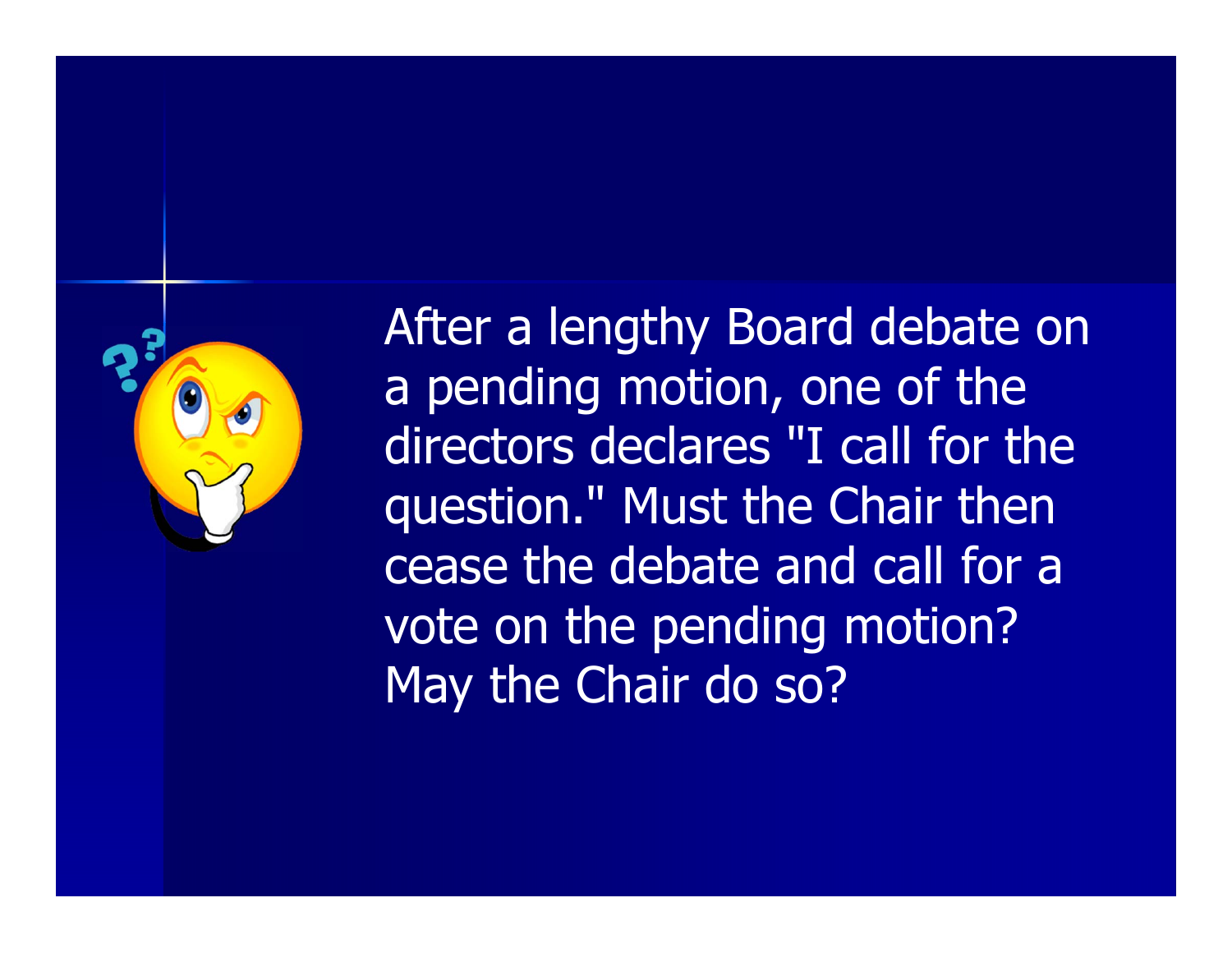## **Director code of conduct and ethics**

- Code of conduct (see chapter 9)
	- $\mathcal{L}_{\mathcal{A}}$ Focus on policy formulation and evaluation
	- Directors may approach staff to obtain information
	- $\mathcal{L}_{\mathcal{A}}$  , where  $\mathcal{L}_{\mathcal{A}}$  is the set of the set of the set of the set of the set of the set of the set of the set of the set of the set of the set of the set of the set of the set of the set of the set of the Complaints, safety concerns, and legal questions should be referred to General Manager
		- **Exception: Director may contact General Counsel** directly if matter involves General Manager or director uncertain about how to proceed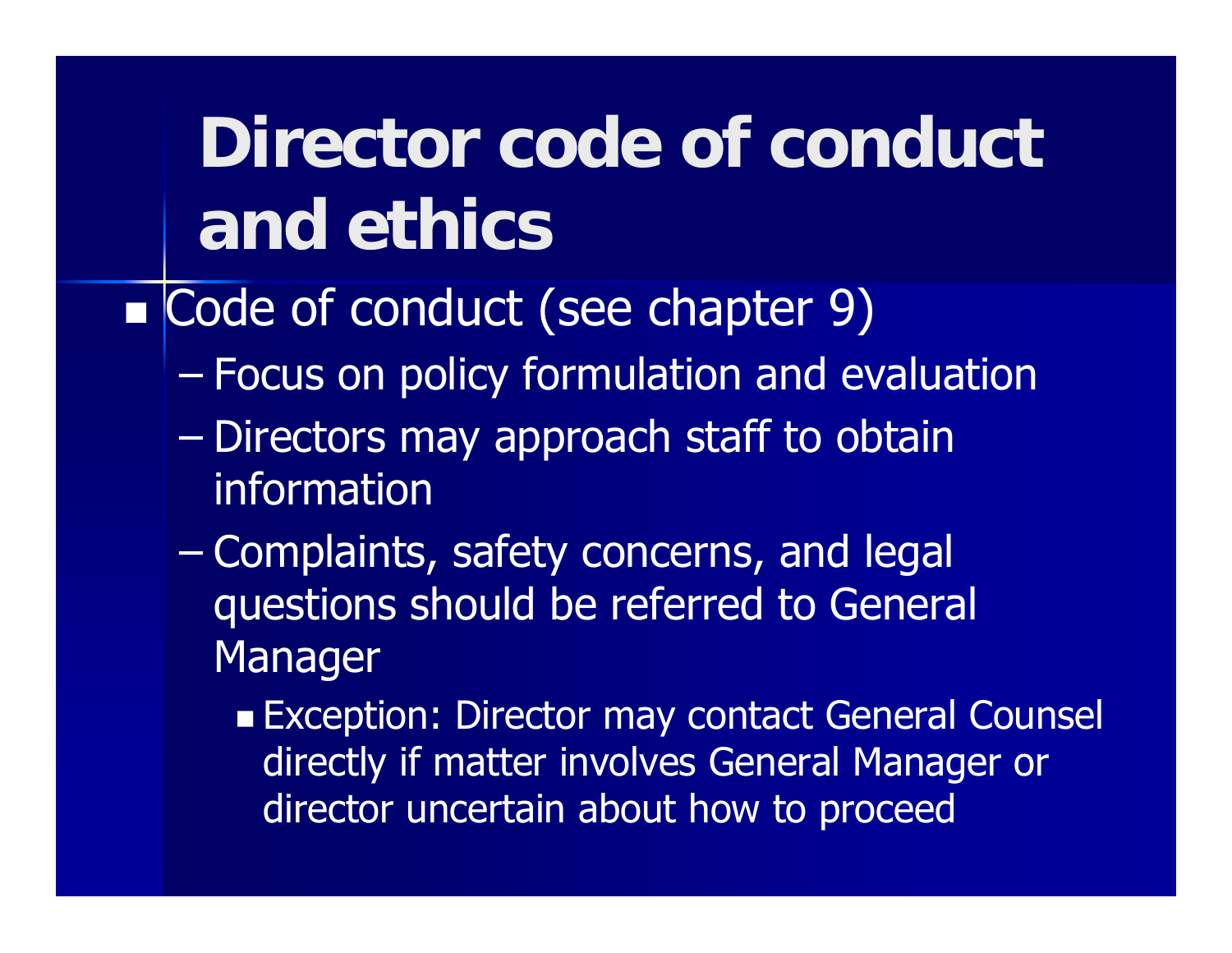#### **Director code of conduct and ethics (cont.)**  $\blacksquare$  **Code of conduct (cont.)**  If approached by staff concerning District business, refer to the appropriate staff supervisor; respect chain of command **Exception: Director should contact General** Counsel if receive allegations of wrongful conduct by General Manager or supervisor (e.g., sexual harassment) **Ethics policy (see chapter 10)**  Highlights significant legal requirements and **limitations**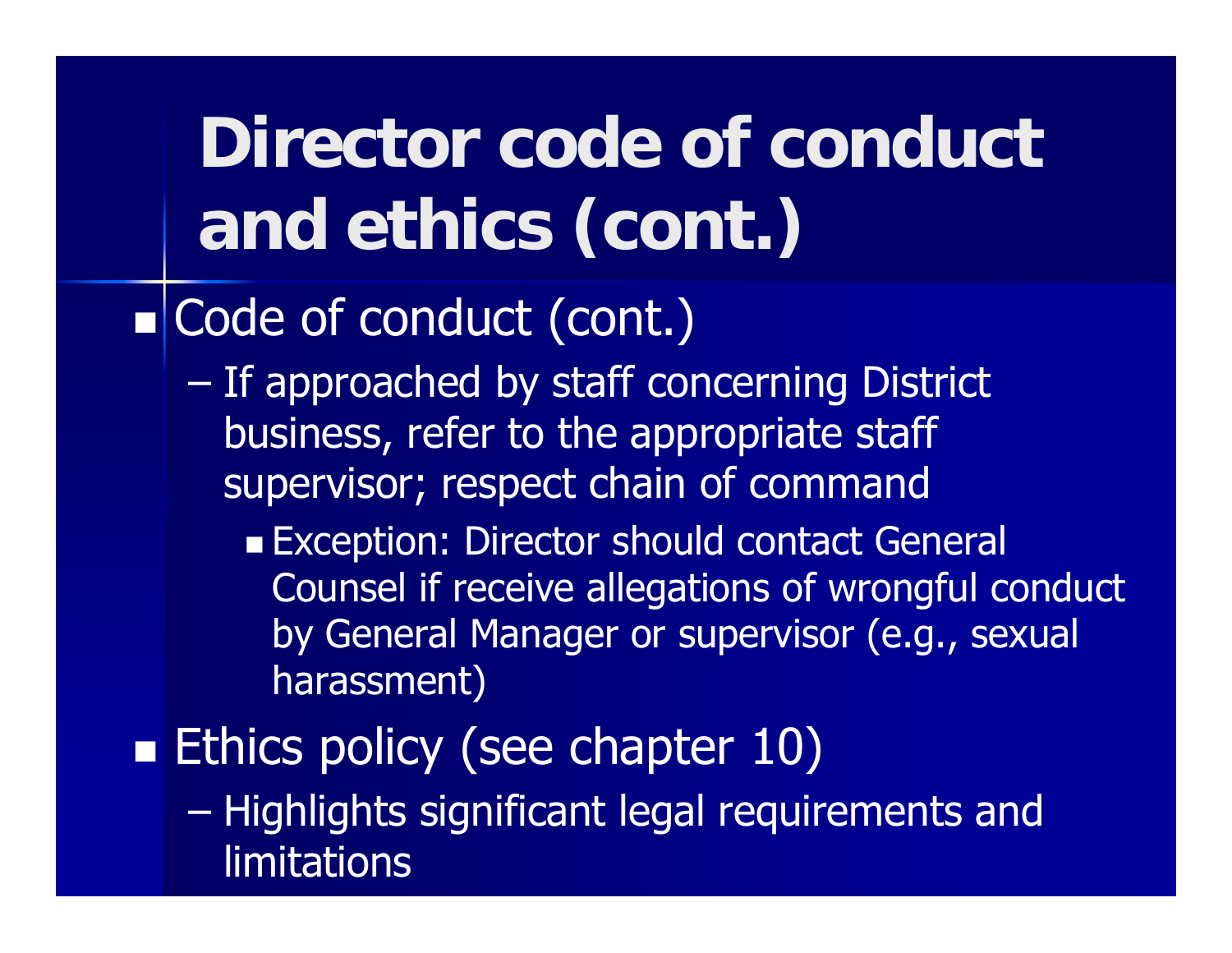

May a director approach a District public works crew and ask them to work on a drainage problem near the director's house?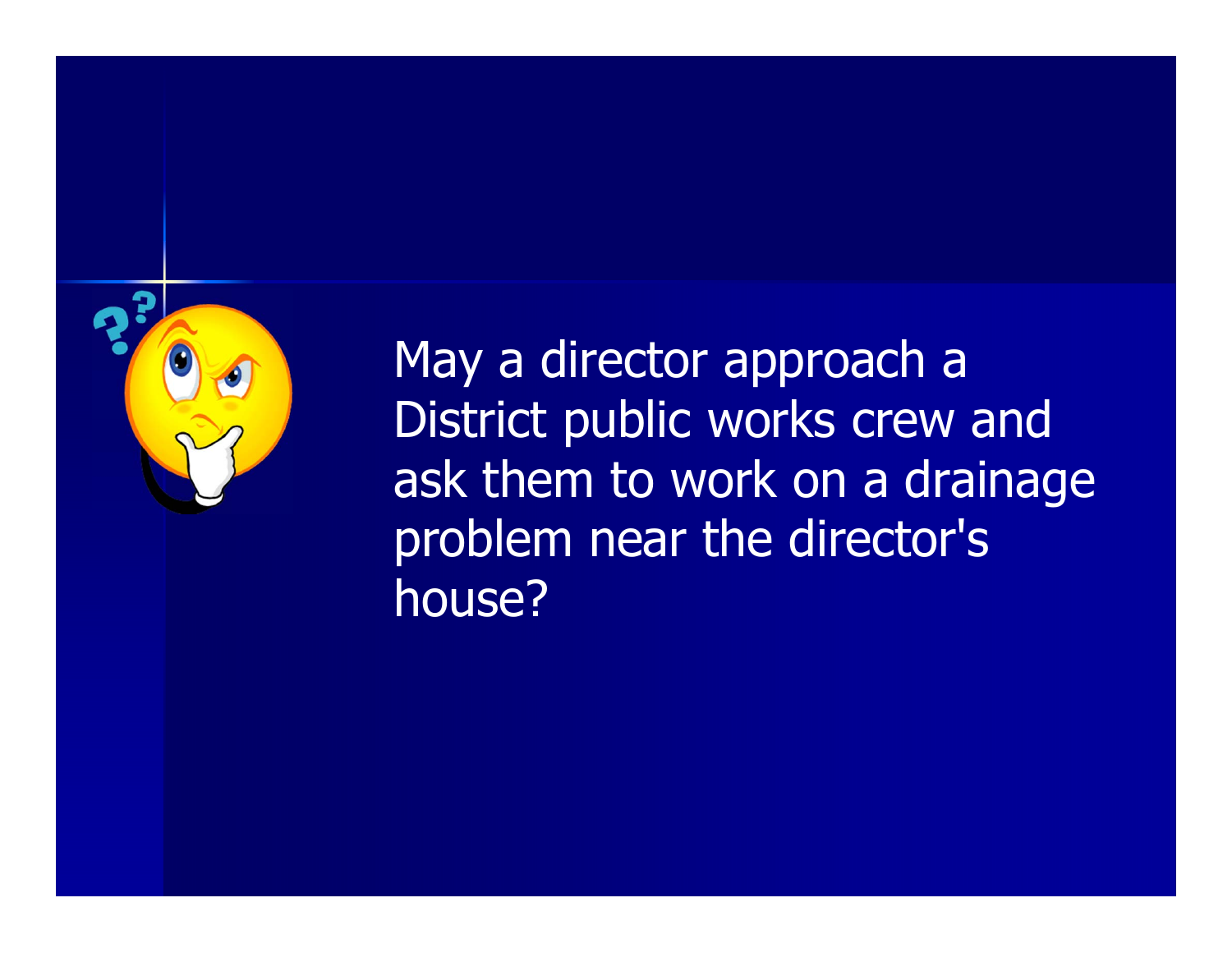## **Director code of conduct and ethics (cont.)**

- **Ethics policy (cont.) - references state** conflict of interest laws; general rules (with exceptions):
	- $\mathcal{L}_{\mathcal{A}}$  Political Reform Act: Director cannot make, participate in, or use his or her position to influence a District decision in which the official has a financial interest
	- $\mathcal{L}_{\mathcal{A}}$  Govt. Code § 1090: District cannot approve a contract in which a director has a financial interest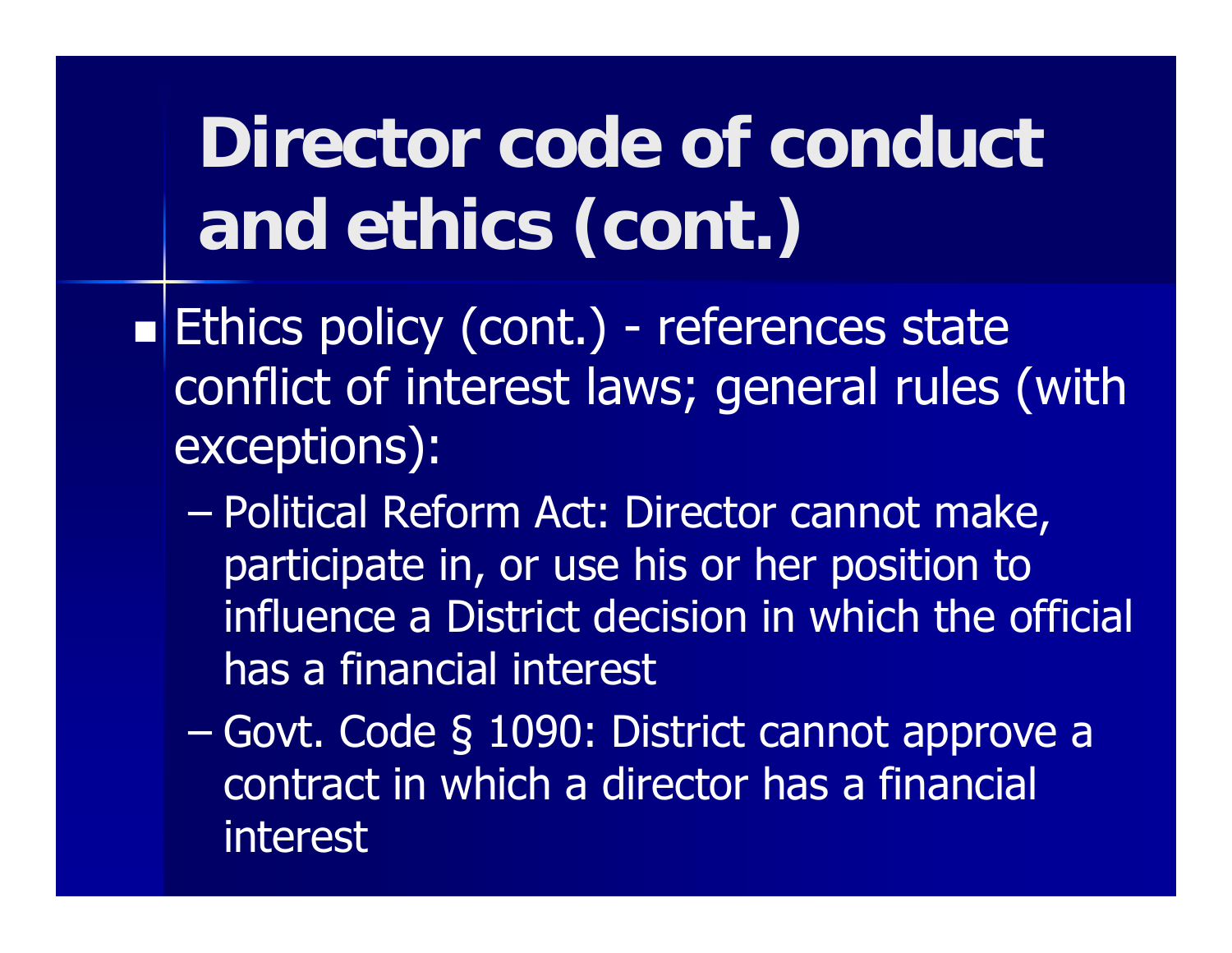## **Director code of conduct and ethics (cont.)**

- **Potentially affected director (and spouse)** financial interests to watch for:
	- Direct or indirect interest in a District contract
	- Investment interest in business of ≥\$2,000
	- $\mathcal{L}_{\mathcal{A}}$ Director, owner or manager in a business
	- –Real property interest of ≥\$2,000
	- – Employer or other source of income of ≥\$500 over last 12 months
	- Gifts to the official of ≥\$460 over last 12 months
	- $\mathcal{L}_{\mathcal{A}}$ Other personal finances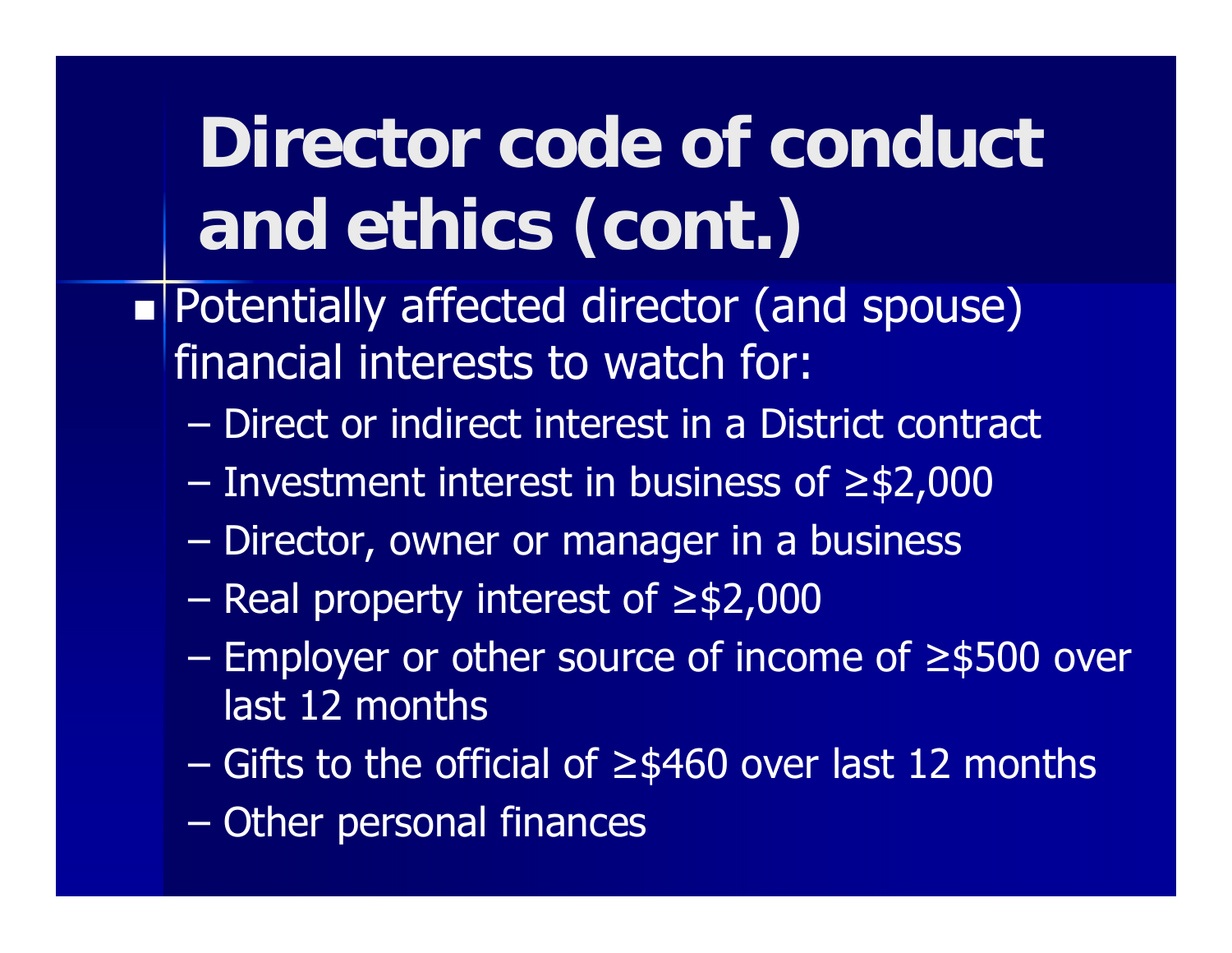### **General Manager's role**

**Sampson Beat Authority and responsibility** under CSD Law to:

- –Implement Board policies
- $\mathcal{L}_{\mathcal{A}}$  Appoint, supervise, discipline and dismiss employees
- $\mathcal{L}_{\mathcal{A}}$ Supervise facilities, services and finances
- **Board's role is through GM**
- **Individual director instructions or orders to** GM not binding